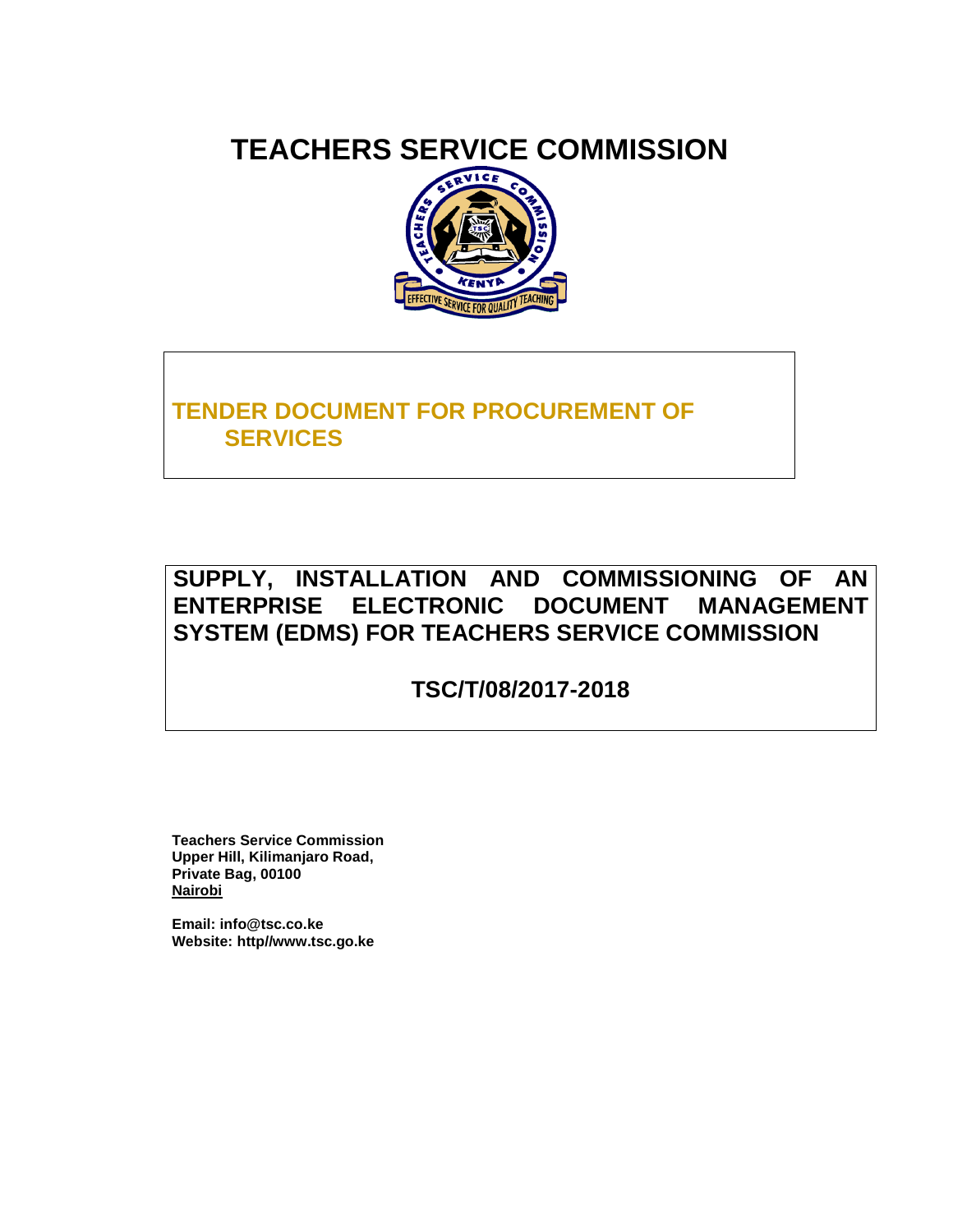**CONTENTS** 

|          | SECTION III: GENERAL CONDITIONS OF CONTRACT Error! Bookmark not |  |
|----------|-----------------------------------------------------------------|--|
| defined. |                                                                 |  |
|          |                                                                 |  |
|          |                                                                 |  |
|          |                                                                 |  |
|          |                                                                 |  |
|          |                                                                 |  |
|          |                                                                 |  |
|          |                                                                 |  |
|          |                                                                 |  |
|          |                                                                 |  |
|          |                                                                 |  |
|          |                                                                 |  |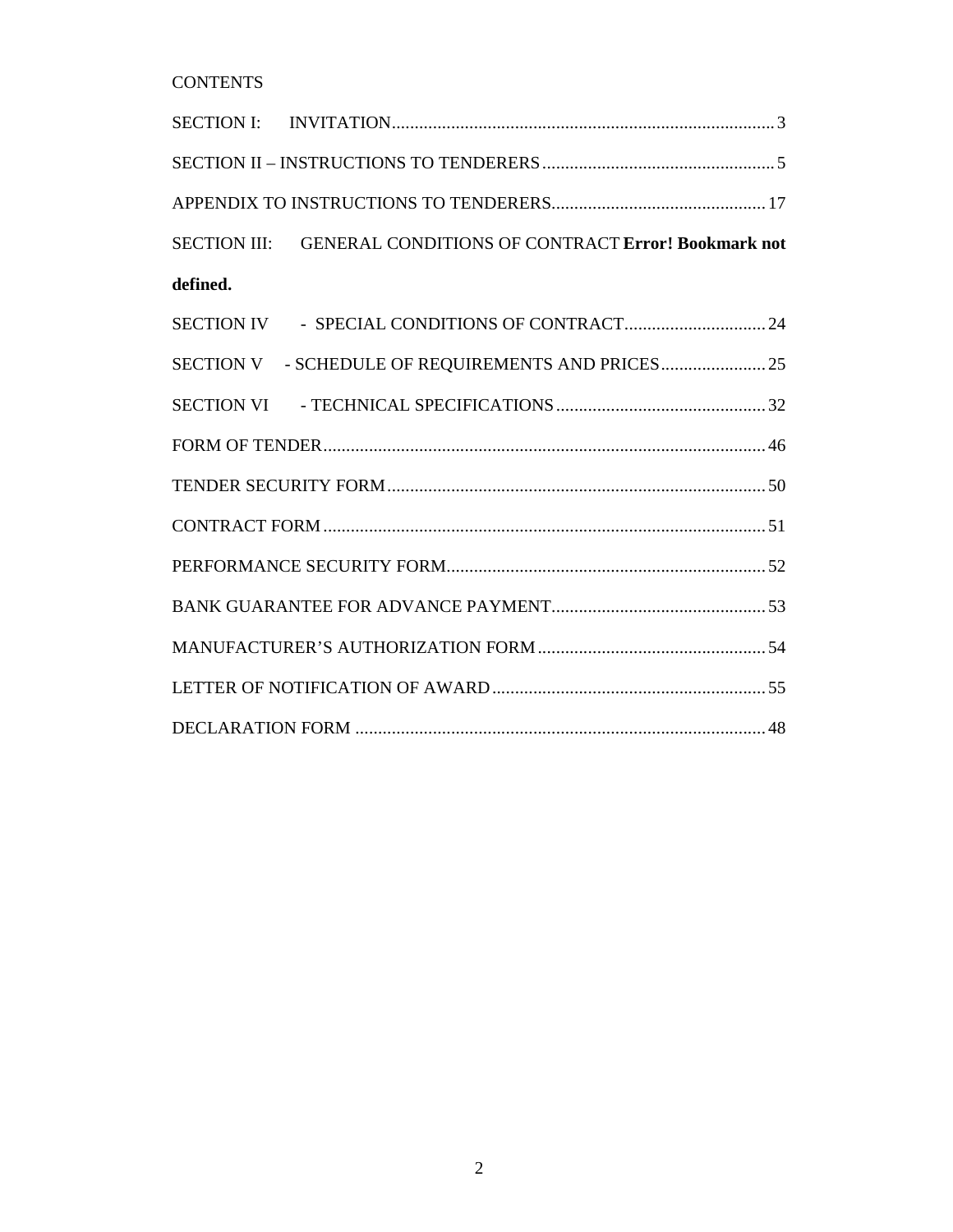#### **SECTION I: INVITATION**

#### **TENDER NO. TSC/T/08/2017-2018**

#### **TENDER NAME: SUPPLY, INSTALLATION AND COMMISSIONING OF AN ENTERPRISE ELECTRONIC DOCUMENT MANAGEMENT SYSTEM (EDMS)**

- 1.1 Teachers Service Commission, (herein referred to as TSC) now invites sealed bids from bidders who are technically and financially capable for **SUPPLY, INSTALLATION AND COMMISSIONING OF AN ENTERPRISE ELECTRONIC DOCUMENT MANAGEMENT SYSTEM (EDMS)**
- 1.2 A complete tender document may be obtained by interested candidates upon payment of a non- refundable fee of  $Kshs.1$ , 000.00 in cash or bankers cheque payable to The Secretary, Teachers Service Commission and attach a copy of receipt to the Tender document. Alternatively, the document may be downloaded for free from www.tsc.go.ke. Prices quoted should be net inclusive of all taxes and delivery costs, must be expressed in Kenya shillings
- 1.3 Interested eligible candidates may obtain further information and inspect the tender documents at the office of the TSC located TSC from **MONDAY TO FRIDAY BETWEEN 0800 HOURS AND 1600 HOURS.**
- 1.4 Tenderers shall be required to submit Tender Security of 2% of the tender sum as indicated in the Form of Tender in form of guarantee from a reputable bank or from an insurance company approved by PPRA payable to the Commission Secretary, Teachers Service Commission.
- 1.5 Completed tender documents are to be enclosed in plain sealed envelopes, marked with the tender number and be deposited in the tender box provided at the TSC House, Podium wing, Third floor, or be addressed and posted to The Secretary, Teachers Service Commission, P.O. Box Private Bag-00100, Nairobi to be received on or before 11.00 AM TUESDAY, 24TH **OCTOBER, 2017.**
- 1.6 Tenders will be opened immediately thereafter in the presence of the candidates or their representatives who choose to attend at TSC House  $3<sup>rd</sup>$  floor Podium Wing
- 1.7 Canvassing or lobbying for the tender shall lead to automatic disqualification.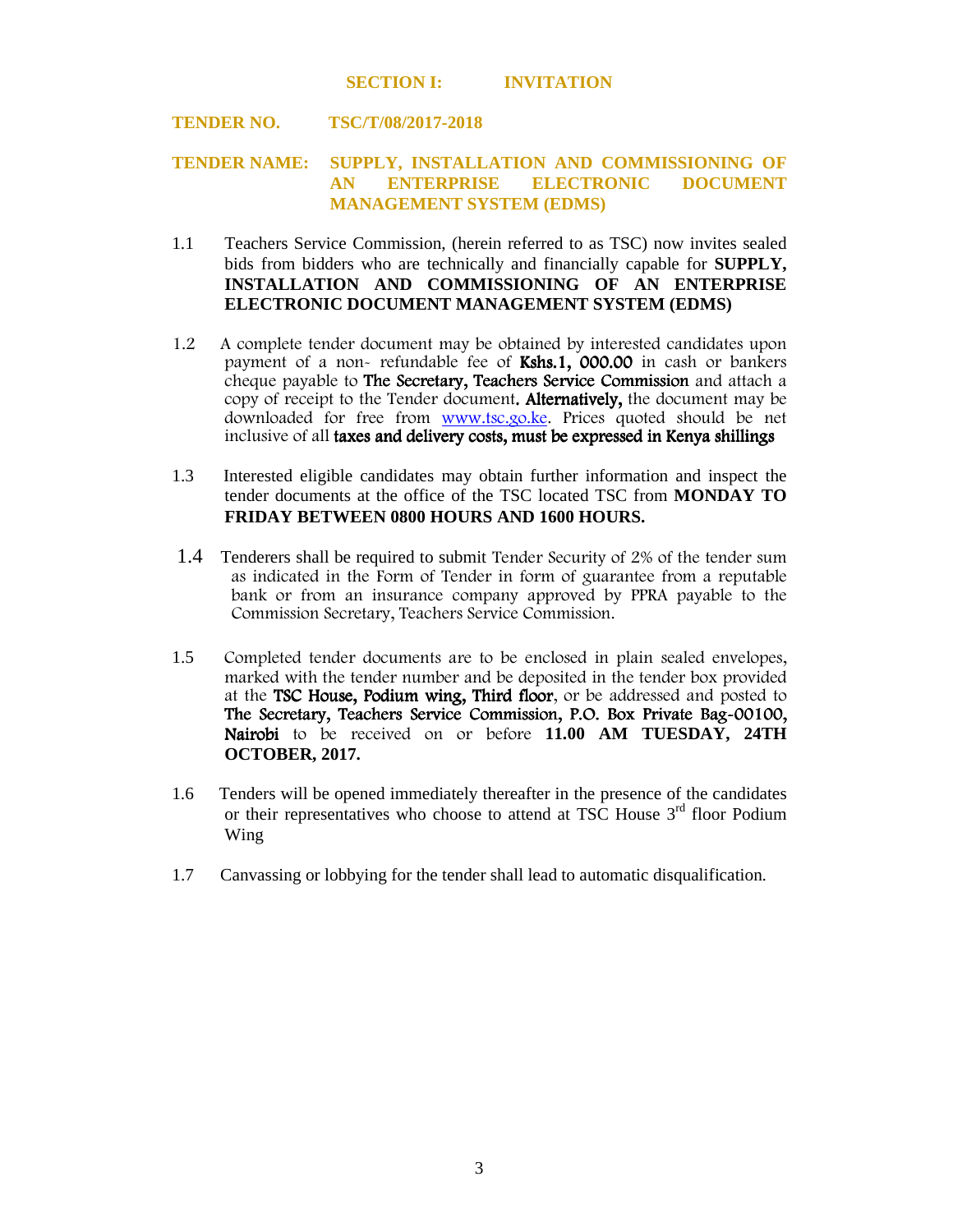## **Table of Clauses**

|      |                                                              | Page |
|------|--------------------------------------------------------------|------|
| 2.1  |                                                              | 8    |
| 2.2  |                                                              | 8    |
| 2.3  |                                                              | 8    |
| 2.4  |                                                              | 9    |
| 2.5  | Clarification of Tender Documents                            | 9    |
| 2.6  | Amendment of Tender Document                                 | 9    |
| 2.7  |                                                              | 10   |
| 2.8  |                                                              | 10   |
| 2.9  |                                                              | 10   |
|      |                                                              | 10   |
|      |                                                              | 11   |
|      | 2.12 Tenderers Eligibility and Qualifications                | 11   |
|      | 2.13 Goods' Eligibility and Conformity to Tender Document.12 |      |
|      |                                                              | 12   |
|      |                                                              | 13   |
|      |                                                              | 13   |
|      | 2.17 Sealing and Marking of Tenders                          | 14   |
|      |                                                              | 14   |
|      | 2.19 Modification and Withdrawal of Tenders                  | 14   |
|      |                                                              | 15   |
|      |                                                              | 15   |
|      |                                                              | 15   |
|      |                                                              | 16   |
|      | 2.24 Evaluation and Comparison of Tenders                    | 16   |
|      |                                                              | 17   |
|      |                                                              | 18   |
| (a)  |                                                              | 18   |
| (b)  |                                                              | 18   |
| (c)  | Procuring Entity's Right to Vary Quantities                  | 18   |
| (d)  | Procuring Entity's Right to Accept or Reject any             |      |
|      |                                                              | 18   |
| 2.27 |                                                              | 19   |
| 2.28 |                                                              | 19   |
| 2.29 |                                                              | 19   |
| 2.30 | Corrupt or Fraudulent Practices                              | 20   |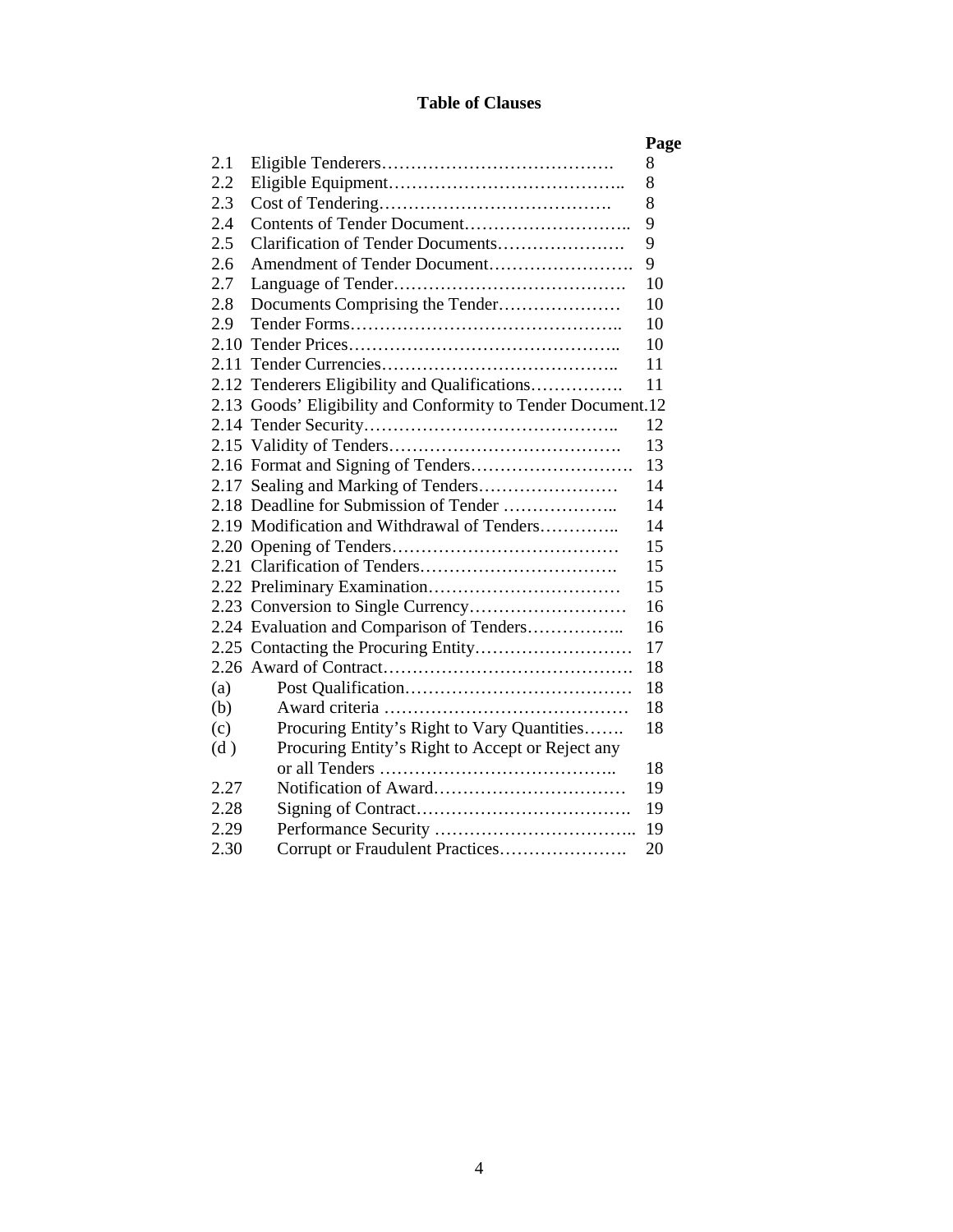#### **SECTION II – INSTRUCTIONS TO TENDERERS**

## **2.1 Eligible Tenderers**

- 2.1.1 This Invitation for Tenders is open to all tenderers eligible as described in the Appendix to Instructions to Tenderers. Successful tenderers shall complete the supply, install and commissioning of the equipment by the intended completion date specified in the tender documents.
- 2.1.2 The procuring entity's employees, committee members, board members and their relative (spouse and children) are not eligible to participate in the tender unless where specially allowed under section 131 of the Act.
- 2.1.3 Tenderers shall provide the qualification information statement that the tenderer (including all members of a joint venture and subcontractors) is not associated, or have been associated in the past, directly or indirectly, with a firm or any of its affiliates which have been engaged by the Procuring entity to provide consulting services for the preparation of the design, specifications, and other documents to be used for the procurement of the goods under this Invitation for tenders.
- 2.1.4 Tenderers involved in corrupt or fraudulent practices or debarred from participating in public procurement shall not be eligible.

## **2.2 Eligible Equipment**

- 2.2.1 All equipment to be supplied and installed under the contract shall have their origin in eligible source countries.
- 2.2.2 For purposes of this clause, "origin" means the place where the equipment(s) are produced. Goods are produced when, through manufacturing, processing, or substantial and major assembly of components, a commercially-recognized product results that is substantially different in basic characteristics or in purpose or utility from its components
- 2.2.3 The origin of equipment is distinct from the nationality of the tenderer and shall be treated thus in the evaluation of the tender.

#### **2.3 Cost of Tendering**

- 2.3.1 The Tenderer shall bear all costs associated with the preparation and submission of its tender, and the procuring entity, will in no case be responsible or liable for those costs, regardless of the conduct or outcome of the tendering process.
- 2.3.2 The price to be charged for the tender document shall not exceed Kshs.1,000.00
- 2.3.3 The procuring entity shall allow the tenderer to review the tender document free of charge before purchase.

## **2.4 Contents of Tender Document**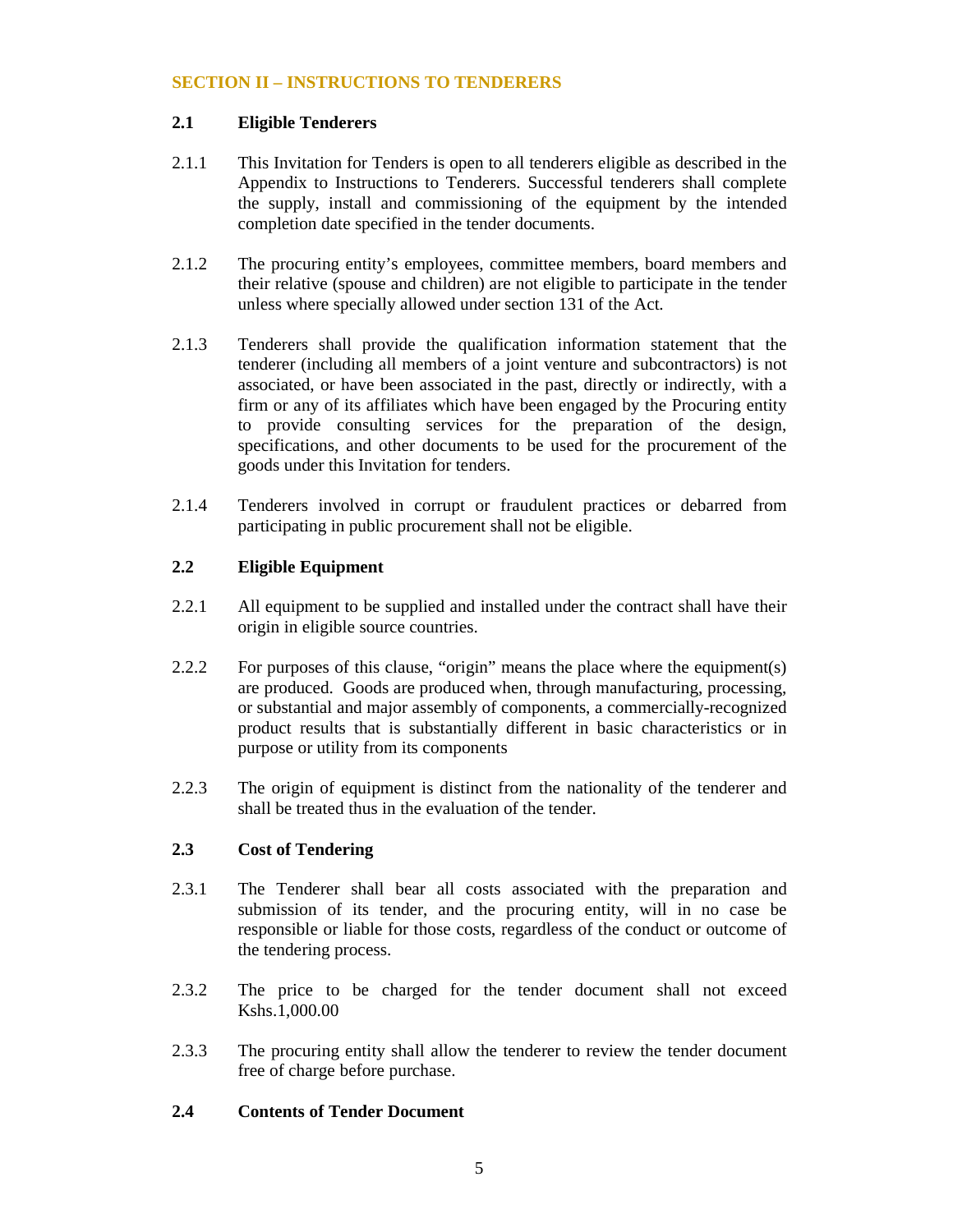- 2.4.1 The tender document comprises the documents listed below and addendum issued in accordance with clause 2.6 of these instructions to tenderers
	- (i) Invitation to Tender
	- (ii) Instructions to Tenderers
	- (iii) General Conditions of Contract
	- (iv) Special Conditions of Contract
	- (v) Schedule of requirements
	- (vi) Technical Specifications
	- (vii) Tender Form and Price Schedules
	- (viii) Tender Security Form
	- (ix) Contract Form
	- (x) Performance Security Form
	- (xi) Bank Guarantee for Advance Payment Form
	- (xii) Manufacturer's Authorization Form
	- (xiii) Confidential Business Questionnaire Form
	- (xiv) Declaration form
- 2.4.2 The Tenderer is expected to examine all instructions, forms, terms, and specifications in the tender documents. Failure to furnish all information required by the tender documents or to submit a tender not substantially responsive to the tender documents in every respect will be at the tenderers risk and may result in the rejection of its tender.

#### **2.5 Clarification of Tender Documents**

2.5.1 The Employer will only respond to requests for clarification received earlier than seven (7) days prior to the deadline for submission of tenders. Copies of the Employer's response will be forwarded to all persons issued with tendering documents, including a description of the inquiry, but without identifying its source.

#### **2.6 Amendment of Tender Documents**

- 2.6.1 At any time prior to the deadline for submission of tender, the procuring entity, for any reason, whether at its own initiative or in response to a clarification requested by a prospective tenderer, may modify the tender documents by issuing an addendum.
- 2.6.2 All prospective tenderers that have obtained the tender documents will be notified of the amendment in writing or by post and will be binding on them.
- 2.6.3 In order to allow prospective tenderers reasonable time in which to take the amendment into account in preparing their tenders, the Procuring entity, at its discretion, may extend the deadline for the submission of tenders.

#### **2.7 Language of Tender**

2.7.1 The tender prepared by the tenderer, as well as all correspondence and documents relating to the tender exchange by the tenderer and the Procuring entity, shall be written in English language, provided that any printed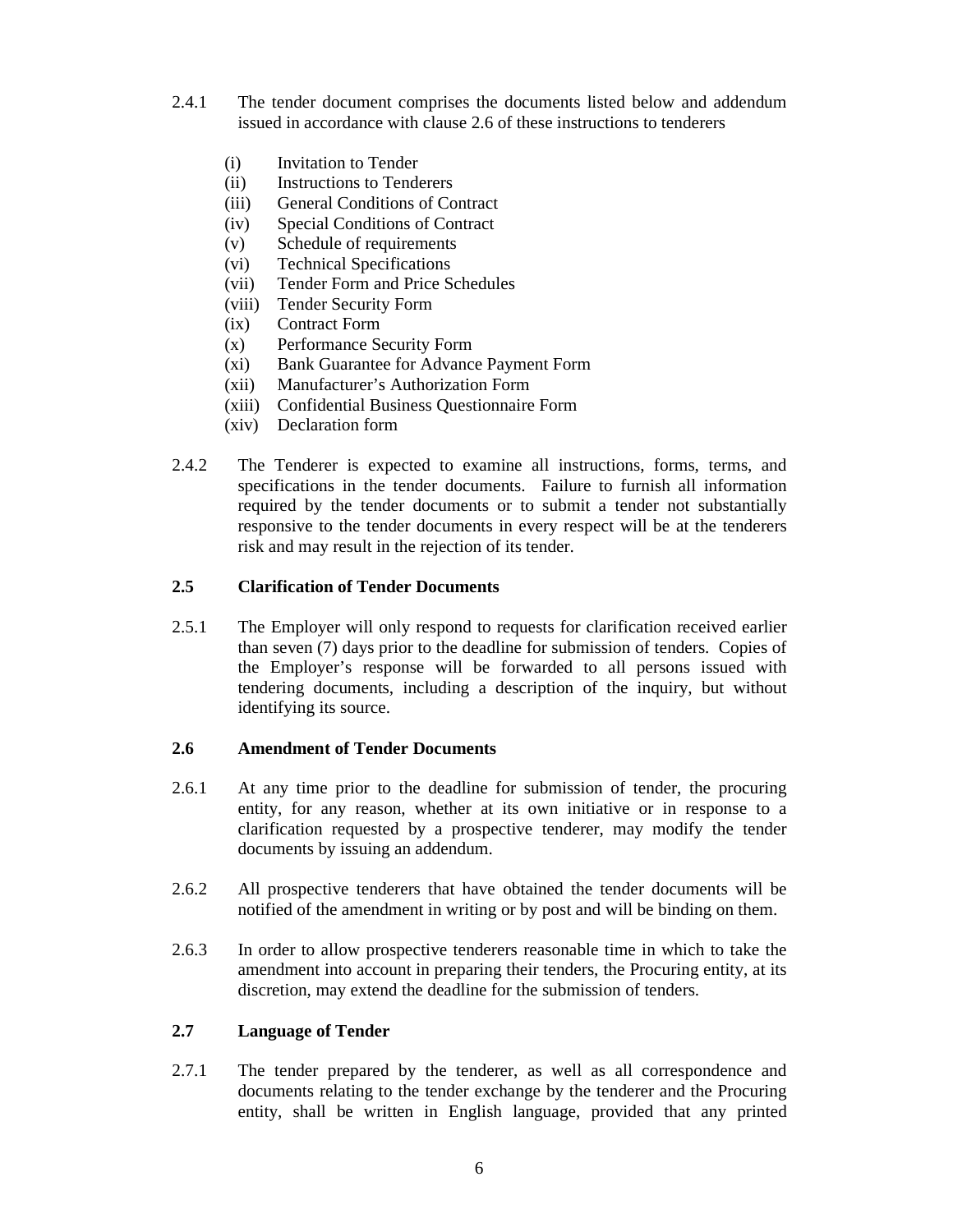literature furnished by the tenderer may be written in another language provided they are accompanied by an accurate English translation of the relevant passages in which case, for purposes of interpretation of the tender, the English translation shall govern.

## **2.8 Documents Comprising the Tender**

- 2.8.1 The tender prepared by the tenderers shall comprise the following components.
	- (a) a Tender Form and a Price Schedule completed in accordance with paragraph 2.9, 2.10 and 2.11 below
	- (b) documentary evidence established in accordance with paragraph 2.12 that the tenderer is eligible to tender and is qualified to perform the contract if its tender is accepted;
	- (c) documentary evidence established in accordance with paragraph 2.13 that the goods and ancillary services to be supplied by the tenderer are eligible goods and services and conform to the tender documents; and
	- (d) tender security furnished in accordance with paragraph 2.14
	- (e) Confidential Business Questionnaire

## **2.9 Tender Form**

2.9.1 The tenderer shall complete the Form of Tender and the appropriate Price Schedule furnished in the tender documents, indicating the equipment to be supplied, installed and commissioned and a brief description of the equipment, their country of origin, quantity, and prices.

#### **2.10 Tender Prices**

- 2.10.1 The tenderer shall indicate on the appropriate Price Schedule the unit prices where applicable and total tender price of the equipment and installation it proposes to supply under the contract.
- 2.10.2 Prices indicated on the Price Schedule shall be entered separately in the following manner:
	- (i) the price of the equipment quoted EXW (ex works, ex factory, ex warehouse, ex showroom, or off-the-shelf, as applicable), including all customs duties and sales and other taxes already paid or payable:
	- (ii) charges for inland transportation, insurance, and other local costs incidental to delivery of the goods to their final destination; and
	- (iii) installation charges shall also be indicated separately for each equipment
- 2.10.3 Prices quoted by the tender shall remain fixed during the Tender's performance of the contract. A tender submitted with an adjustable price quotation will be treated as non-responsive and will be rejected, pursuant to paragraph 2.22 unless otherwise agreed by the parties.

## **2.11 Tender Currencies**

2.11.1 Prices shall be quoted in the following currencies: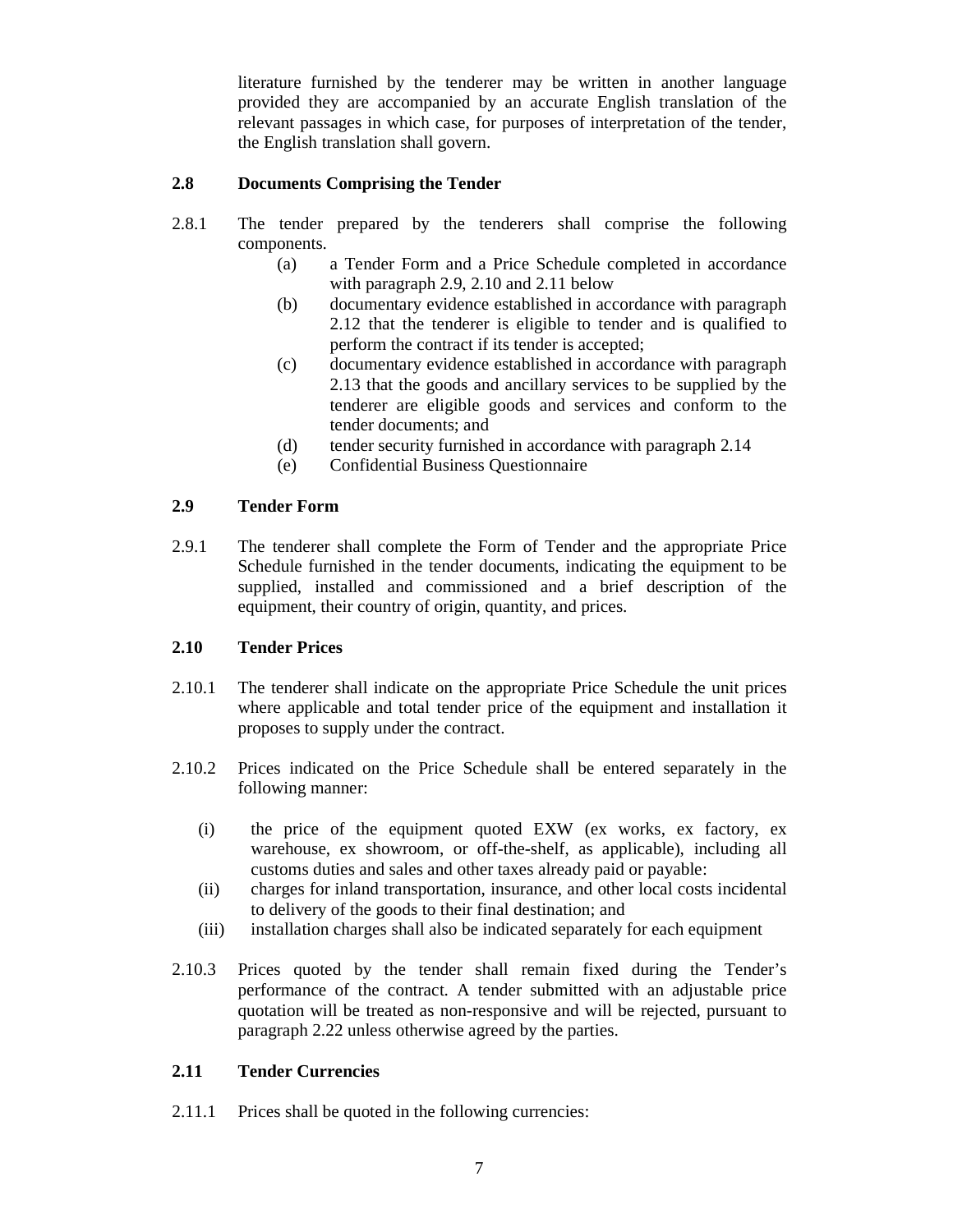- (a) For equipment that the tenderer will supply from within Kenya, the prices shall be quoted in Kenya Shillings; and
- (b) For equipment that the tenderer will supply from outside Kenya, the prices may be quoted in US Dollars or in another freely convertible currency.
- (c) Cost of installation and commissioning will be in Kenya Shillings.

### **2.12 Tenderers Eligibility and Qualifications**

- 2.12.1 Pursuant to paragraph 2.1. the tenderers shall furnish, as part of its tender, documents establishing the tenderers eligibility to tender and its qualifications to perform the contract if its tender is accepted.
- 2.12.2 The documentary evidence of the tenderers eligibility to tender shall establish to the Procuring entity's satisfaction that the tenderer, at the time of submission of its tender, is from an eligible source country as defined under paragraph 2.1
- 2.12.3 The documentary evidence of the tenderers qualifications to perform the contract if its tender is accepted shall establish to the Procuring entity's satisfaction;
	- (a) that, in the case of a tenderer offering to supply equipment under the contract which the tenderer did not manufacture or otherwise produce, the tenderer has been duly authorized by the equipment, Manufacturer or producer to supply the equipment
	- (b) that the tenderer has the financial, technical, and production capability necessary to perform the contract;
	- (c) that, in the case of a tenderer not doing business within Kenya, the tenderer is or will be (if awarded the contract) represented by an Agent in Kenya equipped, and able to carry out the Tenderer's maintenance, repair, and spare parts-stocking obligations prescribed in the Conditions of Contract and/or Technical Specifications.

#### **2.13 Goods Eligibility and Conformity to Tender Document**

- 2.13.1 Pursuant paragraph 2.2 of this section, the tenderer shall furnish, as part of its tender documents establishing the eligibility and conformity to the tender documents of all equipment which the tenderer proposes to supply under the contract
- 2.13.2 The documentary evidence of the eligibility of the goods shall consist of statement in the Price Schedule of the country of origin of the goods and services offered which shall be confirmed by a certificate of origin issued at the time of shipment.
- 2.13.3 The documentary evidence of conformity of the equipment to the tender documents may be in the form of literature, drawings, and data, and shall consist of:
	- a) a detailed description of the essential technical and performance characteristic of the equipment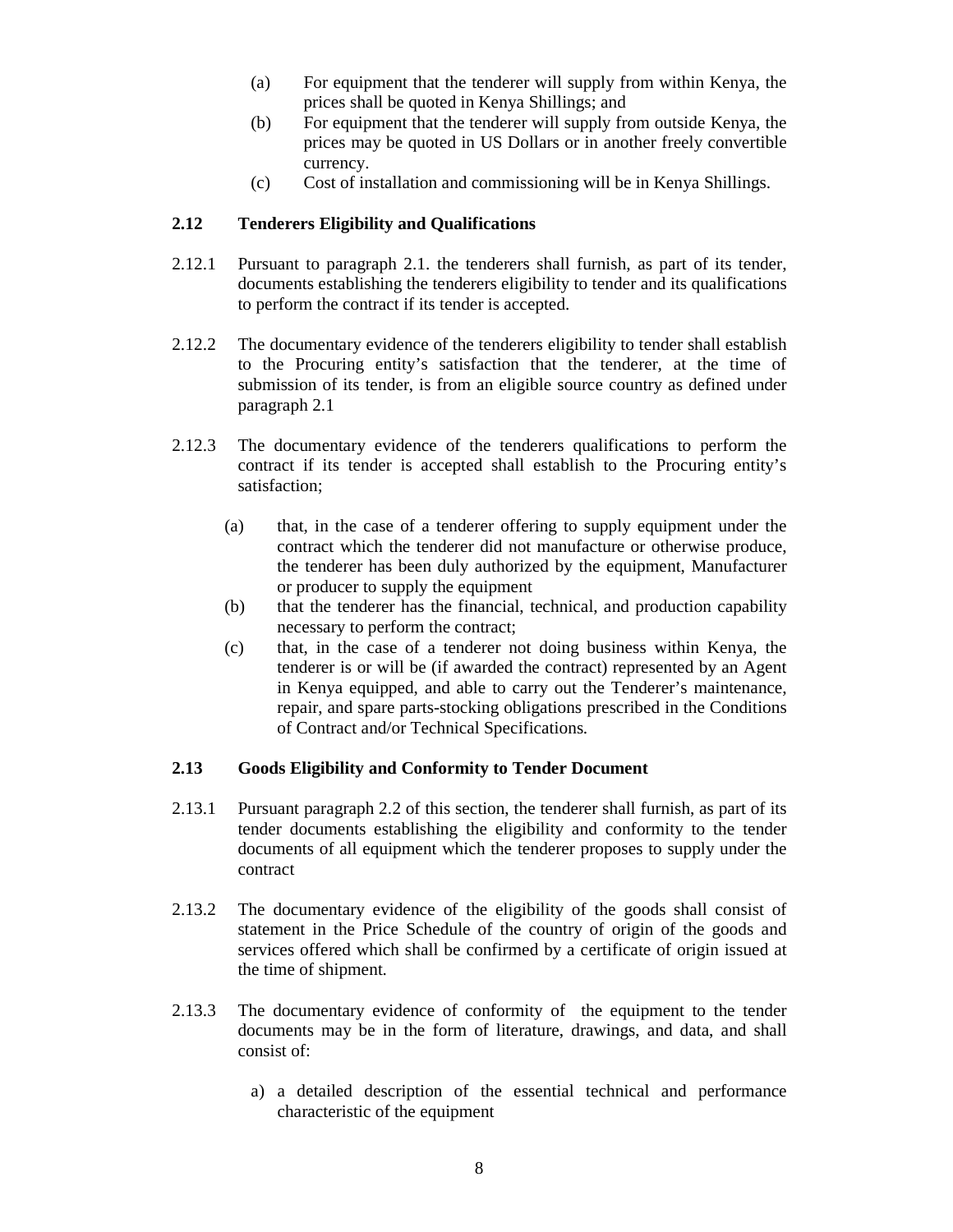- b) a list giving full particulars, including available source and current prices of spare parts, special tools, etc., necessary for the proper and continuing functioning of the equipment for a period of two (2) years, following commencement of the use of the equipment by the Procuring entity; and
- c) a clause-by-clause commentary on the Procuring entity's Technical Specifications demonstrating substantial responsiveness of the goods and service to those specifications, or a statement of deviations and exceptions to the provisions of the Technical Specifications.
- 2.13.4 For purposes of the commentary to be furnished pursuant to paragraph 2.13.3(c) above, the tenderer shall note that standards for workmanship, material, and equipment, as well as references to brand names or catalogue numbers designated by the Procurement entity in its Technical Specifications, are intended to be descriptive only and not restrictive. The tenderer may substitute alternative standards, brand names, and/or catalogue numbers in its tender, provided that it demonstrates to the Procurement entity's satisfaction that the substitutions ensure substantial equivalence to those designated in the Technical Specifications.

#### **2.14 Tender Security**

- 2.14.1 The tenderer shall furnish, as part of its tender, a tender security for the amount and form specified in the Appendix to Instructions to Tenderers.
- 2.14.2 The tender security shall be in the amount not exceeding 2 percent of the tender price.
- 2.14.3 The tender security is required to protect the Procuring entity against the risk of Tenderer's conduct which would warrant the security's forfeiture, pursuant to paragraph 2.14.7
- 2.14.4 The tender security shall be denominated in Kenya Shillings or in another freely convertible currency, and shall be in the form of:
	- a) Cash
	- b) A bank guarantee
	- c) Such insurance guarantee approved by the Authority
	- d) Letter of credit.
- 2.14.5 Any tender not secured in accordance with paragraph 2.14.1 and 2.14.3 will be rejected by the Procuring entity as non responsive, pursuant to paragraph 2.22
- 2.14.6 Unsuccessful Tenderer's tender security will be discharged or returned as promptly as possible but not later than thirty (30) days after the expiration of the period of tender validity prescribed by the Procuring entity.
- 2.14.7 The successful Tenderer's tender security will be discharged upon the tenderer signing the contract, pursuant to paragraph 2.27 and furnishing the performance security, pursuant to paragraph 2.28
- 2.14.8 The tender security may be forfeited: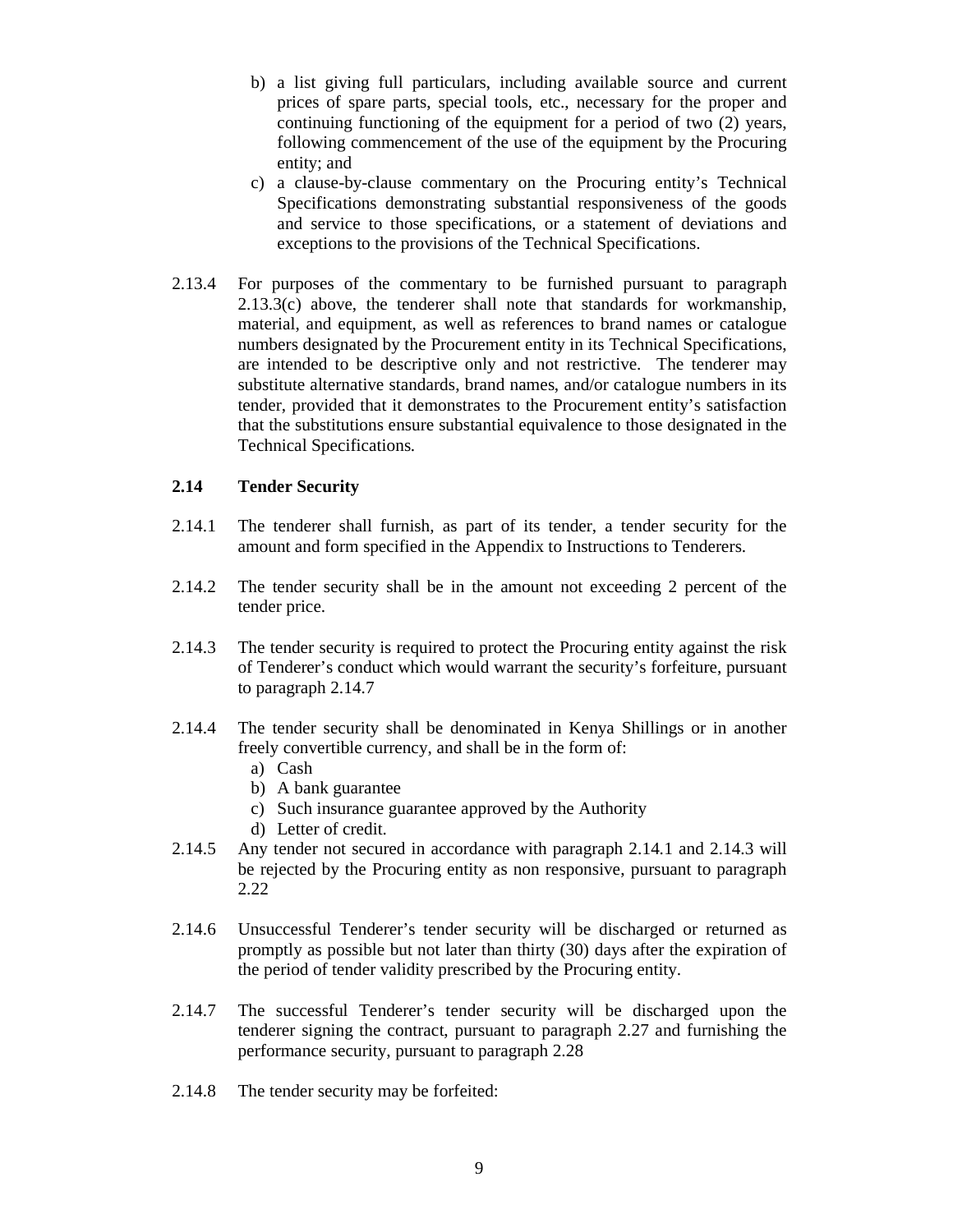- a) if a tenderer withdraws its tender during the period of tender validity specified by the procuring entity on the Tender Form; or
- b) in the case of a successful tenderer, if the tenderer fails:
	- i) to sign the contract in accordance with paragraph 2.27

1. or

- ii) to furnish performance security in accordance with paragraph 2.28
- c) If the tenderer rejects correction of an arithmetic error in the tender.

#### **2.15 Validity of Tenders**

- 2.15.1 Tenderers shall remain valid for 90 days or as specified in the tender documents after date of tender opening prescribed by the Procuring entity, pursuant to paragraph 2.20. A tender valid for a shorter period shall be rejected by the Procuring entity as non responsive.
- 2.15.2 In exceptional circumstances, the Procuring entity may solicit the Tenderer's consent to an extension of the period of validity. The request and the responses thereto shall be made in writing. The tender security provided under paragraph 2.14 shall also be suitably extended. A tenderer may refuse the request without forfeiting its tender security. A tenderer granting the request will not be required nor permitted to modify its tender.

#### **2.16 Format and Signing of Tender**

- 2.16.1 The Procuring entity shall prepare two copies of the tender, clearly marking each "ORIGINAL TENDER" and "COPY OF TENDER," as appropriate. In the event of any discrepancy between them, the original shall govern.
- 2.16.2 The original and all copies of the tender shall be typed or written in indelible ink and shall be signed by the tenderer or a person or persons duly authorized to bind the tenderer to the contract. All pages of the tender, except for unamended printed literature, shall be initialed by the person or persons signing the tender.
- 2.16.3 The tender shall have no interlineations, erasures, or overwriting except as necessary to correct errors made by the tenderer, in which case such corrections shall be initialed by the person or persons signing the tender.

#### **2.17 Sealing and Marking of Tenders**

- 2.17.1 The Tenderer shall seal the original and each copy of the tender in separate envelopes, duly marking the envelopes as "ORIGINAL" and "COPY." The envelopes shall then be sealed in an outer envelope.
- 2.17.2 The inner and outer envelopes shall:
	- (a) be addressed to the Procuring entity at the address given on the Invitation to Tender.
	- (b) bear the tender number and name in the Invitation to Tender and the words **"DO NOT OPEN BEFORE 24th October, 2017 at 11.00am**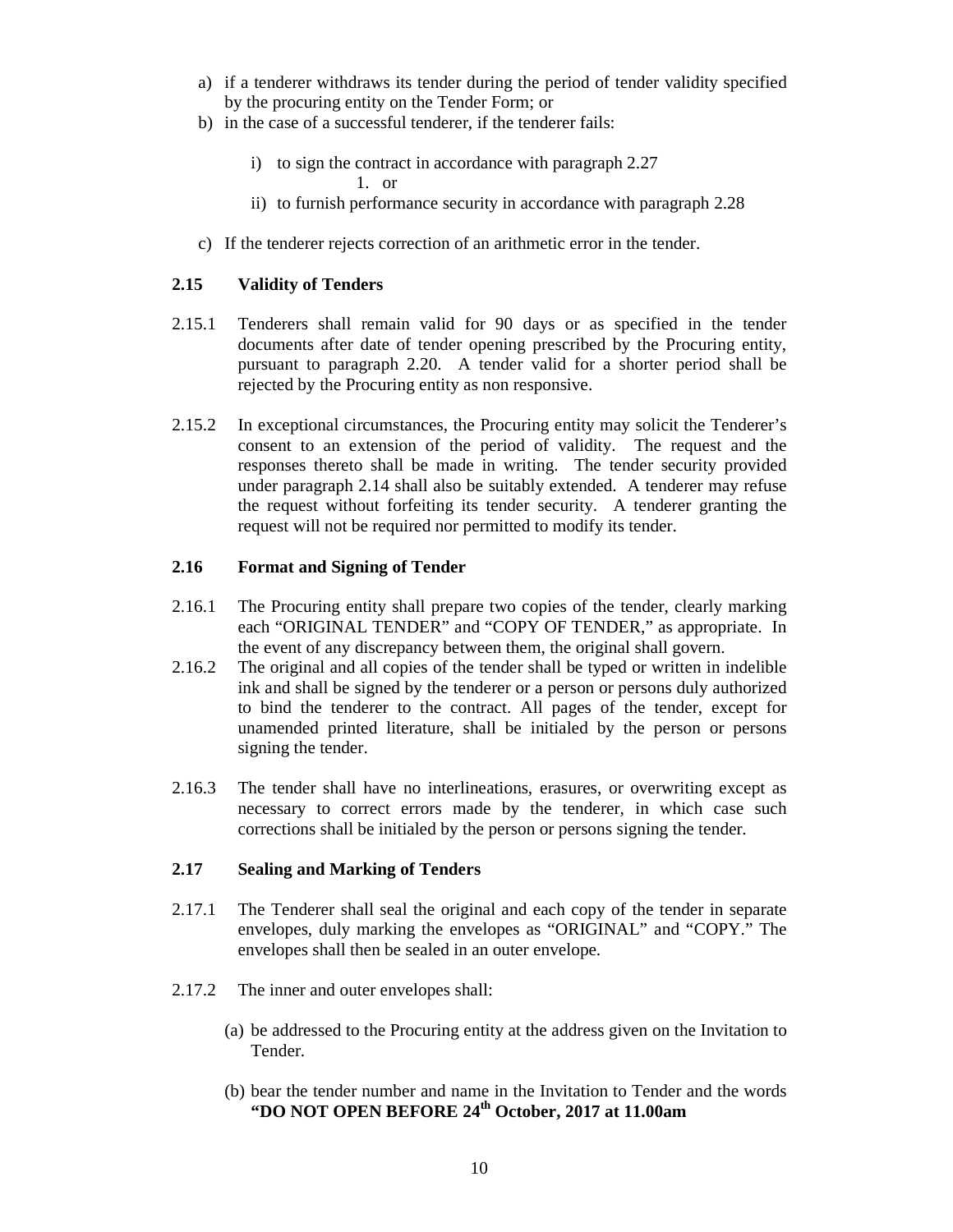- 2.17.3 The inner envelopes shall also indicate the name and address of the tenderer to enable the tender to be returned unopened in case it is declared "late".
- 2.17.4 If the outer envelope is not sealed and marked as required by paragraph 2.17.2, the Procuring entity will assume no responsibility for the tender's misplacement or premature opening.

#### **2.18 Deadline for Submission of Tenders**

- Tenders must be received by the Procuring entity at the address specified under paragraph 2.5.1 not later than **24th October, 2017 at 11.00am**
- 2.18.1 The Procuring entity may, at its discretion, extend this deadline for the submission of tenders by amending the tender documents in accordance with paragraph 2.6, in which case all rights and obligations of the Procuring entity and candidates previously subject to the deadline will therefore be subject to the deadline as extended
- 2.18.2 Bulky tenders which will not fit in the tender box shall be received by the procuring entity as provided for in the Appendix.

#### **2.19 Modification and Withdrawal of Tenders**

- 2.19.1 The tenderer may modify or withdraw its tender after the tender's submission, provided that written notice of the modification, including substitution or withdrawal of the tenders, is received by the Procuring entity prior to the deadline prescribed for submission of tenders.
- 2.19.2 The Tenderer's modification or withdrawal notice shall be prepared, sealed, marked, and dispatched in accordance with the provisions of paragraph 2.17. A withdrawal notice may also be sent by cable, telex but followed by a signed confirmation copy, postmarked not later than the deadline for submission of tenders.
- 2.19.3 No tender may be modified after the deadline for submission of tenders.
- 2.19.4 No tender may be withdrawn in the interval between the deadline for submission of tenders and the expiration of the period of tender validity specified by the tenderer on the Tender Form. Withdrawal of a tender during this interval may result in the Tenderer's forfeiture of its tender security, pursuant to paragraph 2.14.7

#### **2.20 Opening of Tenders**

- 2.20.1 The Commission will open all tenders in the presence of tenderers or their representatives who choose to attend, on **24th October, 2017 at 11.00am; TSC House, 3rd Floor, Podium Wing.**
- 2.20.2 The tenderers' representatives who are present shall sign a tender opening register evidencing their attendance.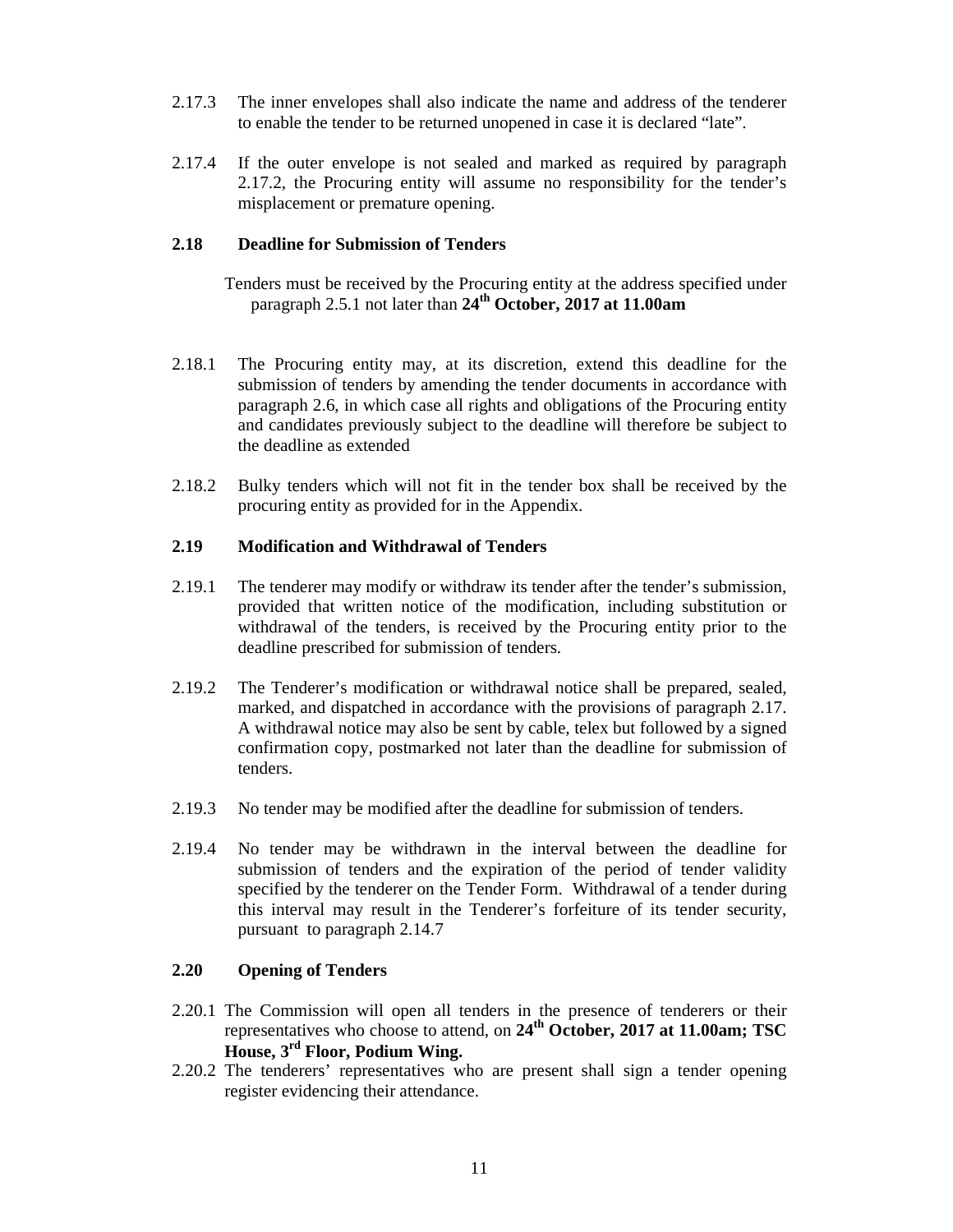- 2.20.3 The tenderers' names, tender modifications or withdrawals, tender prices, discounts and the presence or absence of requisite tender security and such other details as the Procuring entity, at its discretion, may consider appropriate, will be announced at the opening.
- 2.20.4 The Procuring entity will prepare minutes of the tender opening.

## **2.21 Clarification of Tenders**

- 2.21.3 To assist in the examination, evaluation and comparison of tenders the Procuring entity may, at its discretion, ask the tenderer for a clarification of its tender. The request for clarification and the response shall be in writing, and no change in the prices or substance of the tender shall be sought, offered, or permitted.
- 2.21.4 Any effort by the tenderer to influence the Procuring entity in the Procuring entity's tender evaluation, tender comparison or contract award decisions may result in the rejection of the tenderers' tender.

#### **2.22 Preliminary Examination and Responsiveness**

- 2.22.3 The Procuring entity will examine the tenders to determine whether they are complete, whether any computational errors have been made, whether required sureties have been furnished, whether the documents have been properly signed, and whether the tenders are generally in order.
- 2.22.4 Arithmetical errors will be rectified on the following basis. If there is a discrepancy between the unit price and the total price that is obtained by multiplying the unit price and quantity, the unit price shall prevail, and the total price shall be corrected. If the candidate does not accept the correction of the errors, its tender will be rejected, and its tender security may be forfeited. If there is a discrepancy between words and figures the amount in words will prevail
- 2.22.5 The Procuring entity may waive any minor informality or non-conformity or irregularity in a tender which does not constitute a material deviation, provided such waiver does not prejudice or effect the relative ranking of any tenderer.
- 2.22.6 Prior to the detailed evaluation, pursuant to paragraph 2.23 the Procuring entity will determine the substantial responsiveness of each tender to the tender documents. For purposes of these paragraphs, a substantially responsive tender is one, which conforms to all the terms and conditions of the tender documents without material deviations. The Procuring entity's determination of a tender's responsiveness is to be based on the contents of the tender itself without recourse to extrinsic evidence.
- 2.22.7 If a tender is not substantially responsive, it will be rejected by the Procuring entity and may not subsequently be made responsive by the tenderer by correction of the non conformity.

## **2.23 Conversion to Single Currency**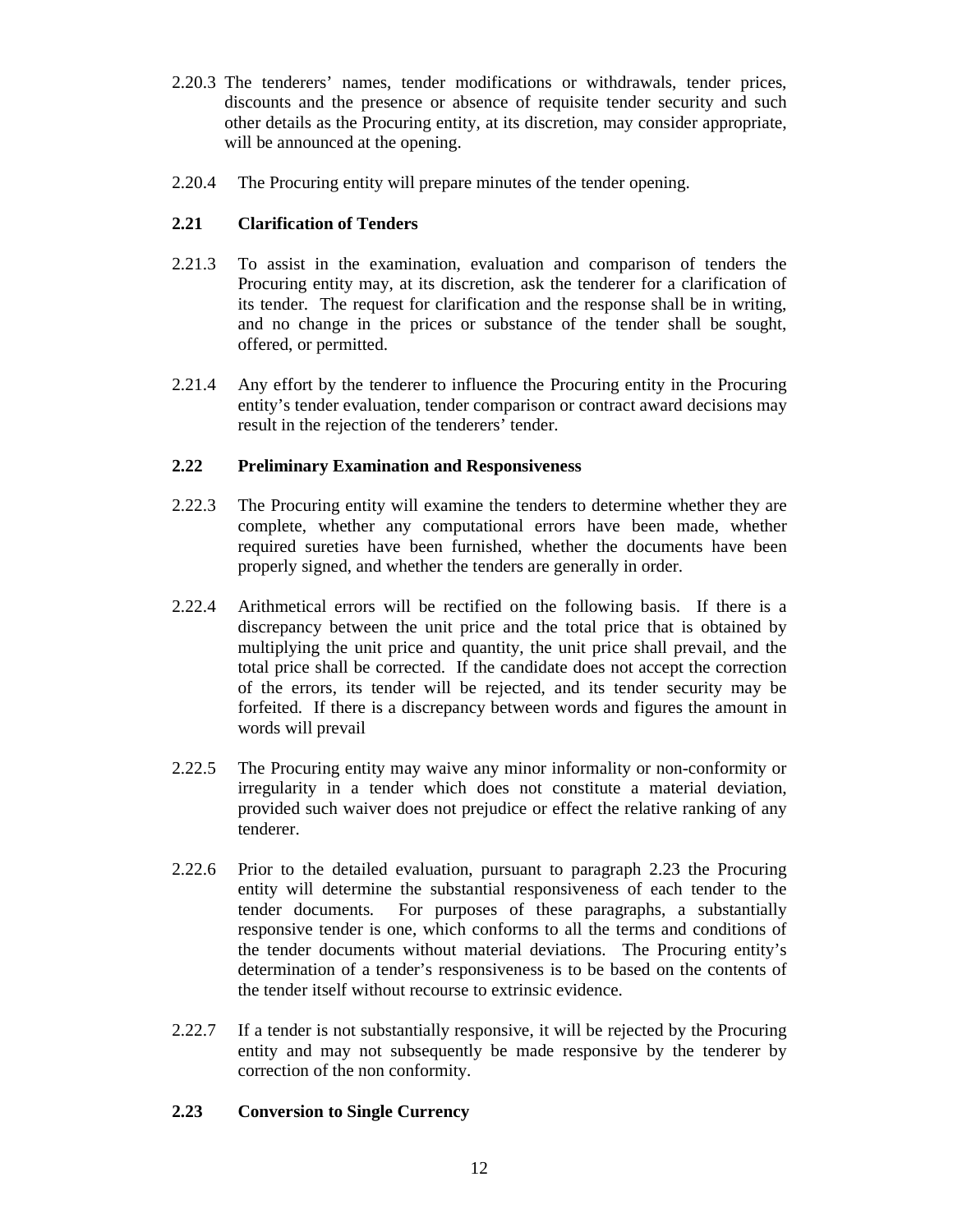2.23.3 Where other currencies are used, the Procuring Entity will convert those currencies to Kenya Shillings using the selling exchange rate on the date of tender closing provided by the Central Bank of Kenya.

#### **2.24 Evaluation and Comparison of Tenders**

- 2.24.3 The Procuring entity will evaluate and compare the tenders which have been determined to be substantially responsive, pursuant to paragraph 2.22
- 2.24.4 The Procuring entity's evaluation of a tender will exclude and not take into account
	- (a) in the case of equipment manufactured in Kenya or equipment of foreign origin already located in Kenya, sales and other similar taxes, which will be payable on the goods if a contract is awarded to the tenderer; and;
	- (b) Any allowance for price adjustment during the period of execution of the contract, if provided in the tender.
- 2.24.5 The comparison shall be of the ex-factory/ex-warehouse/off-the-shelf price of the goods offered from within Kenya, such price to include all costs, as well as duties and taxes paid or payable on components and raw material incorporated or to be incorporated in the goods.
- 2.24.6 The Procuring entity's evaluation of a tender will take into account, in addition to the tender price and the price of incidental services, the following factors, in the manner and to the extent indicated in paragraph 2.23.5 and in the technical specifications:
	- 1. delivery and installation schedule offered in the tender;
	- 2. deviations in payment schedule from the specifications in the Special Conditions of Contract;
	- 3. the cost of components, mandatory spare parts and service;
	- 4. the availability in Kenya of spare parts and after-sales service for the equipment offered in the tender;
- 2.24.7 Pursuant to paragraph 2.24.4 the following evaluation methods will be applied
	- (a) *Delivery schedule*

The Procuring entity requires that the equipment under the Invitation for Tenders shall be delivered at the time specified in the Schedule of Requirements. Tenders offering deliveries longer than the procuring entity's required delivery time will be treated as non-responsive and rejected.

## (b) *Deviation in payment schedule*

Tenderers shall state their tender price for the payment of schedule outlined in the special conditions of contract. Tenders will be evaluated on the basis of this base price. Tenderers are, however, permitted to state an alternative payment schedule and indicate the reduction in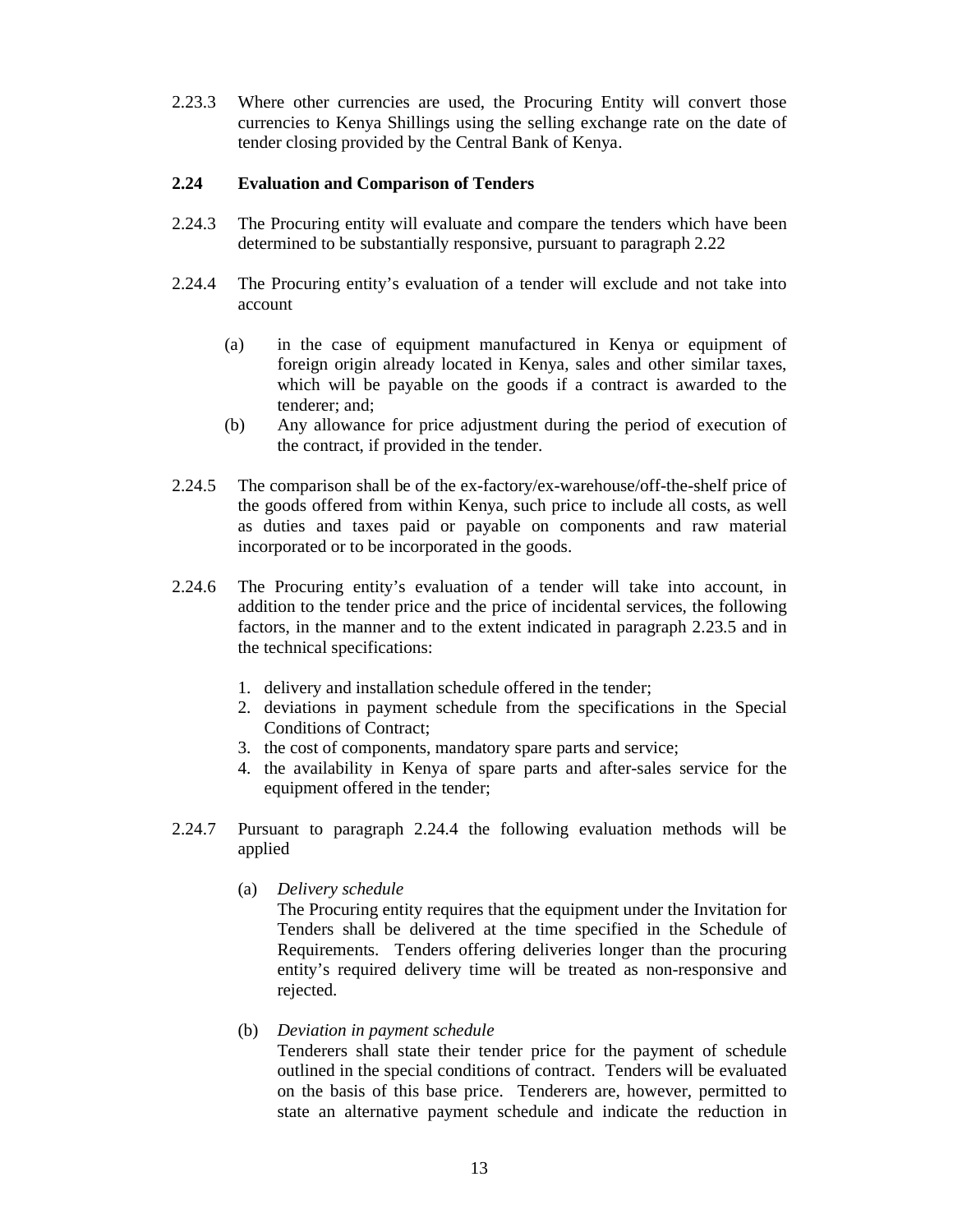tender price they wish to offer for such alternative payment schedule. The Procuring entity may consider the alternative payment schedule offered by the selected tenderer.

- (c) *Spare parts and after sales service facilities*  Tenderers must offer items with service and spare parts back-up. Documentary evidence and locations of such back-up must be given. Where a tenderer offers items without such back-up in the country, he must give a documentary evidence and assurance that he will establish adequate back-up for items supplied.
- 2.24.8 The tender evaluation committee shall evaluate the tender within 30 days of the validity period from the date of opening the tender.
- 2.24.9 Preference where allowed in the evaluation of tenders shall not exceed 15%

#### **2.25 Contacting the Procuring Entity**

- 2.25.3 Subject to paragraph 2.21 no tenderer shall contact the Procuring entity on any matter related to its tender, from the time of the tender opening to the time the contract is awarded.
- 2.25.4 Any effort by a tenderer to influence the Procuring entity in its decisions on tender, evaluation, tender comparison, or contract award may result in the rejection of the Tenderer's tender.

#### **2.26 Award of Contract**

#### (a) **Post-Qualification**

- 2.26.3 In the absence of pre-qualification, the Procuring entity will determine to its satisfaction whether the tenderer that is selected as having submitted the lowest evaluated responsive tender is qualified to perform the contract satisfactorily.
- 2.26.4 The determination will take into account the tenderer financial, technical, and production capabilities. It will be based upon an examination of the documentary evidence of the tenderers qualifications submitted by the tenderer, pursuant to paragraph 2.12.3 as well as such other information as the Procuring entity deems necessary and appropriate.
- 2.26.5 An affirmative determination will be a prerequisite for award of the contract to the tenderer. A negative determination will result in rejection of the Tenderer's tender, in which event the Procuring entity will proceed to the next lowest evaluated tender to make a similar determination of that Tenderer's capabilities to perform satisfactorily.

#### (b) **Award Criteria**

2.26.6 The Procuring entity will award the contract to the successful tenderer(s) whose tender has been determined to be substantially responsive and has been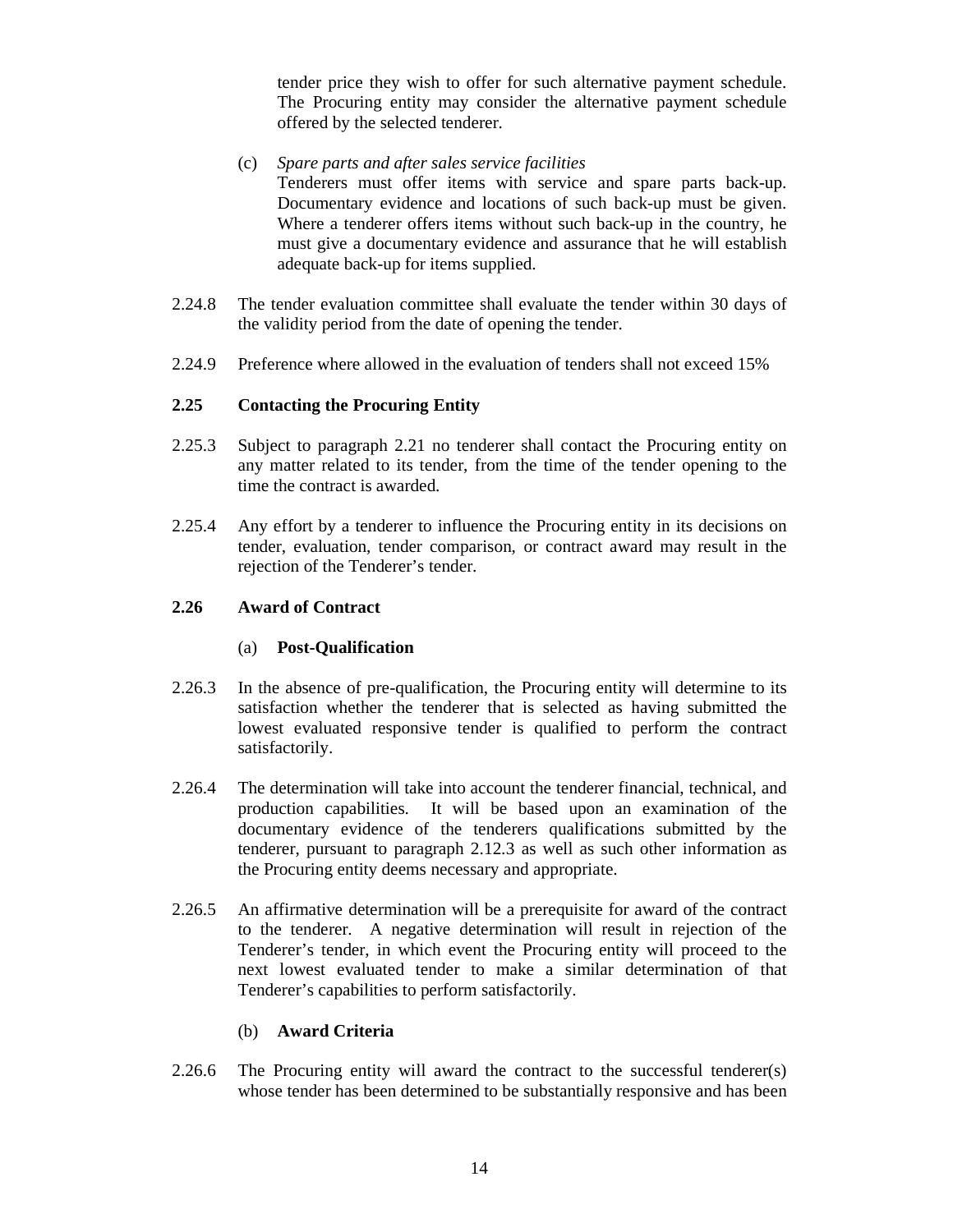determined to be the lowest evaluated tender, provided further that the tenderer is determined to be qualified to perform the contract satisfactorily.

- 2.26.7 To qualify for contract awards, the tenderer shall have the following:
	- a) Necessary qualifications, capability experience, services, equipment and facilities to provide what is being procured – as outlined in the Technical Specifications for Tenderers Reference in Envelope A.
	- b) Legal capacity to enter into a contract for procurement
	- c) Shall not be insolvent, in receivership, bankrupt or in the process of being wound up and is not the subject of legal proceedings relating to the foregoing.
	- d) Shall not be debarred from participating in public procurement.

#### (c) **Procuring Entity's Right to Accept or Reject Any or All Tenders**

- 2.26.8 The Procuring entity reserves the right to accept or reject any tender, and to annul the tendering process and reject all tenders at any time prior to contract award, without thereby incurring any liability to the affected tenderer or tenderer of the grounds for the procuring entity's action
- 2.26.9 The procuring entity may at any time terminate procurement proceedings before contract award and shall not be liable to any person for the termination
- 2.26.10 The procuring entity shall give prompt notice of the termination to the tenderers and on request give its reasons for termination within 14 days of receiving the request from any tenderer.
- 2.26.11 A tenderer who gives false information in the tender document about is qualification or who refuses to enter into a contract after notification of contract award shall be considered for debarment from participating in future public procurement.

#### **2.27 Notification of Award**

- 2.27.3 Prior to the expiration of the period of tender validity, the Procuring entity will notify the successful tenderer in writing that its tender has been accepted.
- 2.27.4 The notification of award will signify the formation of the Contract but will have to wait until the contract is finally signed by both parties. Simultaneous other tenderers shall be notified that their tenders have not been successful.
- 2.27.5 Upon the successful Tenderer's furnishing of the performance security pursuant to paragraph 2.29, the Procuring entity will simultaneously inform the other tenderers that their tenders have not been successful

## **2.28 Signing of Contract**

2.28.3 At the same time as the Procuring entity notifies the successful tenderer that its tender has been accepted, the procuring entity will simultaneously inform the other tenderers that their tenders have not been successful.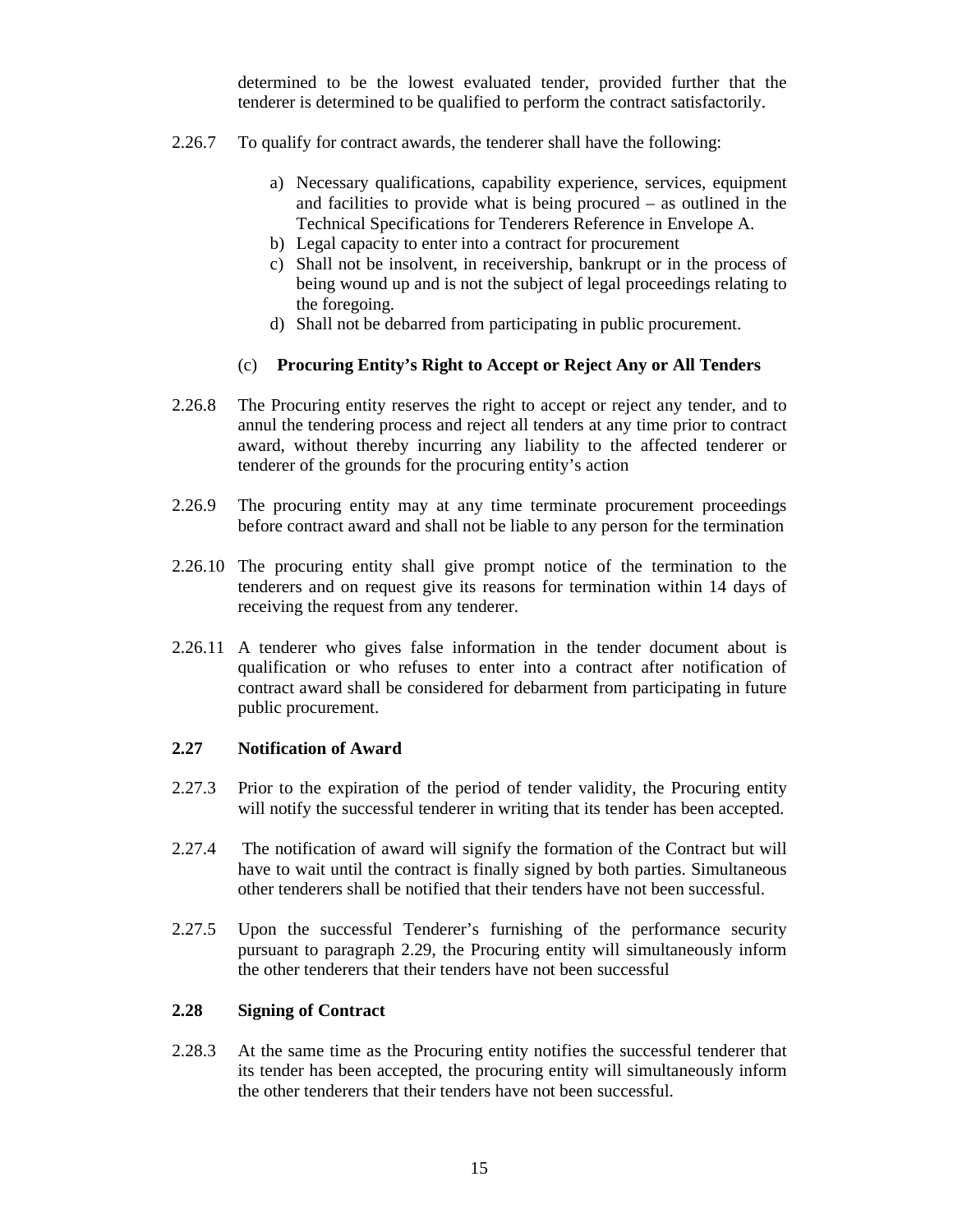- 2.28.4 Within fourteen (14) days of receipt of the Contract Form, the successful tenderer shall sign and date the contract and return it to the Procuring entity.
- 2.28.5 The parties to the contract shall have it signed within 30 days from the date of notification of contract award unless there is an administrative review request.

#### **2.29 Performance Security**

- 2.29.3 Within Thirty (30) days of the receipt of notification of award from the Procuring entity, the successful tenderer shall furnish the performance security in accordance with the Conditions of Contract, in the Performance Security Form provided in the tender documents, or in another form acceptable to the Procuring entity.
- 2.29.4 Failure of the successful tenderer to comply with the requirements of paragraph 2.28 or paragraph 2.29 shall constitute sufficient grounds for the annulment of the award and forfeiture of the tender security, in which event the Procuring entity may make the award to the next lowest evaluated

### **2.30 Corrupt or Fraudulent Practices**

- 2.30.3 The procuring entity requires that tenderers observe the highest standard of ethics during the procurement process and execution of contracts. A tenderer shall sign a declaration that he has and will not be involved in corrupt or fraudulent practices.
- 2.30.4 The Procuring entity will reject a proposal for award if it determines that the tenderer recommended for award has engaged in corrupt or fraudulent practices in competing for the contract in question.
- 2.30.5 Further a tenderer who is found to have indulged in corrupt or fraudulent practices risks being debarred from participating in public Procurement in Kenya.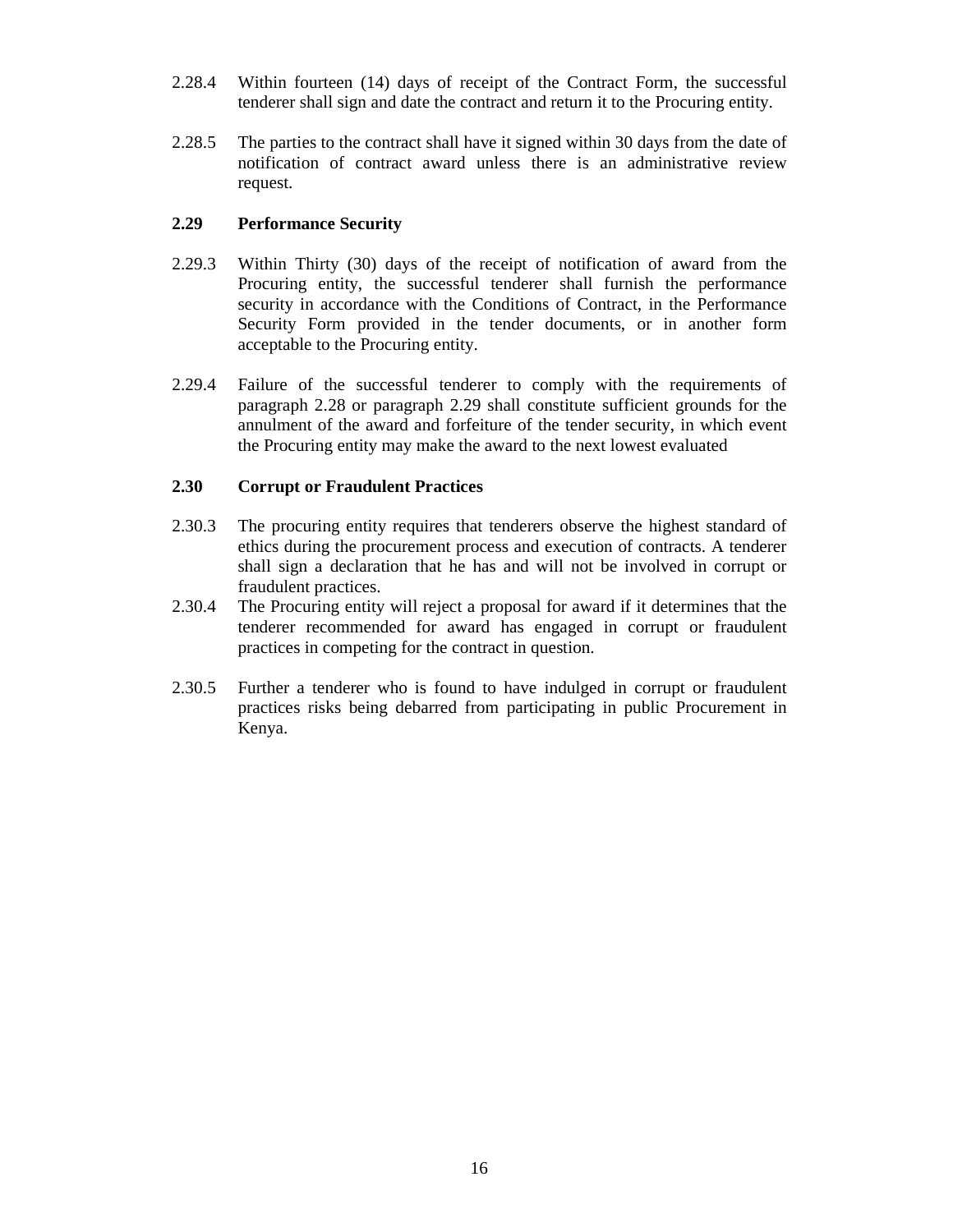## **APPENDIX TO INSTRUCTIONS TO TENDERERS**

The following information regarding the particulars of the tender shall complement supplement or amend the provisions of the instructions to tenderers. Wherever there is a conflict between the provision of the instructions to tenderers and the provisions of the appendix, the provisions of the appendix herein shall prevail over those of the instructions to tenderers.

| <b>ITT</b>          |                  | Particulars of appendix to instructions to tenderers                                                                                                                  |               |
|---------------------|------------------|-----------------------------------------------------------------------------------------------------------------------------------------------------------------------|---------------|
| 2.1.1               |                  | Particulars of eligible tenderers: This tender is open to bidders with proven financial and                                                                           |               |
|                     |                  | technical capability to provide an Electronic Document Management System                                                                                              |               |
| 2.3.2               |                  | Price to be charged for manual tender documents. Kshs. 1,000                                                                                                          |               |
| 2.10                |                  | Particulars of other currencies allowed. None                                                                                                                         |               |
| 2.11                |                  | Particulars of eligibility and qualifications documents of evidence required. Refer the<br><b>Evaluation Criteria</b>                                                 |               |
| 2.14.2              |                  | The amount of tender security required is 2% of tender contract price                                                                                                 |               |
| 2.14.4              | <b>ACCEPTED</b>  | A tender security in the form of a Guarantee from a reputable Bank or an Insurance Company<br>approved by the PPOA. SELF ISSUED BID BONDS BY THE BIDDERS WILL NOT BE  |               |
| 2.15                |                  | Validity of Tenders: Tenders Shall remain valid for 120 days up from date of opening                                                                                  |               |
| $\overline{2.17.1}$ |                  | The bidder shall seal the original and copy of the tender in separate envelopes duly marked                                                                           |               |
|                     |                  | "ORIGINAL" and "COPY". The envelopes shall then be sealed in an outer envelope                                                                                        |               |
|                     |                  | addressed to The Secretary, Teachers Service Commission P.O Box Private Nairobi. The                                                                                  |               |
|                     |                  | Bulky tenders which do not fit in the tender box shall be delivered to the Procurement Unit.                                                                          |               |
| 2.22                |                  | <b>Evaluation Criteria</b>                                                                                                                                            |               |
|                     |                  | a) Preliminary Evaluation - Mandatory Requirements (MR)                                                                                                               |               |
|                     | No.              | Documents to be submitted                                                                                                                                             | <b>YES/NO</b> |
|                     | MR1              | Copy of certificate of Registration/Incorporation                                                                                                                     |               |
|                     | MR <sub>2</sub>  | Copy of Valid Tax Compliance certificate                                                                                                                              |               |
|                     | MR <sub>3</sub>  | Copy of valid PIN/VAT                                                                                                                                                 |               |
|                     | MR4              | Dully filled, signed and stamped Confidential Business Questionnaire<br>in format provided                                                                            |               |
|                     | <b>MR 5</b>      | Price Schedule in the format provided                                                                                                                                 |               |
|                     | MR <sub>6</sub>  | Filled and signed Form of Tender in the Format provided                                                                                                               |               |
|                     | MR <sub>7</sub>  | Manufacturer's Authorization or Dealership Agreement                                                                                                                  |               |
|                     | <b>MR 8</b>      | Original copy of the Tender Security (Bid bond) of 2% of the contract                                                                                                 |               |
|                     |                  | price inform of a Bank guarantee or bankers cheque from a reputable                                                                                                   |               |
|                     |                  | bank in Kenya or Insurance guarantee approved by PPRA.                                                                                                                |               |
|                     | MR <sub>9</sub>  | Filled, signed and stamped declaration that the bidder is not debarred<br>from participating in Public Procurement in the format provided                             |               |
|                     | <b>MR10</b>      | Filled, signed and stamped declaration that they will not engage in any                                                                                               |               |
|                     |                  | corrupt practice in the format provided                                                                                                                               |               |
|                     | MR <sub>11</sub> | Valid Business Permit from the county government                                                                                                                      |               |
|                     | <b>MR12</b>      | Dully filled, signed and stamped Site visit form by appointed TSC and                                                                                                 |               |
|                     |                  | <b>Bidder representatives</b>                                                                                                                                         |               |
|                     |                  | Note: Only bids meeting all the above requirements shall proceed to technical evaluation<br>N.B: MUST have all pages in the whole document SERIALIZED and INITIALIZED |               |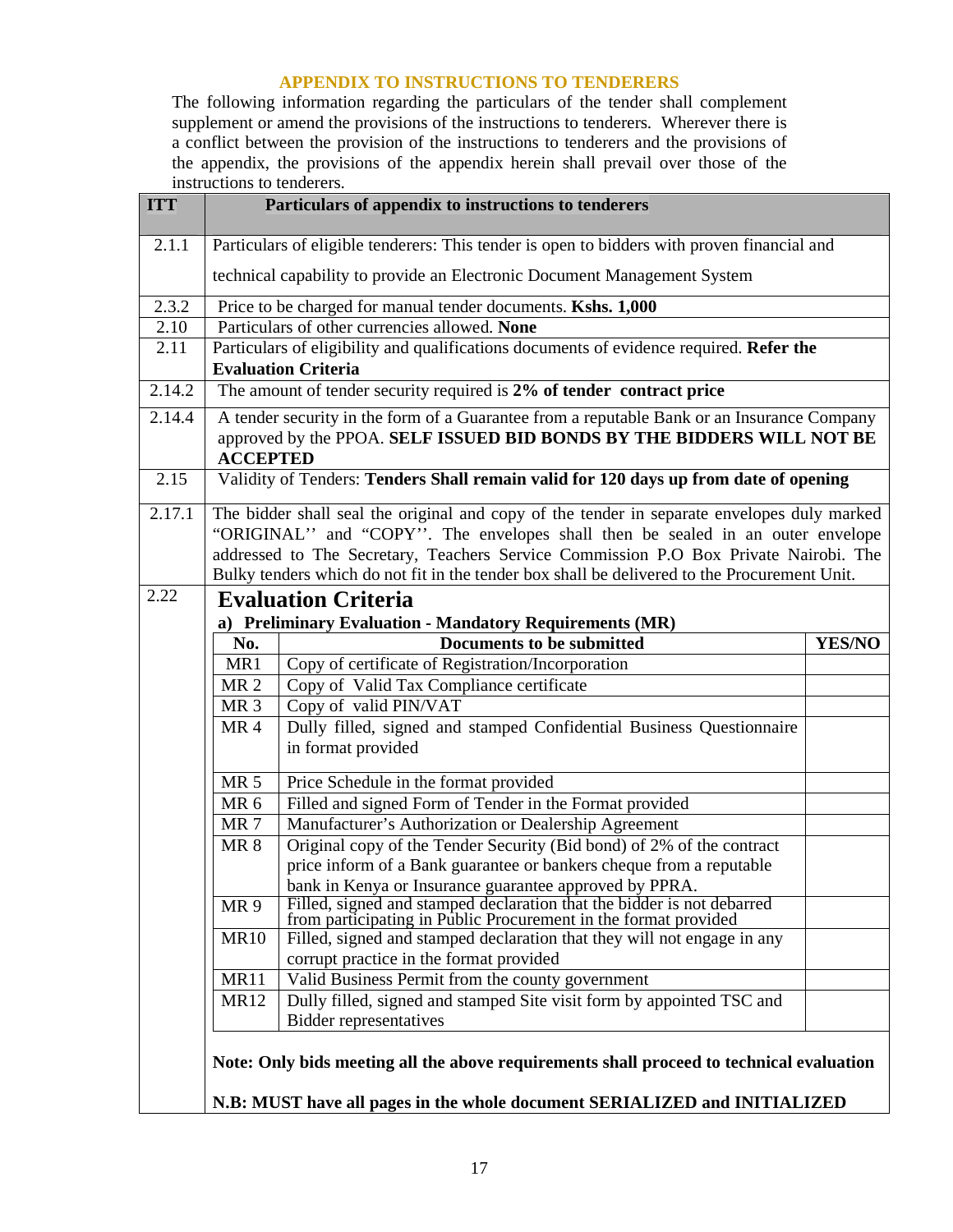| Description of Criteria                                                                                                                                                                                                         | Score (%) |
|---------------------------------------------------------------------------------------------------------------------------------------------------------------------------------------------------------------------------------|-----------|
| Managerial and Key Personnel Competency Profiles                                                                                                                                                                                |           |
| Organizational Chart=@ 2 marks                                                                                                                                                                                                  |           |
| Qualification of Key Staff and Capacity to deliver                                                                                                                                                                              | 27        |
| goods/service:                                                                                                                                                                                                                  |           |
| Manager                                                                                                                                                                                                                         |           |
| -Masters Degree in Project Management or any IT related<br>field (Attach CVs and relevant Certificates) 5 marks<br>-5 years of experience 1 mark for each year (Total 5 marks)<br>3 Technical Staffs                            |           |
| BSC Degree in Computer Science or related Degree (Attach<br>CVs and relevant Certificates) = $6$ marks                                                                                                                          |           |
| Each employee to have 3 years of experience $=9$ marks<br><b>Financial Resources</b>                                                                                                                                            |           |
| Firm's Audited financial accounts for the last 3 years<br>$\bullet$<br>$(2014, 2015 \text{ and } 2016) = 3@3$ (9marks)<br>Financial Ratios to be Evaluated:<br>Liquidity ratios: $CA/CL \ge 1:1 = 4$ marks<br>$\bullet$         | 20        |
| $CA/CL \geq 0.5:1 = 3$ marks                                                                                                                                                                                                    |           |
| $CA/CL < 0.5 = 2$ marks                                                                                                                                                                                                         |           |
| Gearing ratios not more than $50\% = 3$ marks<br>$50\% - 99\% = 2$ marks<br>100% and above $= 1$ mark                                                                                                                           |           |
|                                                                                                                                                                                                                                 |           |
| Profitability ratios 10% and above $=$ 4 marks<br>$5\% - 9\% = 3$ marks                                                                                                                                                         |           |
| Below 5% - 2 mark                                                                                                                                                                                                               |           |
|                                                                                                                                                                                                                                 |           |
| Experience<br>Years of Experience in EDMS implementation (Attach<br>evidence)                                                                                                                                                   |           |
| One year experience = $\omega$ 5 marks                                                                                                                                                                                          | 20        |
| Two years experience $=$ $\omega$ 10 marks                                                                                                                                                                                      |           |
| Three years experience $=$ $\omega$ 15 marks                                                                                                                                                                                    |           |
| Four years and above $=$ $\omega$ 20 marks                                                                                                                                                                                      |           |
| Reputation<br>Letters of reference from three major clients as proof<br>of implementation of EDMS include contact person, address<br>and telephone numbers. Generic letters will not be acceptable<br>$=3$ ( <i>a</i> ) 5 marks | 15        |
| Project Work plan and implementation methodology                                                                                                                                                                                | 18        |
| <b>TOTAL MARKS</b>                                                                                                                                                                                                              | 100       |
| <b>NOTE: PASS MARK IS 70%</b>                                                                                                                                                                                                   |           |
|                                                                                                                                                                                                                                 |           |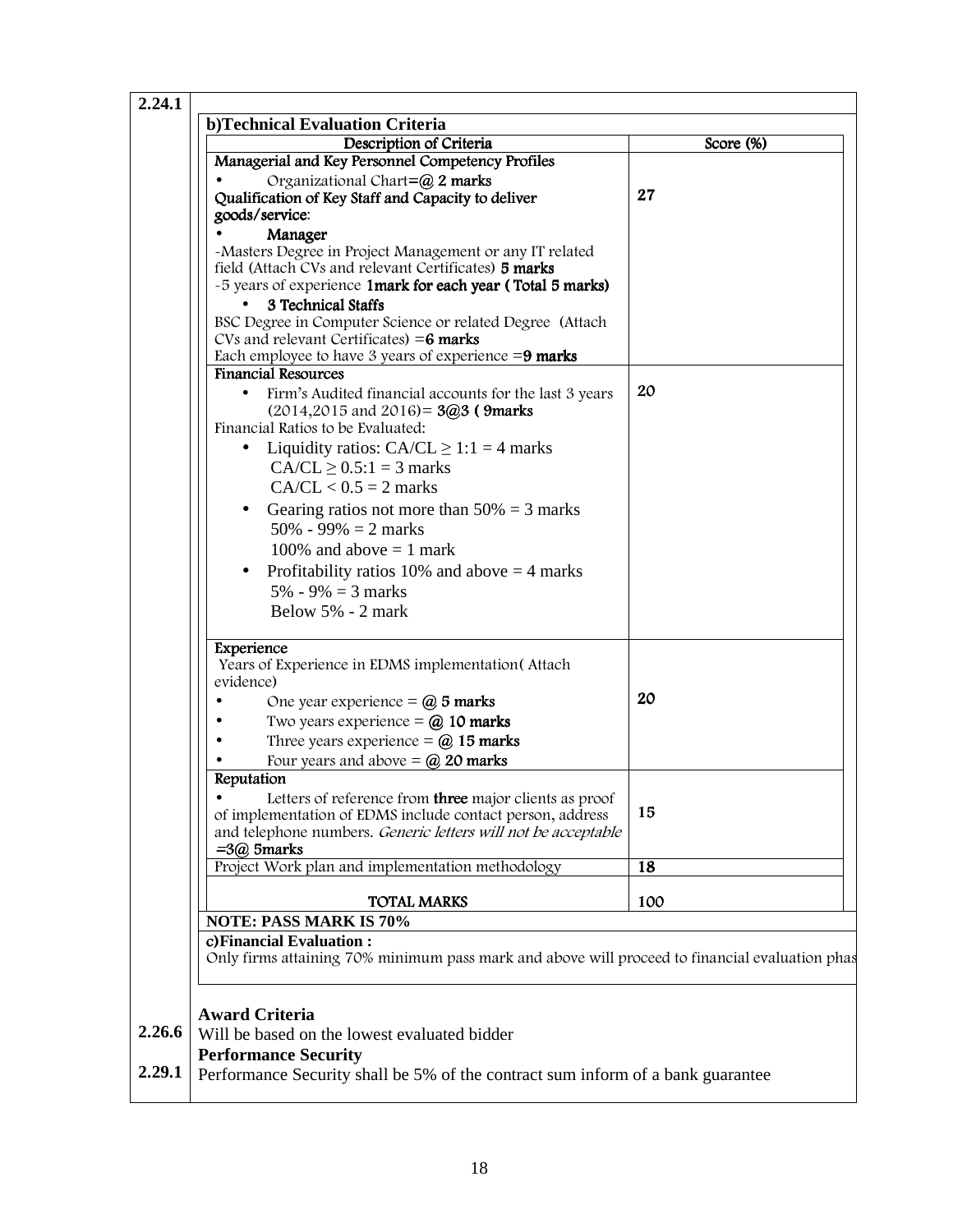#### 3.1 **Definitions**

3.1.1 In this Contract, the following terms shall be interpreted as indicated:-

- (a) "The Contract" means the agreement entered into between the Procuring entity and the tenderer, as recorded in the Contract Form signed by the parties, including all attachments and appendices thereto and all documents incorporated by reference therein.
- (b) "The Contract Price" means the price payable to the tenderer under the Contract for the full and proper performance of its contractual obligations
- (c) "The Goods" means all of the equipment, machinery, and/or other materials, which the tenderer is required to supply to the Procuring entity under the Contract.
- (d) "The Procuring entity" means the organization purchasing the Goods under this Contract.
- (e) "The Tenderer' means the individual or firm supplying the Goods under this Contract.

## 3.2 **Application**

3.2.1 These General Conditions shall apply in all Contracts made by the Procuring entity for the procurement installation and commissioning of equipment to the extent that they are not superseded by provisions of other part of contract.

## 3.3 **Country of Origin**

- 3.3.1 For purposes of this clause, "Origin" means the place where the Goods were mined, grown or produced.
- 3.3.2 The origin of Goods and Services is distinct from the nationality of the tenderer and will be treated thus in the evaluation of the tender.

## 3.4 **Standards**

3.4.1 The Goods supplied under this Contract shall conform to the standards mentioned in the Technical Specifications.

#### 3.5 **Use of Contract Documents and Information**

- 3.5.1 The Candidate shall not, without the Procuring entity's prior written consent, disclose the Contract, or any provision therefore, or any specification, plan, drawing, pattern, sample, or information furnished by or on behalf of the Procuring entity in connection therewith, to any person other than a person employed by the tenderer in the performance of the Contract.
- 3.5.2 The tenderer shall not, without the Procuring entity's prior written consent, make use of any document or information enumerated in paragraph 3.5.1 above
- 3.5.3 Any document, other than the Contract itself, enumerated in paragraph 3.5.1 shall remain the property of the Procuring entity and shall be returned (all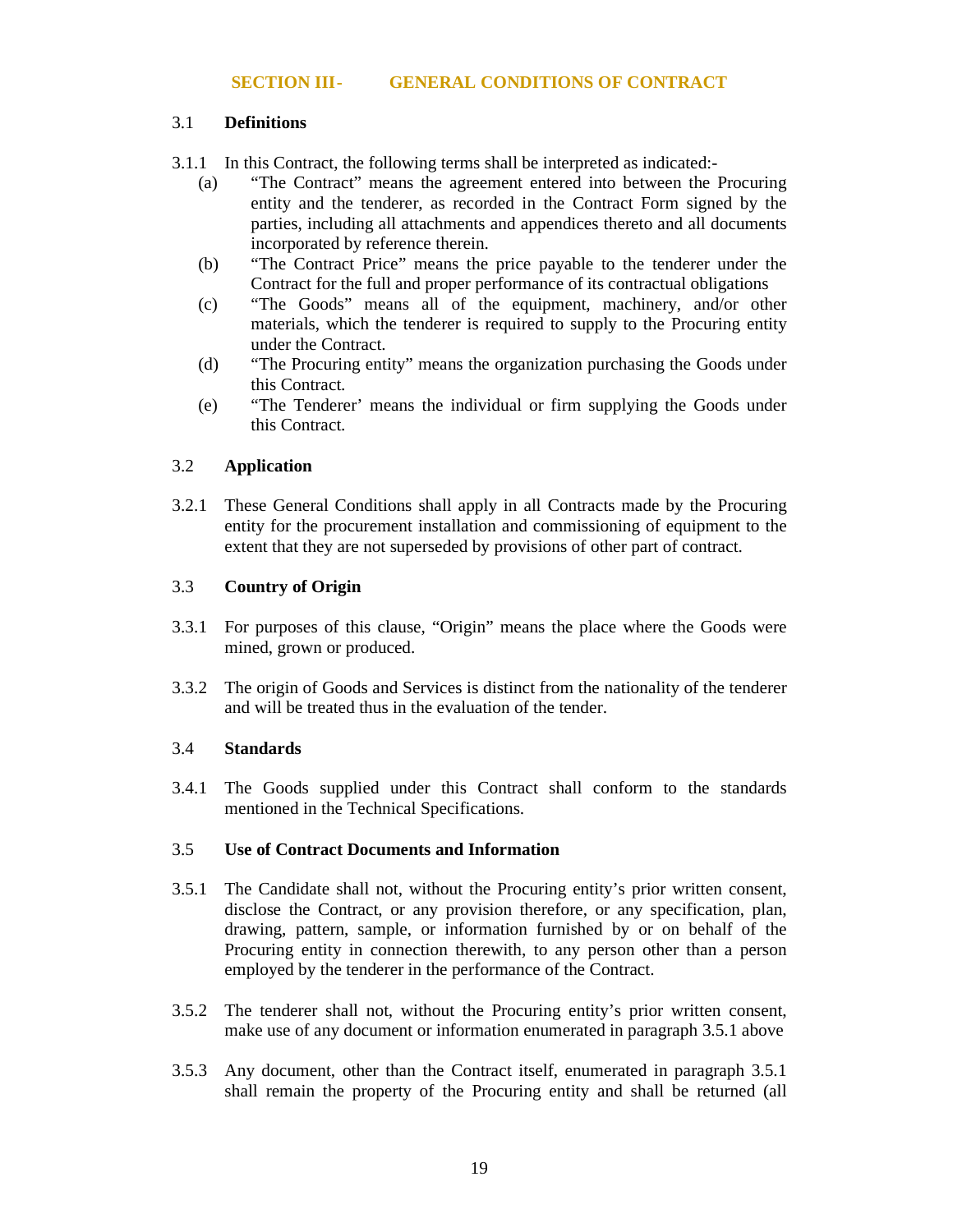copies) to the Procuring entity on completion of the Tenderer's performance under the Contract if so required by the Procuring entity

#### 3.6 **Patent Rights**

3.6.1 The tenderer shall indemnify the Procuring entity against all third-party claims of infringement of patent, trademark, or industrial design rights arising from use of the Goods or any part thereof in the Procuring entity's country

### 3.7 **Performance Security**

- 3.7.1 Within twenty eight (28) days of receipt of the notification of Contract award, the successful tenderer shall furnish to the Procuring entity the performance security where applicable in the amount specified in Special Conditions of Contract.
- 3.7.2 The proceeds of the performance security shall be payable to the Procuring entity as compensation for any loss resulting from the Tenderer's failure to complete its obligations under the Contract.
- 3.7.3 The performance security shall be denominated in the currency of the contract, or in a freely convertible currency acceptable to the procuring entity and shall be in the form of
	- a) Cash
	- b) Bank guarantee
	- c) Such insurance guarantee approved by the TSC
	- d) Letter of credit
- 3.7.4 The performance security will be discharged by the Procuring entity and returned t the Candidate not late than thirty (30) days following the date of completion of the Tenderer's performance obligations under the Contract, including any warranty obligations, under the Contract

#### 3.8 **Inspection and Tests**

- 3.8.1 The Procuring entity or its representative shall have the right to inspect and/or to test the equipment to confirm their conformity to the Contract specifications. The Procuring entity shall notify the tenderer in writing in a timely manner, of the identity of any representatives retained for these purposes.
- 3.8.2 The inspections and tests may be conducted in the premises of the tenderer. All reasonable facilities and assistance, including access to drawings and production data, shall be furnished to the inspectors at no charge to the Procuring entity.
- 3.8.3 Should any inspected or tested equipment fail to conform to the Specifications, the Procuring entity may reject the equipment, and the tenderer shall either replace the rejected equipment or make alterations necessary to make specification requirements free of costs to the Procuring entity.
- 3.8.4 The Procuring entity's right to inspect test and where necessary, reject the equipment after the equipment arrival and installation shall in no way be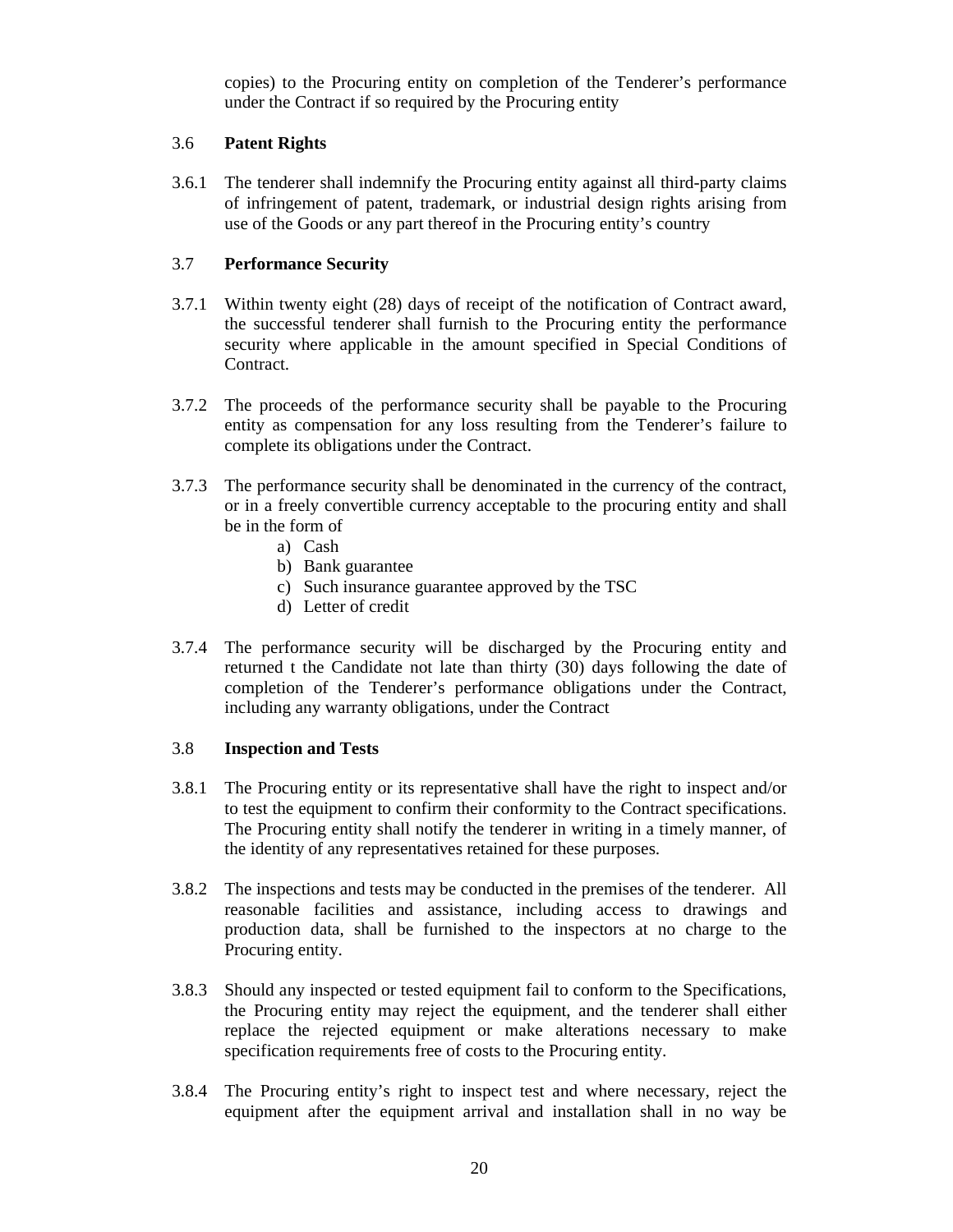limited or waived by reason of the equipment having previously been inspected, tested and passed by the Procuring entity or its representative prior to the equipment delivery.

3.8.5 Nothing in paragraph 3.8 shall in any way release the tenderer from any warranty or other obligations under this Contract.

## 3.9 **Packing**

- 3.9.1 The tenderer shall provide such packing and packaging of the equipment as is required to prevent their damage or deterioration during transit to their final destination, as indicated in the Contract.
- 3.9.2 The packing, marking, and documentation within and outside the packages shall comply strictly with such special requirements as shall be expressly provided for in the Contract

#### 3.10 **Delivery and Documents**

3.10.1 Delivery of the equipment, documents and installation of the same shall be made by the tenderer in accordance with the terms specified by Procuring entity in its Schedule of Requirements and the Special Conditions of Contract

#### 3.11 **Insurance**

3.11.1 The equipment supplied under the Contract shall be fully insured against loss or damage incidental to manufacturer or acquisition, transportation, storage, and delivery in the manner specified in the Special conditions of contract.

#### 3.12 **Payment**

- 3.12.1 The method and conditions of payment to be made to the tenderer under this Contract shall be specified in Special Conditions of Contract
- 3.12.2 Payments shall be made promptly by the Procuring entity as specified in the contract

#### **3.13 Prices**

- 3.13.1 Prices charged by the tenderer for equipment delivered and installation performed under the Contract shall not, with the exception of any price adjustments authorized in Special Conditions of Contract, vary from the prices by the tenderer in its tender.
- 3.13.2 Contract price variations shall not be allowed for contracts not exceeding one year (12 months)
- 3.13.3 Where contract price variation is allowed, the variation shall not exceed 10% of the original contract price.
- 3.13.4 Price variation requests shall be processed by the procuring entity within 30 days of receiving the request.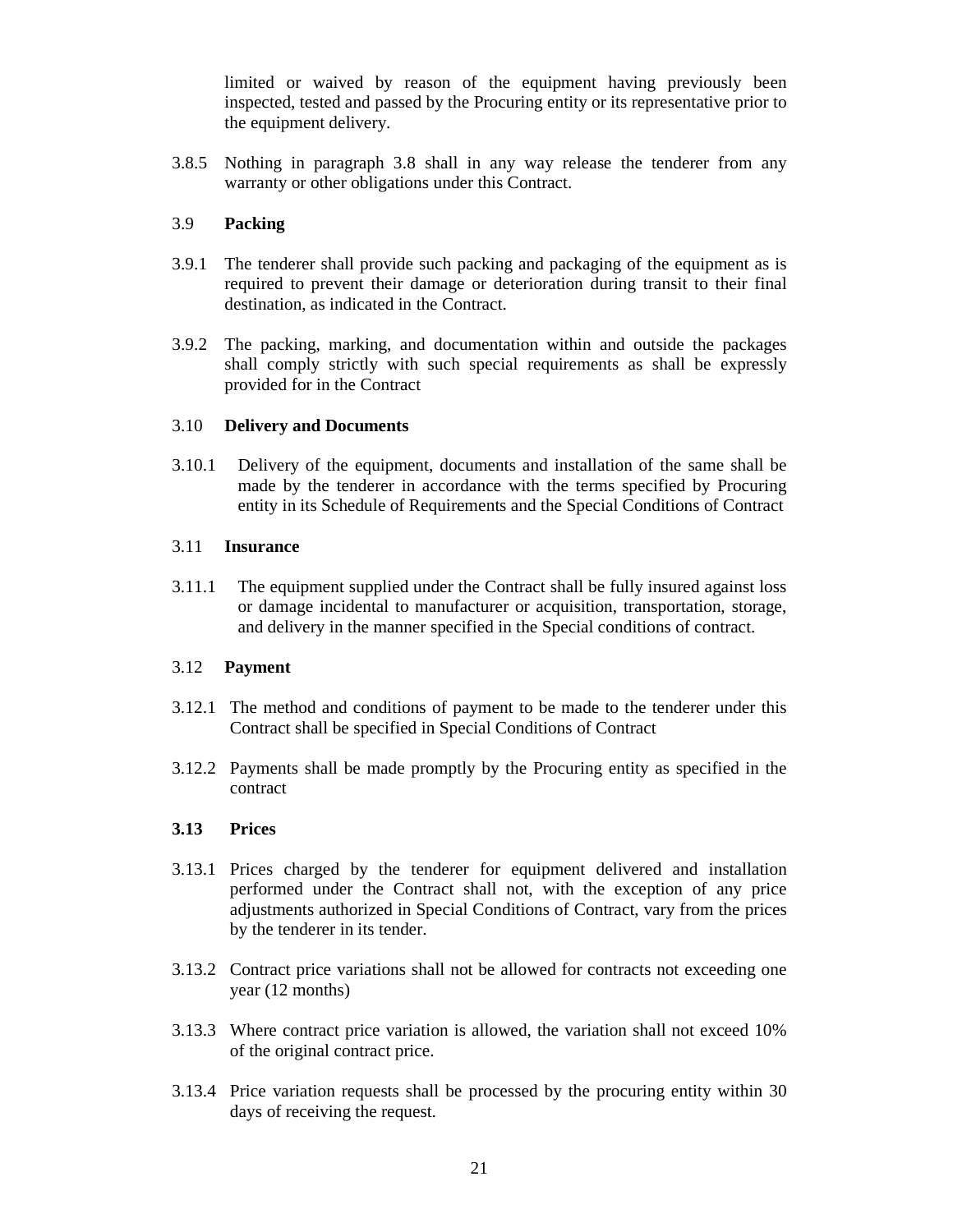### **3.14. Assignment**

The tenderer shall not assign, in whole or in part, its obligations to perform under this Contract, except with the Procuring entity's prior written consent

#### **3.15. Subcontracts**

3.15.1 The tenderer shall notify the Procuring entity in writing of all subcontracts awarded under this Contract if not already specified in the tender. Such notification, in the original tender or later, shall not relieve the tenderer from any liability or obligation under the Contract

#### **3.16. Termination for Default**

- 3.16.1 The Procuring entity may, without prejudice to any other remedy for breach of Contract, by written notice of default sent to the tenderer, terminate this Contract in whole or in part
	- (a) if the tenderer fails to deliver any or all of the equipment within the period9s) specified in the Contract, or within any extension thereof granted by the Procuring entity
	- (b) if the tenderer fails to perform any other obligation(s) under the **Contract**
	- (c) if the tenderer, in the judgment of the Procuring entity has engaged in corrupt or fraudulent practices in competing for or in executing the Contract
- 3.16.2 In the event the Procuring entity terminates the Contract in whole or in part, it may procure, upon such terms and in such manner as it deems appropriate, equipment similar to those undelivered, and the tenderer shall be liable to the Procuring entity for any excess costs for such similar equipment.

#### **3.17. Termination for convenience**

#### **3.18. Liquidated Damages**

3.18.1 If the tenderer fails to deliver and/or install any or all of the items within the period(s) specified in the contract, the procuring entity shall, without prejudice to its other remedies under the contract, deduct from the contract prices liquidated damages sum equivalent to 0.5% of the delivered price of the delayed items up to a maximum deduction of 10% of the delayed goods. After this the tenderer may consider termination of the contract.

#### **3.19. Resolution of Disputes**

- 3.19.1 The procuring entity and the tenderer shall make every effort to resolve amicably by direct informal negotiation any disagreement or dispute arising between them under or in connection with the contract
- 3.19.2 If, after thirty (30) days from the commencement of such informal negotiations both parties have been unable to resolve amicably a contract dispute, either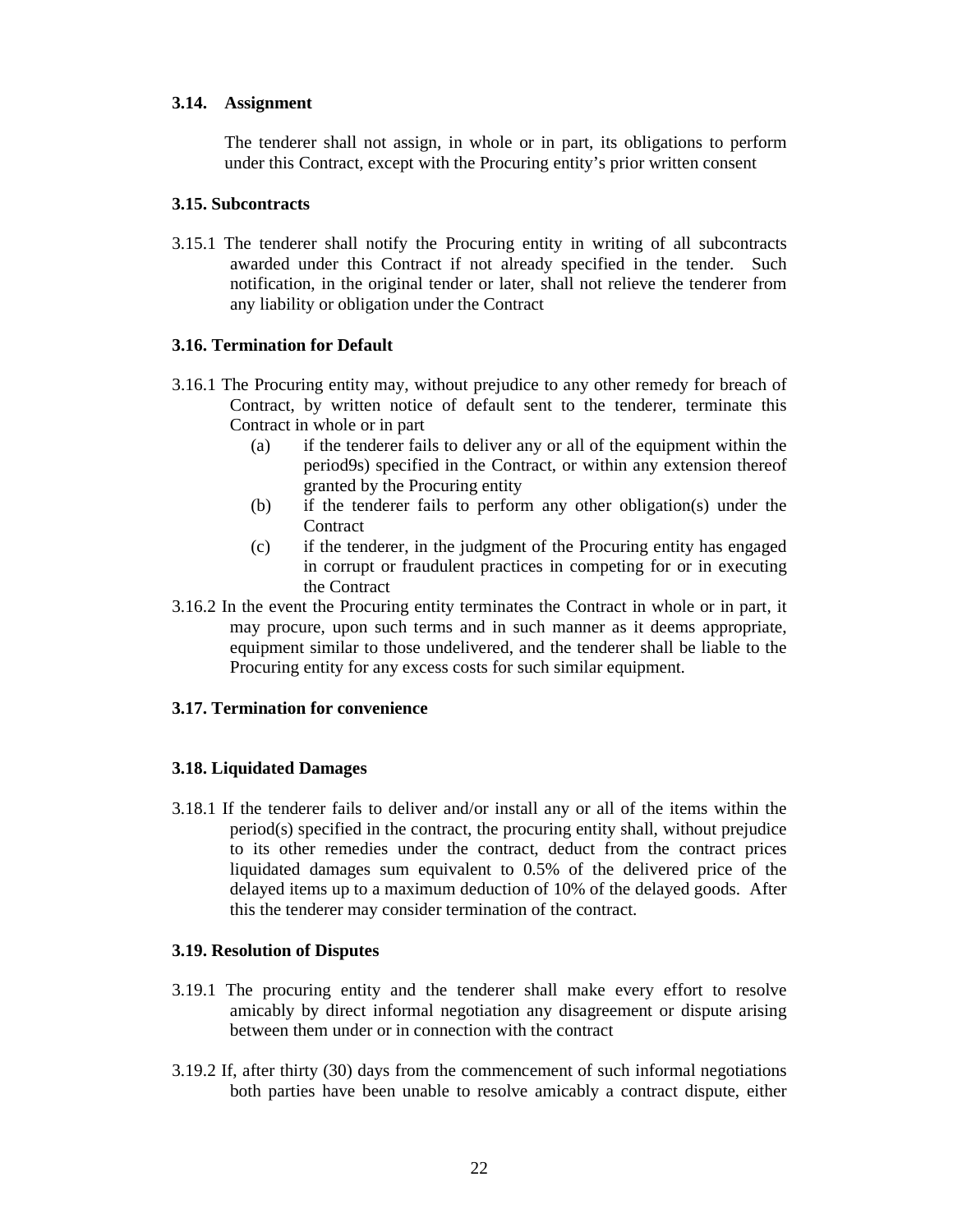party may require that the dispute be referred for resolution to the formal mechanisms specified in the SCC.

#### **3.20. Language and Law**

3.20.1The language of the contract and the law governing the contract shall be English language and the Laws of Kenya respectively unless otherwise specified in the **SCC** 

## **3.21. Force Majeure**

3.21.1The Tenderer shall not be liable for forfeiture of its performance security or termination for default if and to the extent that it's delay in performance or other failure to perform its obligations under the Contract is the result of an event of Force Majeure.

### **3.22 Notices**

- 3.22.1Any notice given by one party to the other pursuant to this contract shall be sent to other party by post or by fax or Email and confirmed in writing to the other party's address specified.
- 3.22.2A notice shall be effective when delivered or on the notices effective date, whichever is later.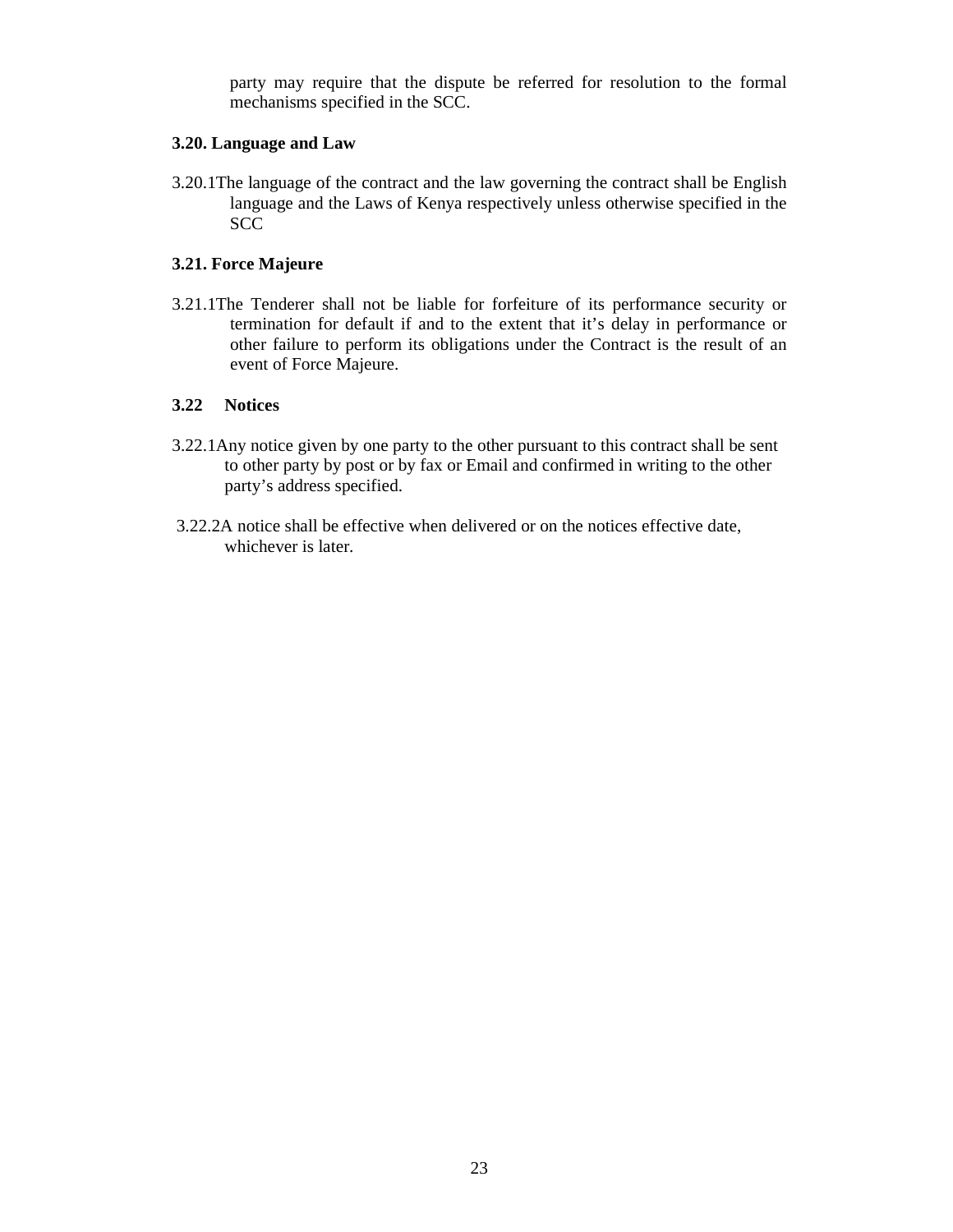## **SECTION IV - SPECIAL CONDITIONS OF CONTRACT**

4.1 Special Conditions of Contract (SCC) shall supplement the General Conditions of Contract (GCC). Whenever there is a conflict, between the GCC and the SCC, the provisions of the SCC herein shall prevail over these in the GCC.

| <b>REFERENCE</b><br>OF GCC | SPECIAL CONDITIONS OF CONTRACT                                                                                                                                   |
|----------------------------|------------------------------------------------------------------------------------------------------------------------------------------------------------------|
| 3.7.1                      | Performance Security shall be 5% of the contract sum                                                                                                             |
| 3.10                       | The vendor shall provide for System upgrade patches compatible with the<br>existing Operating Systems at no extra cost                                           |
|                            | The contractor shall be required to partner with a local firm preferably<br>within the Country for purposes of offering after sales support                      |
|                            | The ownership of data captured under the Electronic Data Management<br>System shall remain that of the TSC                                                       |
| 3.12.1                     | Payments shall be made 30 days after certification of invoice as follows:                                                                                        |
|                            | i. Twenty (20) percent of the Contract Price shall be paid on the<br>commencement date against the submission of bank guarantee<br>advance payment for the same. |
|                            | ii. The balance shall be paid against deliverables (Milestones as agreed)                                                                                        |
| 3.18.1                     | Resolution of disputes shall be through arbitration.                                                                                                             |
|                            | Appointment of an Arbitrator shall be in accordance with the provisions of<br>the Arbitration Act Cap 49 of the Laws of Kenya                                    |
|                            | Appointment of arbitrator to be conducted as per the Arbitration Act                                                                                             |

4.2 Special conditions of contract as relates to the GCC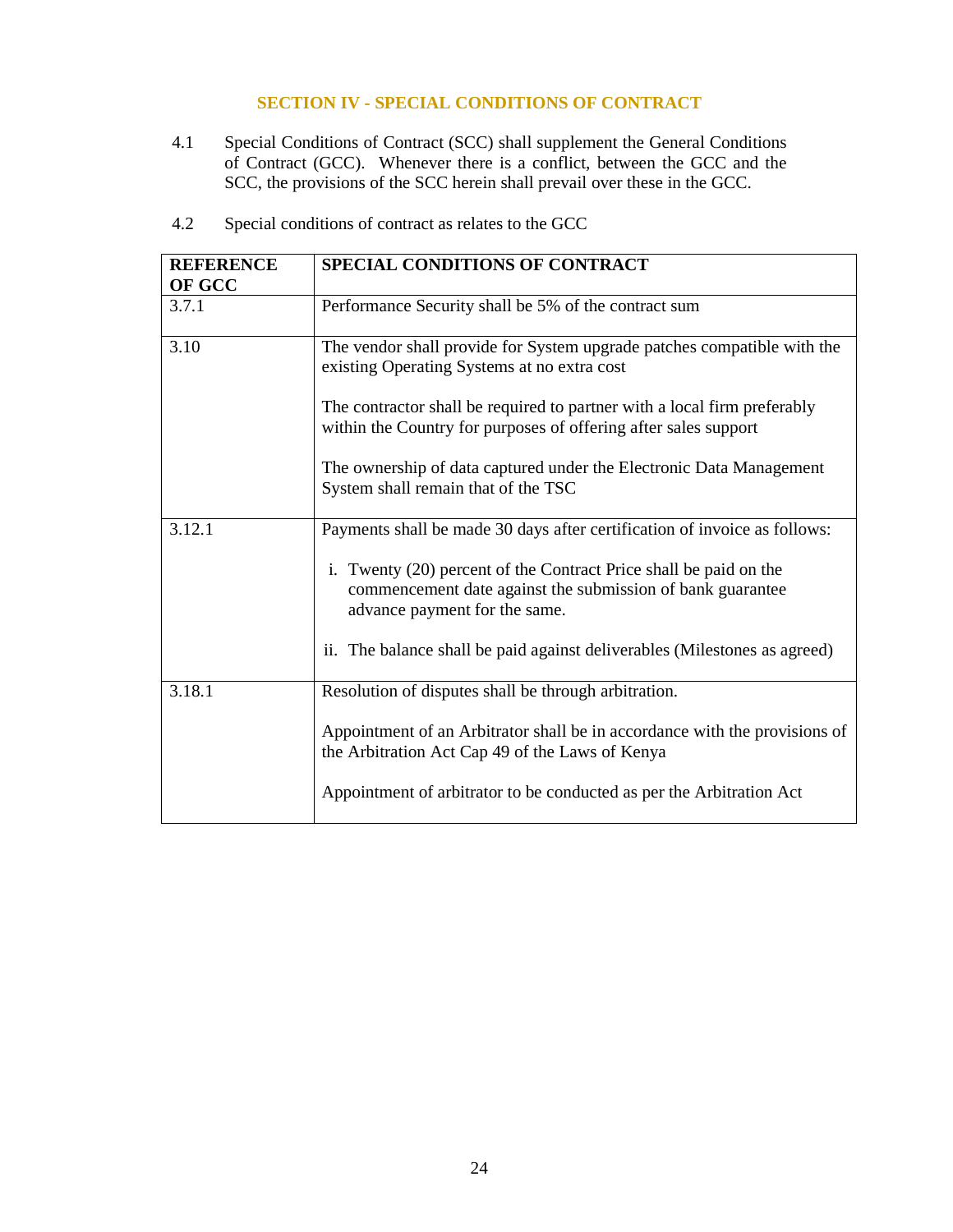#### **SECTION V -SCOPE OF WORK**

#### **5.0 Scope of Project**

TSC seeks the services of a qualified contractor to supply the EDMS and carry out the implementation of the EDMS and services described herein. The Contractor must demonstrate in their proposal that they fully meet the various requirements stipulated in this document.

Broadly, the contractor shall be expected to:-

- **I.** Provide the EDMS application software that meets the technical/solutions requirements detailed in section 5.6.9 (sections A-W). See section 5.1 for the requirements. The deliverables in this case is the Commercial Off-the-Shelf (COTS)/out-of-the box EDMS system and all the associated **quantity of software licenses.**
- II. Provide Implementation, Change Management, Project Management and Technical Support Services to guarantee 100% success of the project and subsequent continual operation of the solution (see section 5.2). The deliverables in this case are a fully working EDMS solution that meets all the identified specific business requirements and use cases and all documentation including but not limited to use case specifications, technical design specifications, user manuals, installation manuals, operational manuals etc.
- III. Provide training services to the Commission end users to facilitate adoption and maximum utility of the benefits afforded by the EDMS system and provide training services to the Commission's ICT team (see section 5.3). The deliverables include trained business and technical personnel, training presentation materials in digital and hard copy forms submitted to TSC.
- IV. The system shall be expected to implement workflows as listed below;
	- a) Transport
	- b) Parliamentary questions
	- c) Secretariat to Commission meetings
	- d) Performance Contracting
	- e) Legal
	- f) Records Management
	- g) Policy Analysis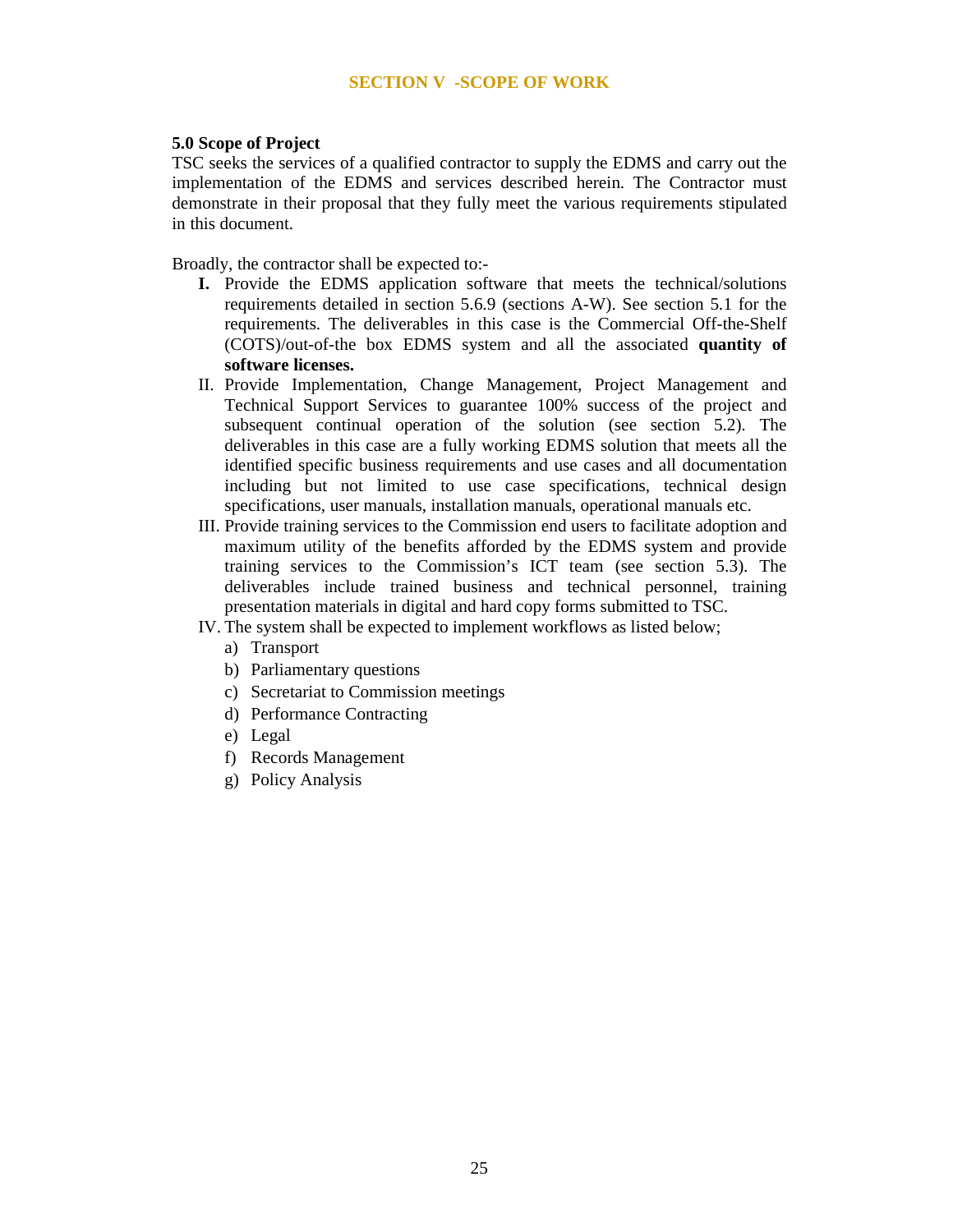## **5.1 EDMS Software Solutions Requirements Scope**

Detailed requirements for each functional module can be found in section 5.6.9. The required workflows are indicated in section 5.0 IV (a-j). These requirements have been extrapolated from analysis of current process needs and future anticipated growth of the Commission. The following are the modules that the system must have;

- **a)** Scanning Module
- **b)** User Interface Module
- **c)** Administration Module
- **d)** Business process/Workflow Module
- **e)** Archival Module
- **f)** Forms Module
- **g)** Security Module
- **h)** Integration Module
- **i)** Reports Module
- **j)** Barcode recognition Module
- **k)** Automatic Email Archive Module
- **l)** Electronically Certified Documents Module

#### **5.2 Implementation, Change Management and Project Management Scope**

The contractor shall undertake among others, the following services:-

- I. Provide professional advice on the best practices related to implementation of EDMS projects within the industry in which TSC operates. This includes but not limited to content taxonomy and classification schemes, indexing, disposition and archival policies, standard form templates, standard business processes etc.
- II. Undertake analysis, design, specification, coding and testing of required system interfaces and software components required to address TSC specific requirements related to document Management, Digital Asset Management, Collaboration, Web Content Management, Enterprise search, Learning content management, Business Process/Workflow Management, Enterprise wide business process integration, Reporting, Analytics, and Visual Data modeling.
- III. Provide specifications for development, staging, testing and production system software, database system, system hardware and communication infrastructure required for the successful delivery of the EDMS project and for the subsequent optimal operation of the EDMS system.
- IV. Configure the EDMS development environment: infrastructure components and application software components. This includes ensuring the right configurations of the operating system, database system, peripheral devices (scanners, printers) etc
- V. Configure the EDMS test environment: infrastructure components and application software components. This includes ensuring the right configurations of the operating system, database system, peripheral devices (scanners, printers) etc
- VI. Configure the product environment: infrastructure components and application software components. This includes ensuring the right configurations of the operating system, database system, peripheral devices (scanners, printers) etc
- VII. Lead the data migration of existing digitized documents from legacy systems into the target EDMS system
- VIII. Provide post implementation technical support services

#### **5.3 Scope of Training Services**

- 5.3.1 The contractor must assist the TSC to become self-sufficient in supporting, maintaining, managing, and utilizing the proposed EDMS solution over time.
- 5.3.2 The training program and training materials provided by the contractor must ensure that TSC employees or agents become able to manage, operate and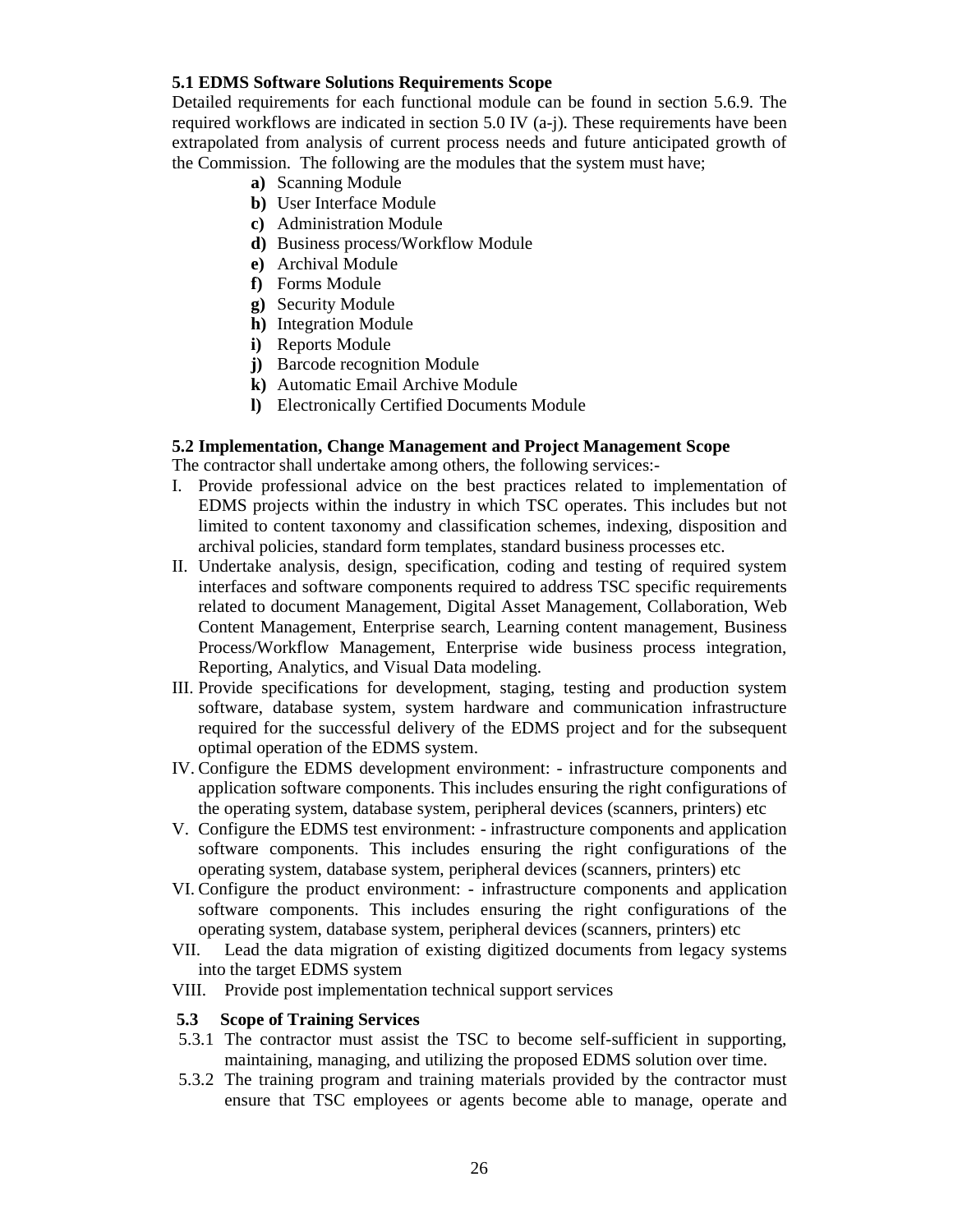troubleshoot the infrastructure, application, and functional components of the solution. Various parties of the TSC must also become proficient in developing and deploying the required interfaces in their respective environments.

- 5.3.3 The contractor must provide training and materials for the following groups of individuals:
	- **a)** Identified individuals to be trained as competent technical system administrators.
	- **b)** IT application support analysts who will be competent to provide day to day technical support for the installed solutions that the contractor will implement
	- **c)** Software developers who will develop or customize specific interfaces, components or reports as and when required.
	- **d)** Non-technical functional system super users or Single Point of Contacts (SPOCs), proficient in the basic configuration and advanced usage of the various features of the system. This group of individuals will be drawn from the various business functional areas (directorates).

## **5.4 Assumptions Pertaining To Project Scope**

- 5.4.1 This tender specification reflects requirements of the TSC Staff within the TSC will be direct/guide users of the system.
- 5.4.2 The Commission has a workforce of 3000 staff. Based on the assessment of requirements for identified stakeholder groups, the TSC anticipates a user base of 1500. In time, other stakeholders within the Commission may choose to use the EDMS system to meet their independent functional requirements. Therefore, the Commission seeks a fully scalable system that will support users across the TSC offices country wide.
- 5.4.3 For proposing purposes, assume a user base of **1,500 employees**; 10% of those being non-technical content contributors or other power users and the remaining 90% casual users. The manual documents are approximately **125 million pages** in number. The manual documents will be digitized over time. Document production volume in TSC is in the five millions of pages per year.
- 5.4.4 The TSC anticipates that the solution may consist of multiple instances of software able to communicate with one another as needed. For example, the document management system to store documents related to teachers' transactions and secretariat staff and support Teacher Relationship Management System (TRMS), Customer Relationship Management System (CRMS), Human Capital Management System and other MIS.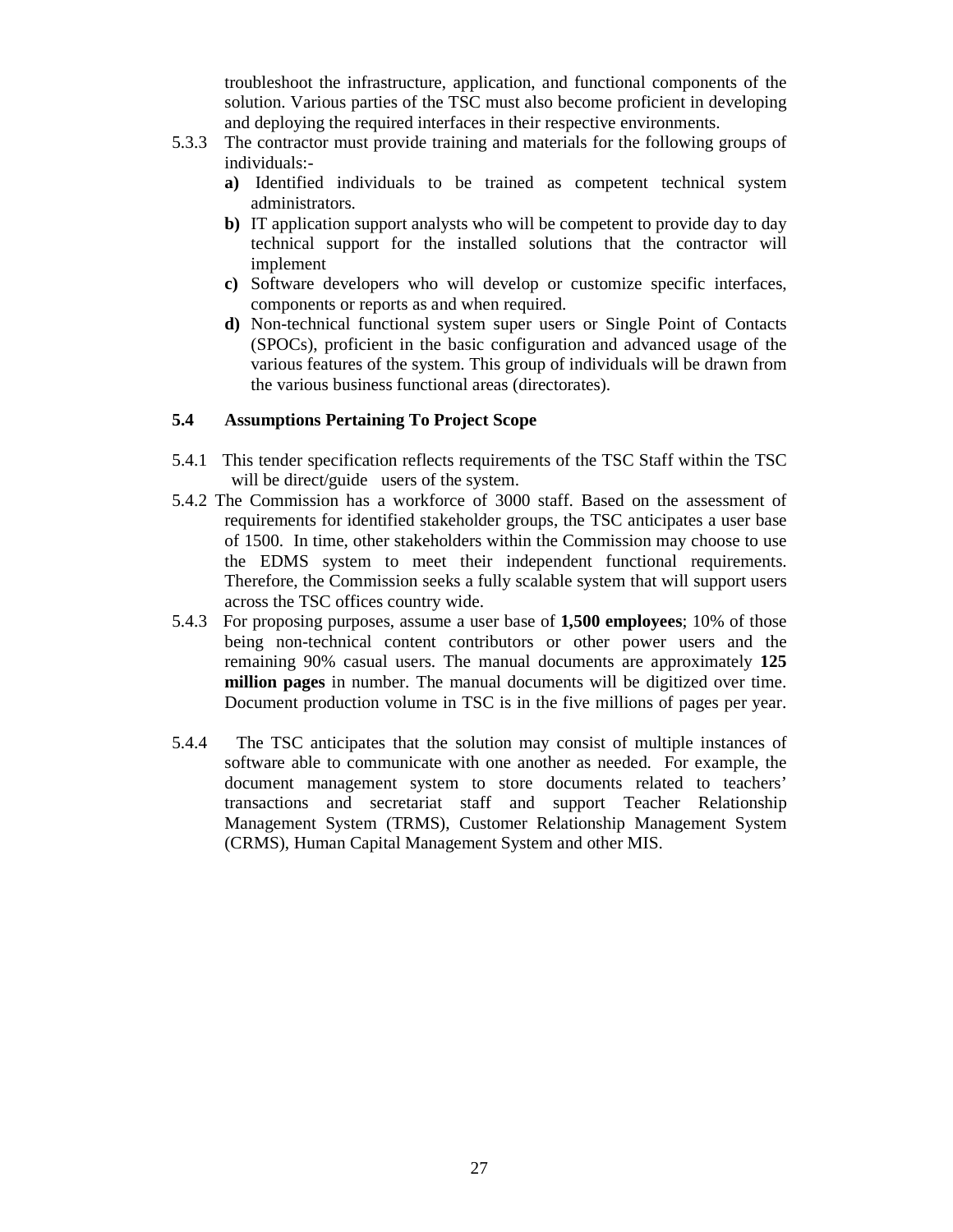#### **5.5 TSC Current and Future Computing Environments**

## **5.5.1 Client Side Computing Environment**

 The Commission currently has about 700 work stations/client desktop machines. A good number of these machines run on MS Windows. An EDMS platform that can be accessed on windows desktops in addition to later windows operating systems will be preferred.

#### **5.5.2 Office Automation Tools**

The TSC currently uses the Microsoft Office professional suite of applications (Word, Excel, etc) for office automation. Our current electronic mailing system is based on an open source system with basic functionalities that shall be replaced with an elaborate electronic messaging system in the very near future.

#### **5.5.3 Server Side System Software**

 Currently, the TSC servers are operating on Windows Server 2012 Data Center Edition. The OS supports virtualization based on *HyperV*. Thus any operating system that can be virtualized using *HyperV* can be provisioned. NB: The Commission is in the process of adopting Hyper-convergence server technology with virtualization using VMware.

#### **5.5.4 Server Side System Hardware**

TSC systems software and applications run on IBM Flex Server.

#### **5.5.5 Storage and Backup Infrastructure**

 The TSC utilizes an enterprise level IBM solution for centralized storage that should be used for any storage of live data. The preferred EDMS solution will be highly available with a redundant infrastructure that supports automated failover in case of component failure. Load sharing based solutions will be ranked higher than hot standbys.

#### **5.5.6 Communication Network Infrastructure**

 The network connecting different business units (TSC and its county offices) is through MPLS. TSC has standardized on a Cisco Network infrastructure. 11 Counties has cabled LAN whereas 36 are on wireless.

#### **5.5.7 Identity Management Technology**

 The current identity management solution facility is based on Microsoft Active Directory to provide a standard solution for user authentication. It is important that all new solutions being implemented are fully integrated to work with the security framework.

#### **5.5.8 Database Technology**

 Oracle is the preferred choice of the TSC for relational database management. Other database solutions are currently used as part of the core TSC hosted service offering, but in an effort to standardize, any solution that supports the most current version of Oracle in a multi-host real application clustering implementation will be preferred.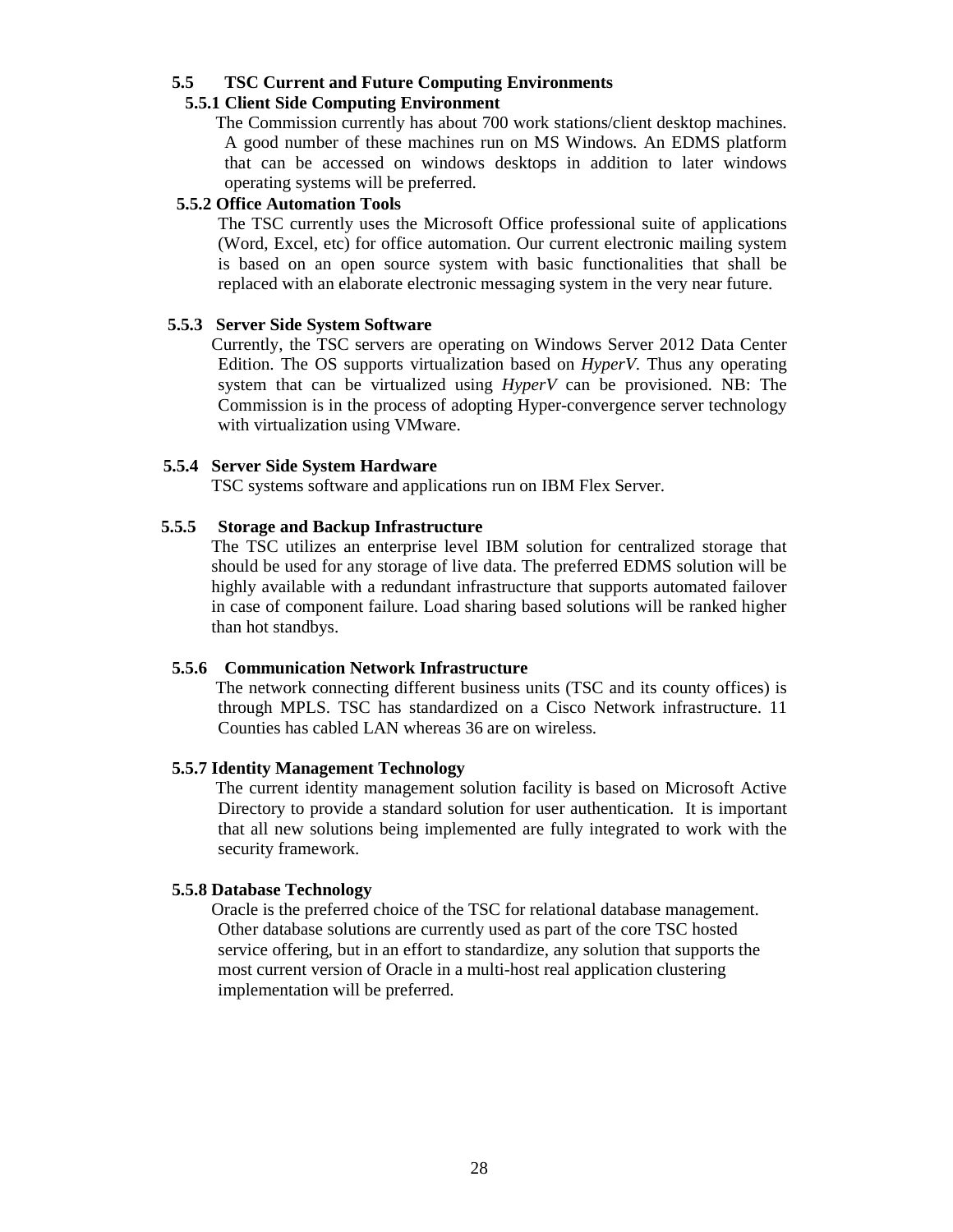## **5.6 PROPOSAL CONTENTS (TECHNICAL CONTENTS ONLY)**

### **5.6.1 Proposed Application Software and Computing Environment**

The vendor must present, in detail, features and capabilities of the proposed application software. This part of the response is a free narrative section. The discussion should provide comprehensive information about the actual solution and services being proposed to address this tender. **The content may overlap the content provided in other sections of the response, but should attempt to not directly replicate other content.** It is acceptable to refer to the detailed information and supporting tables, charts, and graphs provided in other sections of the response.

In addition, the following information must be included in narrative form:

- I. **Hardware Environment:** Describe the hardware environment required to utilize the proposed software. In the event there is more than one (1) suitable hardware platform, list the best options indicating the relative strengths and drawbacks (if any) of each.
- II. **Network Environment:** Describe the network environment required to utilize the proposed software. In the event that there is more than one (1) suitable network configuration, list options indicating the relative strengths and drawbacks (if any) of each.
- III. **Operating System(s):** Identify the operating system(s) required by the proposed applications software and database management system in the hardware environment recommended above. In the event there is more than one (1) suitable operating system, list all options indicating the relative strengths and drawbacks (if any) of each.
- IV. **Database Platform(s):** The preferred database platform of the TSC is SQL Language. The vendor should identify the ideal database platform for the proposed software. In the event there is more than one (1) suitable database platform, list all options indicating the relative strengths and drawbacks (if any) of each.
- V. **Desktop Requirements:** Identify the desktop computer hardware and software requirements to the EDMS solution. Include typical requirements for a "power occasional casual, report viewer, system administrator and work requestor.

## **5.6.2 System Security Architecture**

**5.6.2.1** The vendor must include a detailed description of the proposed solution's security features. A description of how to secure transactions in a distributed network, over LAN, WAN, MPLS, VPN and public Internet connections must also be included.

**5.6.2.2**The vendor must also explain in-detail, the security model of the application, and describe generally the tasks required to configure and maintain application security. Explain as well if and how system security validation can be integrated with MS Active Directory.

#### **5.6.3 Third-Party Products/Optional Software.**

The vendor must explicitly list and describe the name of any third-party products that are part of the proposed solution to the TSC. For each third-party product there **must** be comments about whether the vendor's contract will encompass the third-party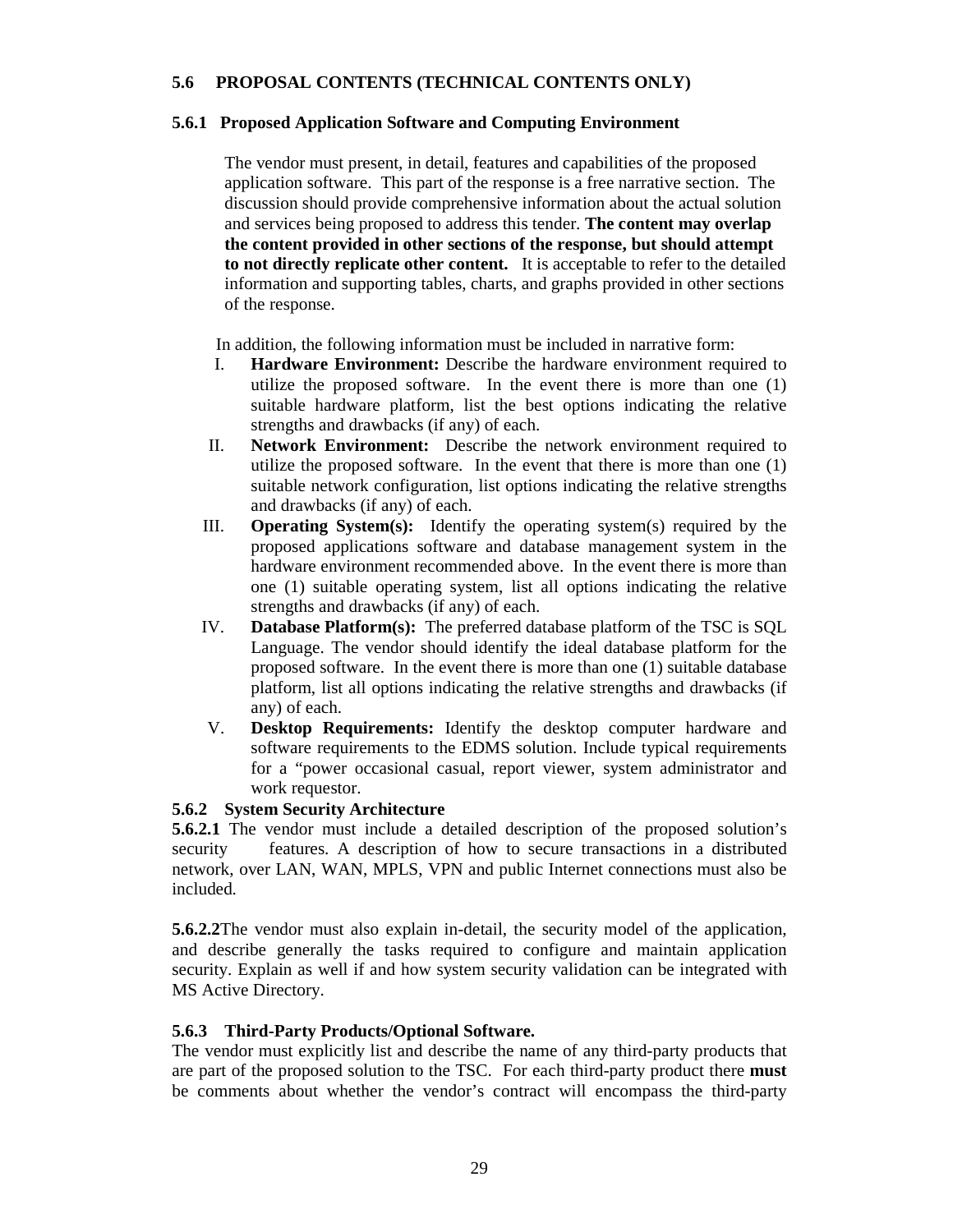product and/or whether the TSC will have to contract on its own for the product.

#### **5.6.4 Solution Implementation, Change Management and Project Management Strategies**

The implementation plan and associated cost proposal should reflect a best-practice based scenario per the proposer's past experience and industry knowledge. The proposer's implementation plan should include the following recommended approach:-

- I. Solution map
- II. A visual representation of the components and high-level IT landscape of the proposed EDMS solution. Indicate partner product integration touch points, future software modules and anticipated integration with current and future TSC systems (current systems include Teachers' Online Web portal, Microsoft Dynamics CRM, T-Pay, Human Resource Management System, Finance and Accounting Management, Active Directory, Mobile applications, Electronic Content Messaging systems).
- III. Project management methodology: Among other details, include your approach to managing project scope, change requirements and change orders.
- IV. Change management methodology
- V. Risk Management Approach: Describe your methodology of handling risks and issues
- VI. Proposed data migration methods and tools
- VII. Methods for identification and capture of hard copy content
- VIII. Testing Strategy: Provide details on your process for conducting unit, functional, system and integration, stress and load tests and Acceptance testing
- IX. Project plan and time line
- X. Proposed project staffing, including descriptions of roles and expertise; please detail by project phase. Note that the ratio of vendor resources to TSC staff will be determined upon detailed project resource planning, following selection of a vendor partner.

#### **5.6.5 Development and Staging Environment Hardware & Software**

The responses in this section should include detailed specifications and a rationale for the software, services and equipment for the Development, Staging and production Environments. Tenderers should include complete hardware, software and services sufficient to procure, install and configure a development and staging environment for the proposed solution on-site at the TSC offices. Please note that TSC will make available the requisite hardware and hence no need to provide prices of hardware equipment.

#### **5.6.6 Training Plan**

This section should outline the vendor's recommendations and plans for assisting the TSC and the TSC contractors to become self-sufficient in supporting, maintaining, managing and utilizing the proposed solution over time. TSC employees or agents must be able to manage, operate and troubleshoot the infrastructure components of the solution. Various parties of the TSC must also become proficient in developing and deploying the required interfaces in their respective environments. The vendor **must**  provide a detailed plan for train-the-trainer training, project team training, end user training and technology personnel.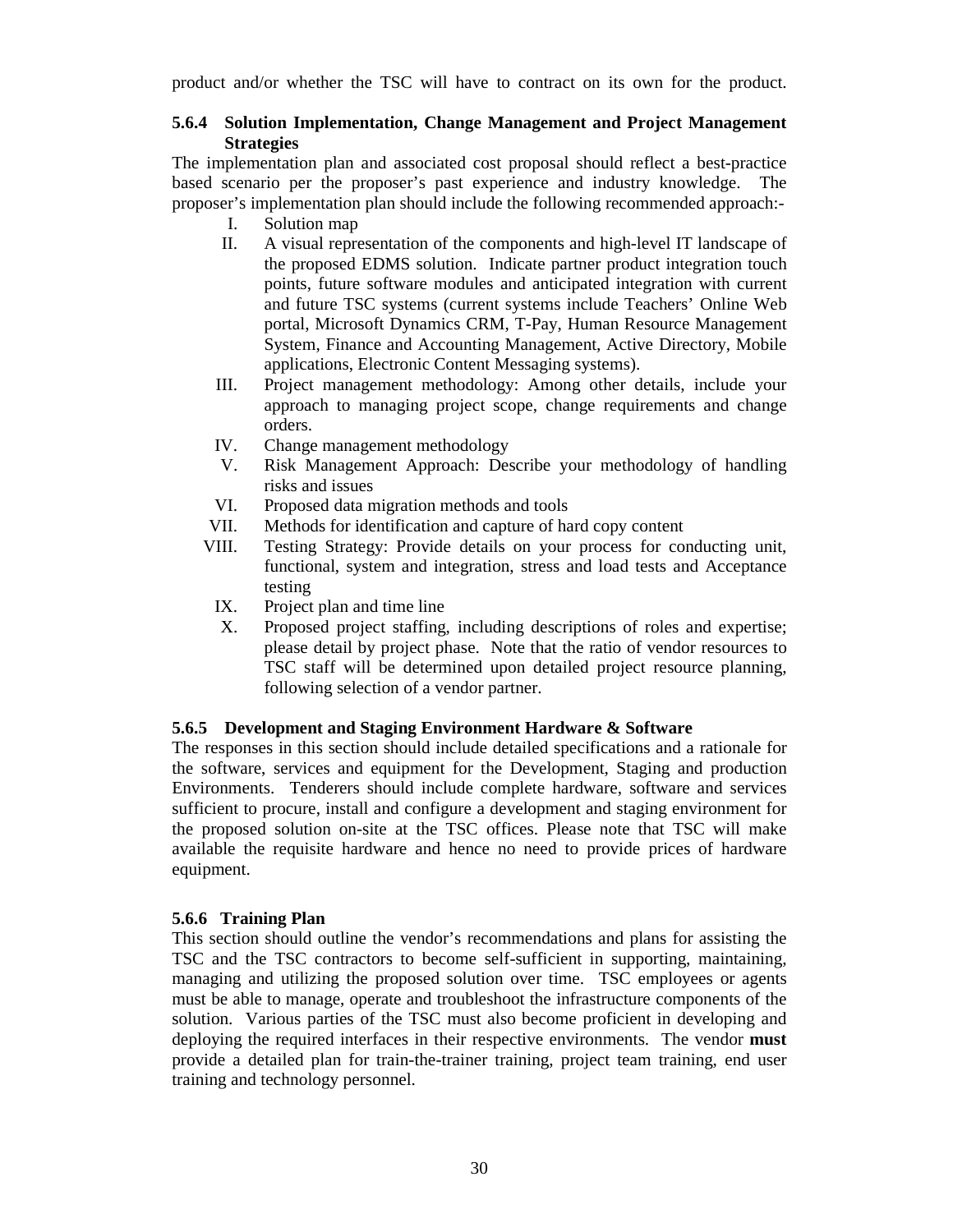This information **must** include:

- I. Clear identification of the proposed training methods (classroom, lab, mentoring, etc.), schedule and assumptions regarding prerequisite skills of the employees receiving the training. The TSC is also requesting the vendor's recommendations on the number of full time employees (FTEs) required supporting this solution.
- II. Name of third-party training resources. Vendor should identify third party partners that provide training on the use of their application.
- III. Education on the use of application and interface development tools and services included in the proposed solution.
- IV. Change management processes, procedures and tools needed to host, maintain and support the solution.

## **5.6.7 Maintenance and Post Implementation Support Program.**

The tenderer should specify their plans to carry out post-implementation and support including:

- I. Post-Implementation support (e.g., 12 months of on-site support after go-live).
- II. Telephone support (include toll-free support hotline, hours of operation, availability of 12 x 7 hotline, etc.)
- III. Special plans defining "levels" of customer support (e.g., gold, silver, etc.).
- IV. Availability and locality of online groups or discussion groups.
- V. Your escalation policy and procedures for system problems, issues, and "bugs".
- VI. Your upgrade process, path, and recent upgrade release timeframes
- VII. Your ability to assist the Commission in recreating an operational system after any event that renders the **system completely unable to operate**. The Commission will be implementing an off-site backup copy of the data and operational system file.

#### **5.6.8 Sample Technical Documents.**

 To establish a complete and competitive proposal, tenderers must include sample copies of the following documents:

- I. Five (5) URLs for websites using the vendor's EDMS/DMS solution
- II. Case studies focusing on document management, web content management, digital asset management, workflow management, and collaboration for past implementations of similar scope.
- III. Sample project plan for past implementation of similar scope
- IV. Sample EDMS software documentation (CD-ROMs would be preferred)
- V. Sample business process flows to the proposed EDMS solution.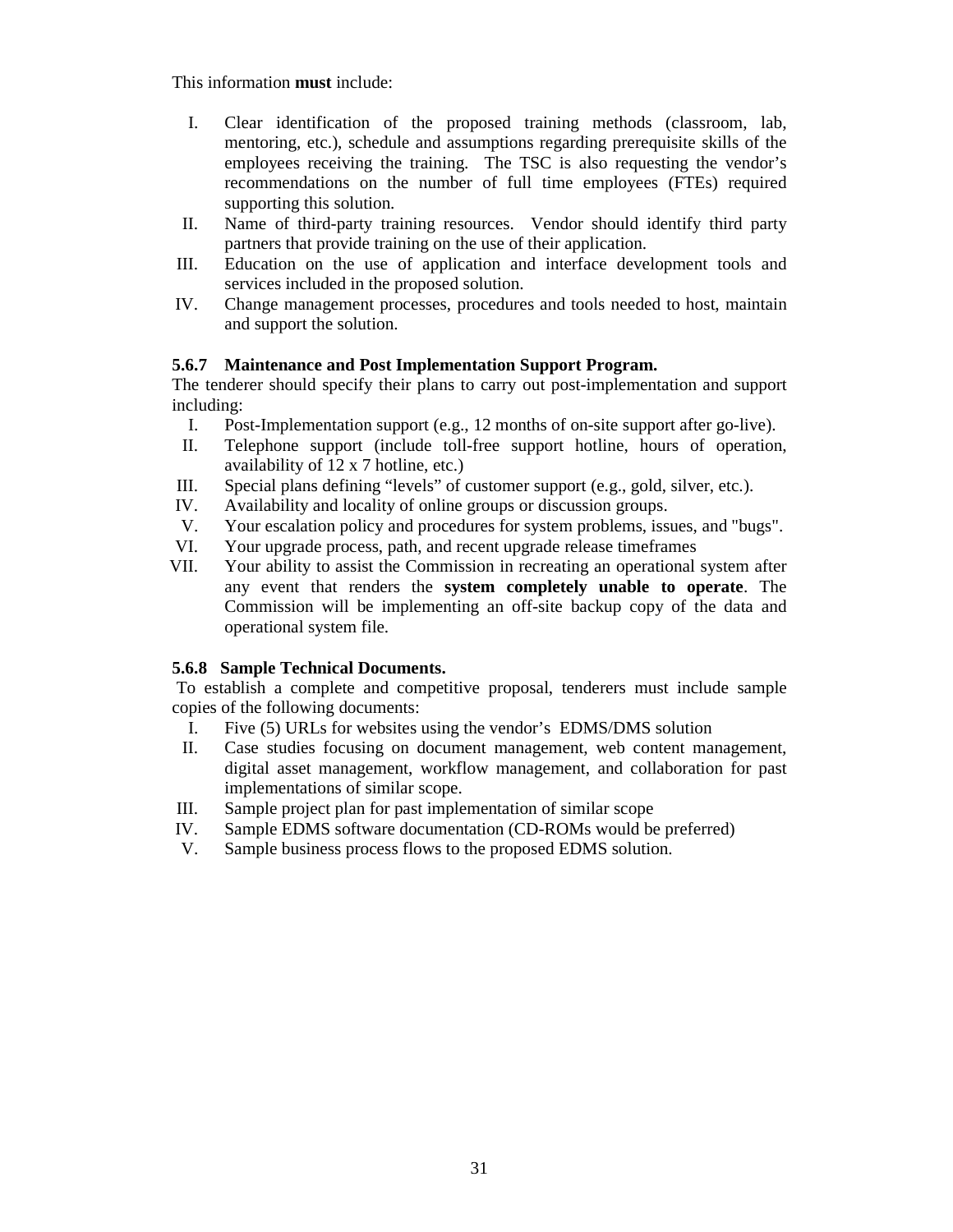#### **SECTION VI- TECHNICAL SPECIFICATIONS**

#### 6.1 **GENERAL**

- 6.1.1. These specifications describe the basic requirements for equipment. Tenderers are requested to submit with their offers the detailed specifications, drawings, catalogues, etc for the products they intend to supply.
- 6.1.2 Tenderers must indicate on the specifications sheets whether the equipment offered comply with each specific requirement.
- 6.1.3 All the service elements to be supplied shall not be less than those required in these specifications. Deviations from the basic requirements, if any, shall be explained in detail in writing with the offer, with supporting data such as calculation sheets, etc. The procuring entity reserves the right to reject the products, if such deviations shall be found critical to the use and operation of the products
- 6.1.4 The tenderers are requested to present information along with their offers as follows;-
	- (i) Shortest possible delivery period of each product
	- (ii) Information on proper representative and/or workshop for back-up service/repair and maintenance including their names and addresses

#### **6.2 BACKGROUND**

- 6.2.1 The Teachers Service Commission is the agency responsible for the nation's teaching staff. The TSC undertakes various functions aimed at enhancing welfare of the members of the TSC in the country as guided by the executive law.
- 6.2.2 TSC would like to implement an Electronic Document Management System and digitization of approximately 600,000 files to in order provide the following benefits;
	- 1. Reduce or eliminate paper flow and storage throughout TSC
	- 2. Have quick and easy access to documents and information
	- 3. Optimize document flow throughout the TSC's administration
	- 4. Preserve document confidentiality and integrity
	- 5. Minimize instances of lost or misplaced documents
	- 6. Eliminate duplication in filing documents
	- 7. Maintain consistency in filing documents
	- 8. Save on storage space
	- 9. Improve organizational productivity.
- 6.2.3 TSC requires the services of an experienced service provider to digitize and index records and to provide comprehensive user training in the use of the Electronic Document Management System for all levels of staff.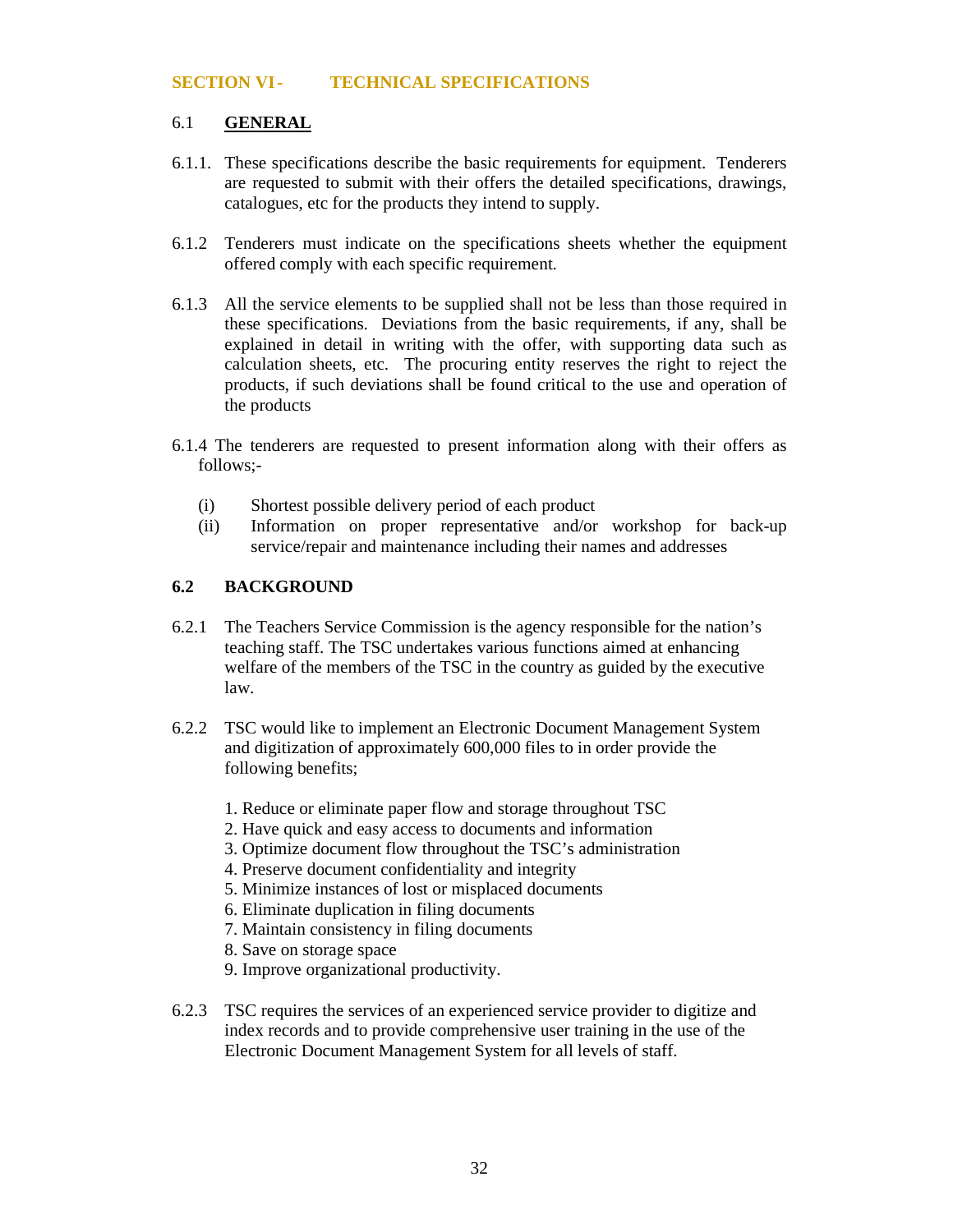# **6.3 SCHEDULE OF REQUIREMENTS AND DELIVERABLES**

| <b>SNo</b> | <b>Description</b>                                                                                                                                                        |
|------------|---------------------------------------------------------------------------------------------------------------------------------------------------------------------------|
|            |                                                                                                                                                                           |
|            |                                                                                                                                                                           |
| a)         | <b>VENDOR GENERAL INFORMATION</b>                                                                                                                                         |
|            | <b>Proposed Software Product History:</b>                                                                                                                                 |
|            | a) The proposed solution should have been implemented in three Government                                                                                                 |
|            | Institutions in the last three years.<br>b) The proposed solution should have been implemented in two Private                                                             |
|            | Institutions in the last three years.                                                                                                                                     |
| b)         | <b>Product Considerations</b>                                                                                                                                             |
|            | The EDMS & Workflow suite should use the same business logic, user interface,                                                                                             |
|            | content repository, security and administration modules.                                                                                                                  |
|            | The system should have the ability to easily configure, deploy and modify<br>sophisticated EDMS solutions without being locked into a rigidly coded application.          |
|            | The system should have a wizard based functions to customize applications for<br>different organization needs.                                                            |
|            | The application should be generated without writing any code.                                                                                                             |
|            | The system should allow defining of input forms or ability to modify the system input<br>screens.                                                                         |
|            | The system should allow defining of retrieval screens or ability to modify the system<br>retrieval screens.                                                               |
|            | The system should provide ability to view the - Application navigation panel, Search<br>results, Document (image, word, etc.), and Metadata at the same time in one page? |
|            | The system should have proven ability to store and manage more than a billion<br>documents.                                                                               |
|            | The system should have proven ability to support more than 1500 users working<br>simultaneously.                                                                          |
|            | The internal IT staff should maintain and expand and even change the applications<br>without the assistance of the vendor and without writing any code.                   |
| C)         | <b>Technical</b>                                                                                                                                                          |
|            | The system should support Microsoft SQL, MYSQL, HANA, Informix, Oracle database<br>platforms or any latest data management platform.                                      |
|            | The system should support both Internet/Intranet environments.                                                                                                            |
|            | The system should support Multiple storage controller.                                                                                                                    |
|            | The system should have the ability to be managed and maintained on a hosted site.                                                                                         |
|            | The system should support hybrid private clouds solution.                                                                                                                 |
|            | The system should support Microsoft IE, Firefox Mozilla and Google Chrome<br>browsers.                                                                                    |
|            | The system should be able to support storing of documents on distributed DAS/NAS<br>SAN/ devices.                                                                         |
|            | The system should provide a TCP/IP based access to the documents repository and<br>encryption capabilities for the documents.                                             |
|            | The system should be a modular solution.                                                                                                                                  |
|            | The system should have the ability to authenticate using Active Directory.                                                                                                |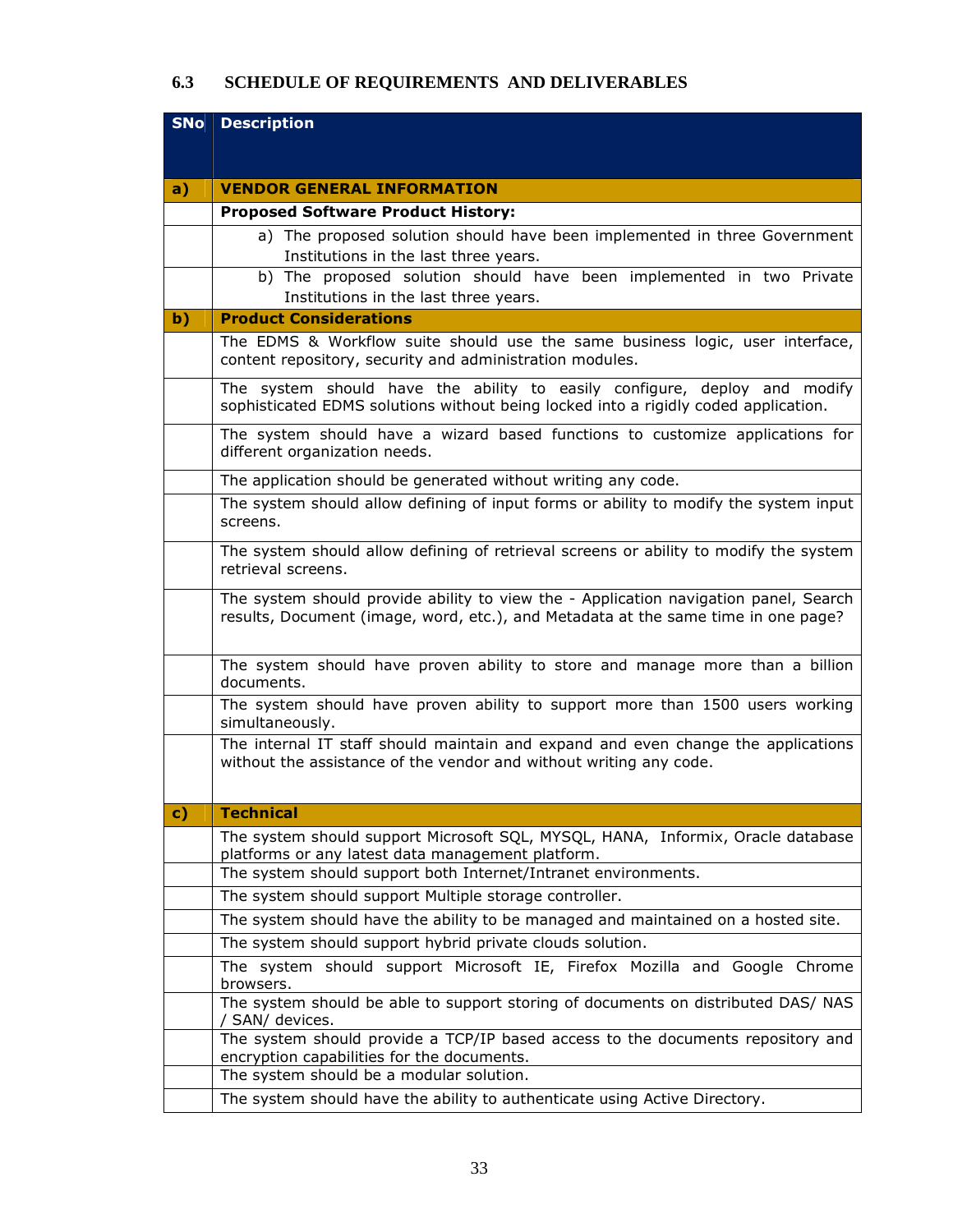|              | The system should have the ability to use single-sign-on for authentication.                                                                                                                                      |
|--------------|-------------------------------------------------------------------------------------------------------------------------------------------------------------------------------------------------------------------|
|              | The architecture should be scalable.                                                                                                                                                                              |
|              | The system should provide a customizable reporting tool.                                                                                                                                                          |
|              | The system should provide a web based viewer which minimize the amount of data<br>sent over the network by displaying the first page of the file and small thumbnail<br>images of other pages in the file.        |
|              | The solution should allow the system administrators to set the date and time for<br>automated uptake queue or routine to be performed.<br>The solution should allow the import of content using a web-based form. |
|              | The solutions should have the ability to automatically categories content based on<br>meta-data of the document.                                                                                                  |
| $\mathbf{d}$ | <b>Scanning/Imaging</b>                                                                                                                                                                                           |
|              | The system should:                                                                                                                                                                                                |
|              | Scan directly into the DMS using TWAIN source using the web interface.                                                                                                                                            |
|              | Scan multi-pages of B&W, Gray-scale or True color.                                                                                                                                                                |
|              | Support high-volume scanning.                                                                                                                                                                                     |
|              | Support network scanning stations.                                                                                                                                                                                |
|              | Have the ability to capture and add e-mail (including attachments) to the library<br>directly from the user's desktop.                                                                                            |
|              | Have unrestricted ability to classify documents with metadata to make them easier to<br>search and retrieve in the future.                                                                                        |
|              | Allow additional fields to be added to the metadata at any point without writing any<br>code.                                                                                                                     |
|              | Support automatically sent scanned documents to workflow.                                                                                                                                                         |
|              | Be customized to work with other applications (if the applications use the same<br>framework architecture as the proposed system)                                                                                 |
|              | support massive batch scanning of documents and automatic distribution for<br>indexing.                                                                                                                           |
|              | allow for the saving of scanning parameters and settings e.g. pages date, author etc.                                                                                                                             |
|              | distributed network scanners.<br>Support remote scanning of documents.                                                                                                                                            |
|              | Support automated importing capability.                                                                                                                                                                           |
|              | support archiving of images and electronic documents.                                                                                                                                                             |
|              | provide an integrated image viewing and processing tools such as ZOOM, Negative,<br>Flip, Mirror, Contrast and Brightness, Resize and Rotate etc.                                                                 |
|              | Be able to support automatic compression to save storage space.                                                                                                                                                   |
|              | support OCR from the scanned images.                                                                                                                                                                              |
|              | support Bar-Code recognition from the scanned images.                                                                                                                                                             |
|              | support medium-speed scanners for low and medium volume imaging.                                                                                                                                                  |
| $\mathbf{e}$ | <b>Archives</b>                                                                                                                                                                                                   |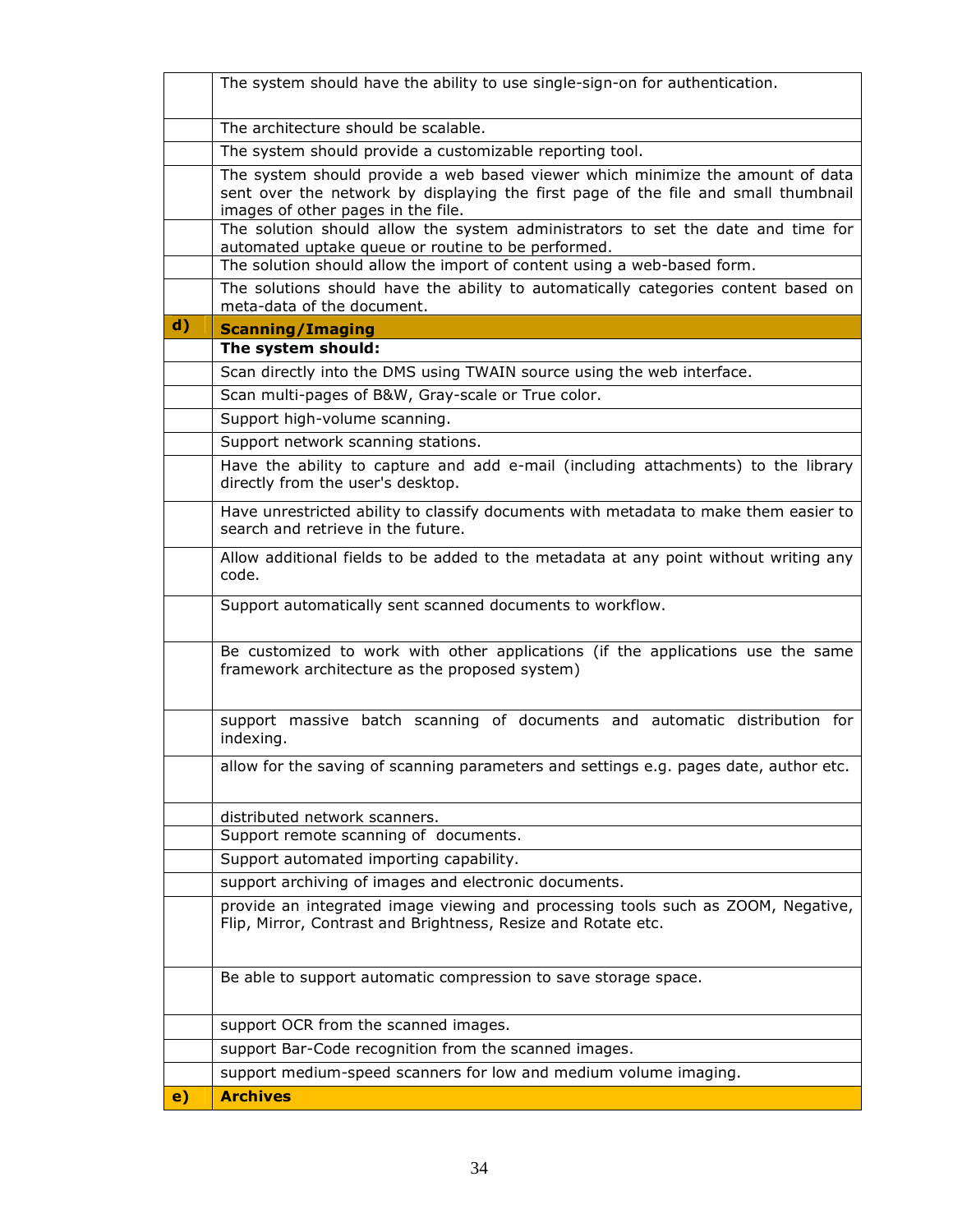|    | The solution should support:                                                                                                                                    |
|----|-----------------------------------------------------------------------------------------------------------------------------------------------------------------|
|    | PDF-A                                                                                                                                                           |
|    | physical paper, file management and preservation.                                                                                                               |
|    | Microfilm                                                                                                                                                       |
|    | <b>WORM Optical Disc</b>                                                                                                                                        |
|    | <b>WORM</b> tape                                                                                                                                                |
|    | Voice                                                                                                                                                           |
|    | local and international standards for archiving                                                                                                                 |
|    | Archived content to be retrieved                                                                                                                                |
|    | Record retention and destruction policies to be applied to archived content.                                                                                    |
|    | Automatic imaging of single-sided, two-sided, and multiple page documents.                                                                                      |
|    | Scanning by single sheet feeding and by automatic document feeder.                                                                                              |
|    | Rent use of data capture software on separate PCs.                                                                                                              |
|    | And allow documents to be scanned at a range of resolutions.                                                                                                    |
|    | Duplex (one page, double sided) scanning.                                                                                                                       |
|    | Multiple page documents.                                                                                                                                        |
|    | Or allow users to set up document batch classes and identify specific types of<br>documents and forms.                                                          |
| e) | <b>Upload</b>                                                                                                                                                   |
|    | The system should support scheduling of import jobs from local or server folders to<br>enable automatic import on a regular basis.                              |
|    | The system should have the ability to capture transactional documents generated by<br>other systems.                                                            |
| f  | <b>Annotation</b>                                                                                                                                               |
|    | The system should allow comments to be posted on documents.                                                                                                     |
|    | The system should allow comments to be kept in the database.                                                                                                    |
|    | The system should provide the ability to markup documents with colored marks, text<br>annotations, sticky notes, etc.                                           |
|    | The system should allow comment information to be kept with date, time, user, text.                                                                             |
| g) | <b>Documents</b>                                                                                                                                                |
|    | The solution should:                                                                                                                                            |
|    | Support DOCX, XLSX, TIF, PPTX, PDF, MSG formats.                                                                                                                |
|    | Allow files to be viewed using a built-in viewer (E.G viewing Word files without<br>having MS-Word installed in the station)                                    |
|    | Support Documents kept in their native format without being changed.                                                                                            |
|    | Allow the system to manage document versions.                                                                                                                   |
|    | Support check-in/ check-out capabilities.                                                                                                                       |
|    | Allow documents to be viewed while checked-out.                                                                                                                 |
|    | Support hierarchical Filing.                                                                                                                                    |
|    | Allow documents to be saved directly from the native application (e.g. MS Word) into<br>the DMS system.                                                         |
|    | Support the ability to launch documents externally from the DMS using native<br>applications.                                                                   |
|    | Support import of documents with index information.                                                                                                             |
|    | Support ability to edit and save documents directly from the DMS viewer without<br>changing the original.                                                       |
|    | Manage system fields for each document including: creation/update date, user<br>creating/updating, document type, version number, etc. regardless of additional |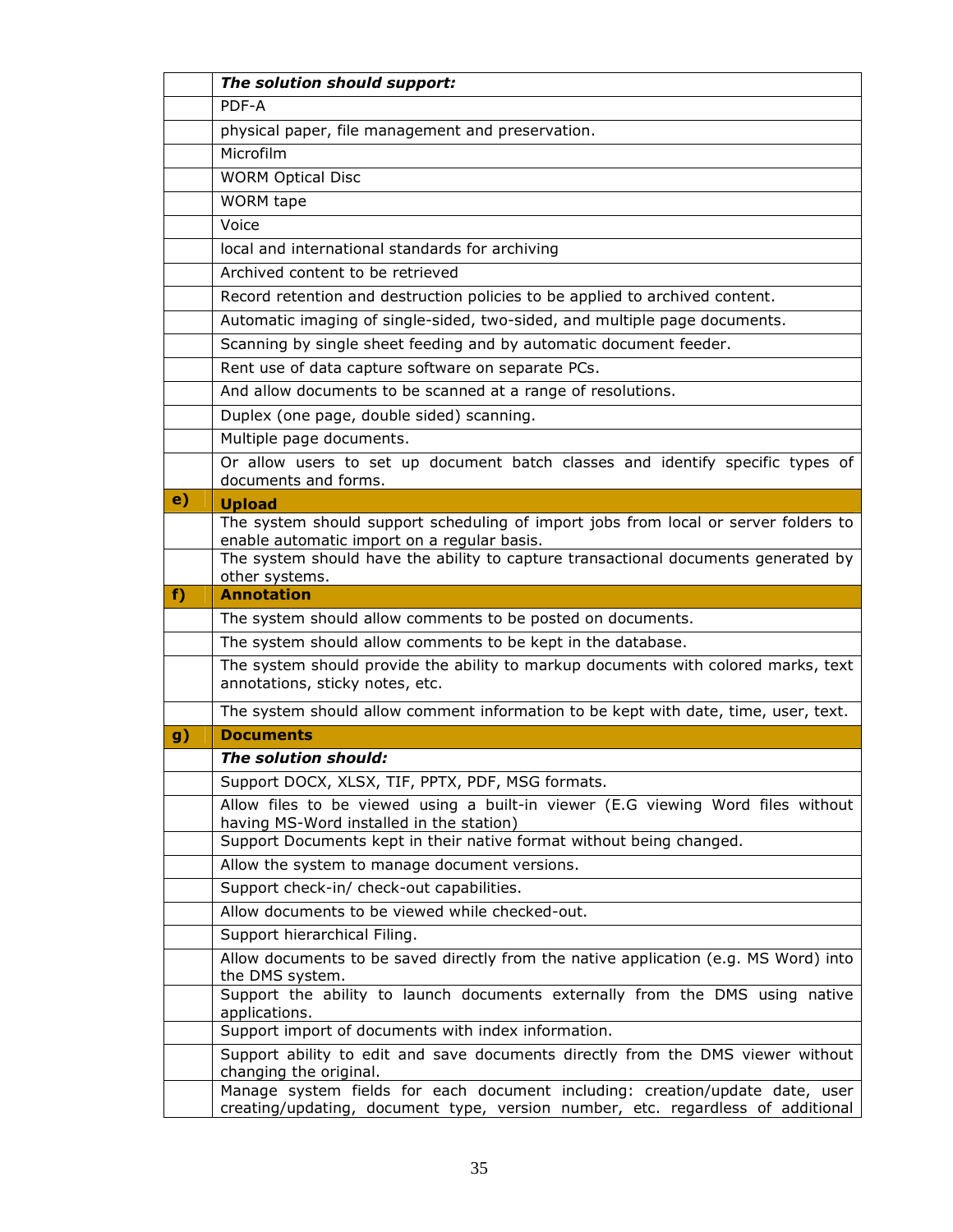|    | metadata defined.                                                                                                                                                                                                    |
|----|----------------------------------------------------------------------------------------------------------------------------------------------------------------------------------------------------------------------|
|    | Allow documents to be linked to other documents within the DMS.                                                                                                                                                      |
| h) | <b>Email Management</b>                                                                                                                                                                                              |
|    | The solution should:                                                                                                                                                                                                 |
|    | Provide an automated process for the capturing of all inbound and outbound e-mails.                                                                                                                                  |
|    | Allow saving of e-mails with or without attachments, both incoming and outgoing.                                                                                                                                     |
|    | Allow saving of e-mails with attachments, as a single multipage TIF or PDF.                                                                                                                                          |
|    | Allow linking the mail message and its attachments to an existing document in DMS.                                                                                                                                   |
|    | Enable view of email messages stored in the DMS with an indication of its<br>attachment.                                                                                                                             |
|    | Enable view of email messages attachments from within the DMS.                                                                                                                                                       |
| i) | <b>Business Process Automation/Workflow</b>                                                                                                                                                                          |
|    | The solution should:                                                                                                                                                                                                 |
|    | Have native workflow capabilities for handling documents based tasks.                                                                                                                                                |
|    | Support ad-hoc and rules based workflow.                                                                                                                                                                             |
|    | Offer a graphical user interface for developing workflow.                                                                                                                                                            |
|    | support modifying of an active workflow design while keeping the old version                                                                                                                                         |
|    | Allow system workflow to provide conditional flows depending on user input or                                                                                                                                        |
|    | system data                                                                                                                                                                                                          |
|    | Allow the system workflow to support both private (single user) and public (multiple<br>users) queues for tasks                                                                                                      |
|    | Allow the system workflow to support manager authorization to control both private<br>and public queues (view, transfer, close, etc.) of tasks                                                                       |
|    | offer approval/disapproval functionality                                                                                                                                                                             |
|    | offer escalation of workflow items? Does it offer queue transfer and balancing in case<br>of vacations, sickness, or load                                                                                            |
|    | offer the ability to create alarms based on time, numbers, queue, and custom<br>properties                                                                                                                           |
|    | Allow workflows to be sent to external recipients                                                                                                                                                                    |
|    | Support tracking of managing the amount of time users spend performing their work                                                                                                                                    |
|    | Allow the system workflow to include a facility to distribute incoming items to group<br>members in rotation, or on a member's completion of the current task, to balance<br>team members' workloads                 |
|    | have a strong reporting utility for each workflow defined? This should include reports<br>like, All work not completed, User productivity in responding to tasks. Time taken to<br>complete a specific workflow etc. |
|    | Include the ability to prioritize items in queues                                                                                                                                                                    |
|    | support the system workflow feature to allow users to assign "pending" status to a<br>workflow item until a certain date or event occurs                                                                             |
|    | show the progress of a document through a workflow so that users can determine<br>the status of a document in the process                                                                                            |
|    | keep and show the history of a workflow process for each document that participate<br>in a workflow process                                                                                                          |
|    | provide the ability for non-technical authors to create workflow design without<br>scripting or programming                                                                                                          |
|    | Allow the graphical workspace to provide drag-and-drop capabilities                                                                                                                                                  |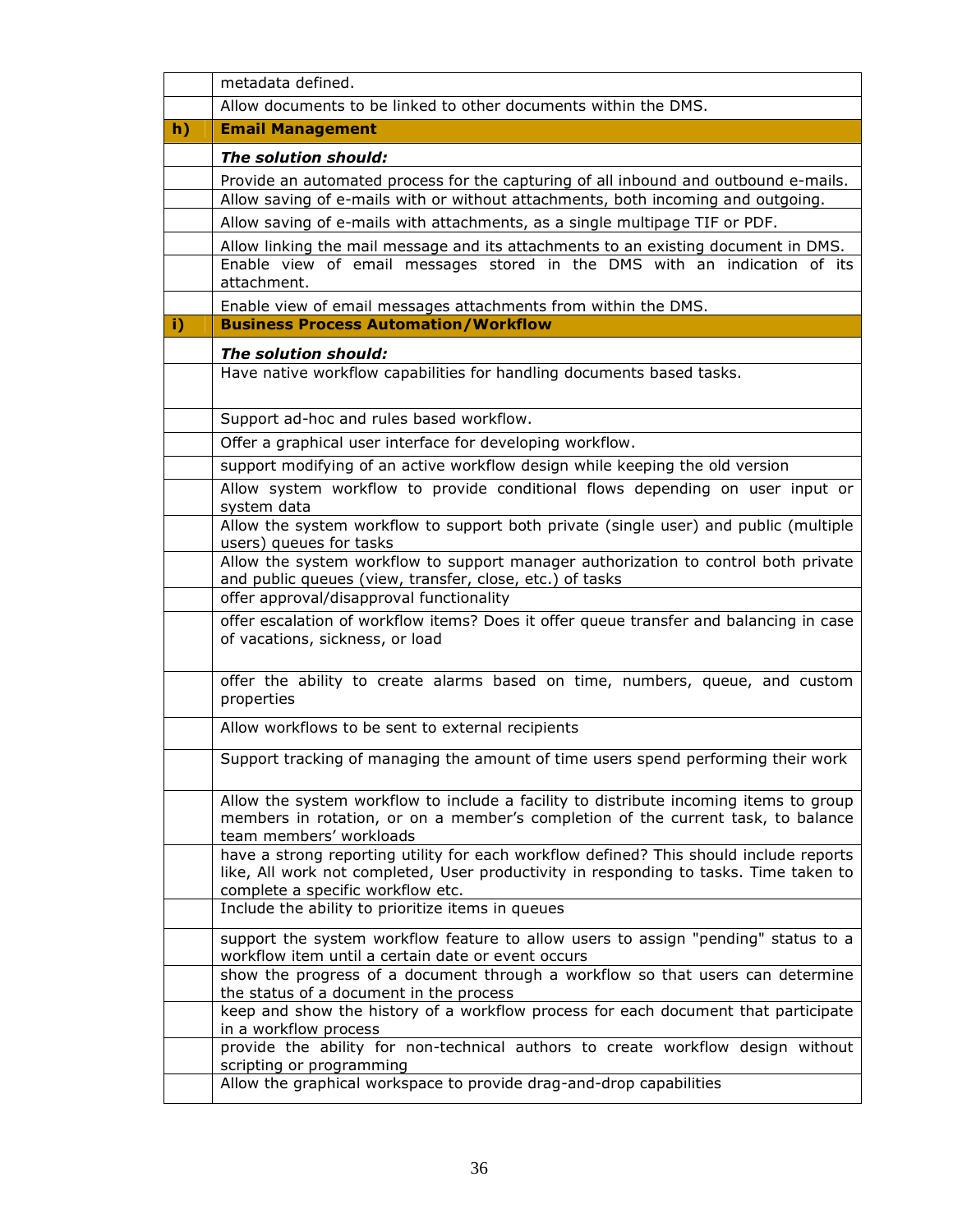|              | allow mandatory or optional status to be assigned to a workflow or workflow step                            |
|--------------|-------------------------------------------------------------------------------------------------------------|
|              | allow for tasks to be rerouted manually                                                                     |
|              | allow designers to configure modifications to various roles/individuals based on                            |
|              | workflow status                                                                                             |
|              | allow multiple versions of the workflow to be running at the same time                                      |
|              | Have the ability to build complicated workflows with splits, joins etc.                                     |
| $\mathbf{j}$ | <b>Searching &amp; Queries</b>                                                                              |
|              | The solution should:                                                                                        |
|              | Provide for basic and advanced searching                                                                    |
|              | Provide for instant retrieval                                                                               |
|              | Provide the ability to define searches for specific users                                                   |
|              | Support for Boolean operators to do document searches                                                       |
|              | Offer the ability to perform document searches from other applications such as ERP,<br>or web applications  |
|              | Offer permission based searching so as a user can see only documents they have<br>access to                 |
|              | Support "Google like" full text search                                                                      |
|              | Support searches on the metadata and the content of the file at the same time                               |
|              | provide a configurable tool to build queries and reports                                                    |
|              | provide ability to create sub queries within the main search criteria                                       |
|              | Supports drill-down query capabilities (E.g. Clients > Orders > Items)                                      |
|              | Provide ability to search text within file notes of documents in the database                               |
|              | Not return results the user is not allowed to see                                                           |
|              | Support wild card searches                                                                                  |
|              | Allow searches to be saved for future reuse                                                                 |
| $\mathbf{k}$ | <b>User Interface</b>                                                                                       |
|              | The solution should:                                                                                        |
|              | Provide a configurable user interface, both in win form and web form, without the<br>need to write any code |
|              | Have the ability to customize data views or user interface framesets for different user<br>groups           |
|              | Have the ability to delete/disable unwanted (not required fields)                                           |
|              |                                                                                                             |
|              | Have the ability to modify field names                                                                      |
|              | Have the ability to add new fields and names                                                                |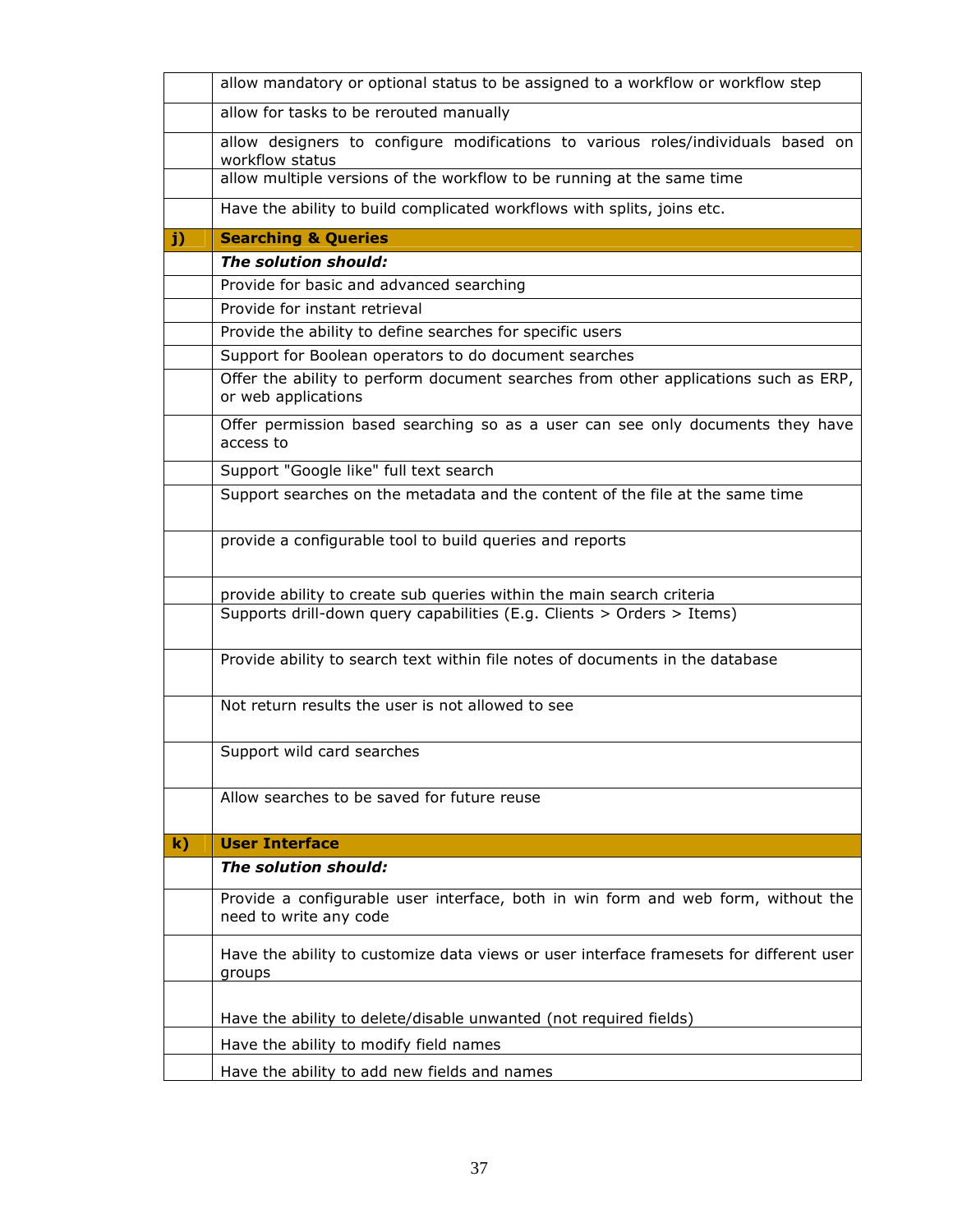|    | Offer a simple drag and drop interface style for uploading documents                                                                                                                                                               |
|----|------------------------------------------------------------------------------------------------------------------------------------------------------------------------------------------------------------------------------------|
|    | Allow documents to be created (and not just uploaded) directly from the system UI<br>(E.g. operate a scanner, create word document by template).                                                                                   |
|    | Allow external systems to access easily the system UI to perform documents<br>retrievals or document creation? If so, which kind of authorization is needed                                                                        |
| I) | <b>Integration</b>                                                                                                                                                                                                                 |
|    | The solution should:                                                                                                                                                                                                               |
|    | Be able to integrate with 3rd party data bases                                                                                                                                                                                     |
|    | Be able to integrate easily with legacy systems such as ERP (HRMIS/FINANCIAL<br>SYSTEM), CRM, Teachers Online System, TPAD, TPAY, Mobile app, Messaging System<br>Be able to integrate easily using script based integration tools |
|    | Provide Web Services for Uploading and Downloading of data and documents and for<br>Workflow activities                                                                                                                            |
|    | Be able to integrate with websites                                                                                                                                                                                                 |
|    | Have the capability to capture and index electronic documents directly from Microsoft<br>Office applications                                                                                                                       |
|    | Have the ability to identify and enforce document state such as reviewed, approved,<br>published, archived and retired.                                                                                                            |
|    | enable multiple content objects to be organised, assembled and published as a single<br>structure (Virtual documents)                                                                                                              |
|    | provide the ability to link documents through the User Interface.                                                                                                                                                                  |
|    | integrate with LDAP                                                                                                                                                                                                                |
| m) | <b>Record Management</b>                                                                                                                                                                                                           |
|    |                                                                                                                                                                                                                                    |
|    | The solution should:                                                                                                                                                                                                               |
|    | have the ability to capture electronic documents and pass them onto a process where<br>they can be declared as a record                                                                                                            |
|    | provide the ability to capture and declare a record within one process                                                                                                                                                             |
|    | provide the ability to capture an electronic document and declare it as a record at a<br>later date                                                                                                                                |
|    | support retention capabilities based on a retention schedule                                                                                                                                                                       |
|    | support records disposal functionality within the solution                                                                                                                                                                         |
|    | integrate with a Thesaurus or Classification Scheme                                                                                                                                                                                |
|    | support multiple levels of classification                                                                                                                                                                                          |
|    | allow the customization of Record Metadata                                                                                                                                                                                         |
|    | Support document destruction capabilities within the system.                                                                                                                                                                       |
|    | provide the ability to define and configure multiple record types                                                                                                                                                                  |
|    | provide the ability to generate numbers and unique identification for record objects                                                                                                                                               |
|    | provide the ability to aggregate content together and declare a record for the<br>complete group                                                                                                                                   |
|    | provide the capability to cater for off-site storage of physical documents                                                                                                                                                         |
|    | Comply with local and international standards                                                                                                                                                                                      |
| n) | <b>Legal Holds</b>                                                                                                                                                                                                                 |
|    | The EDMS should:                                                                                                                                                                                                                   |
|    | Be able to preserve data and prevent spoliation                                                                                                                                                                                    |
|    | Support multiple searches used to place and remove holds per document<br>Provide Support for multiple legal holds on a record without need for copies                                                                              |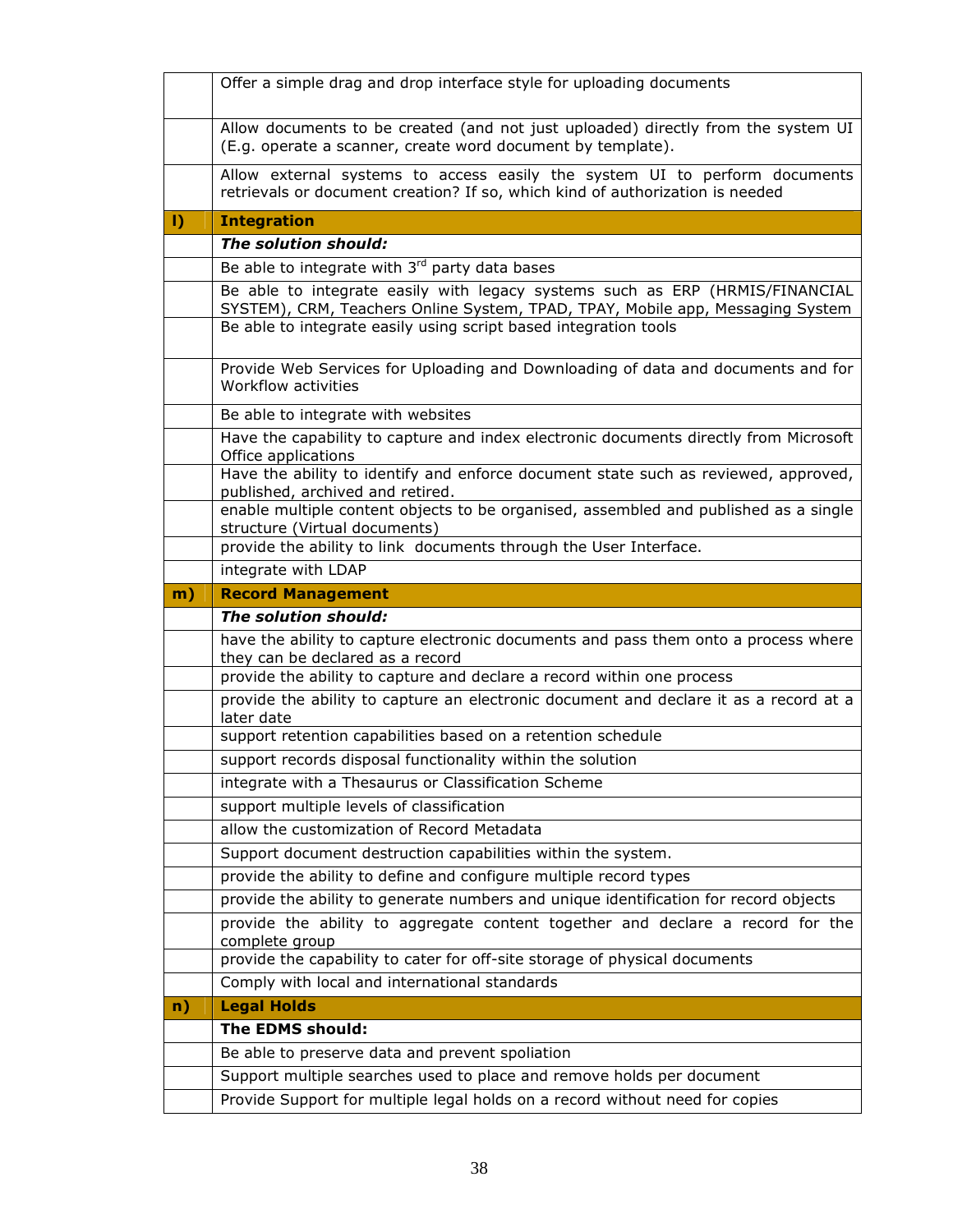|               | Provide for the ability to remove legal holds on a record per matter                                                                                                                           |
|---------------|------------------------------------------------------------------------------------------------------------------------------------------------------------------------------------------------|
|               | Provide support for in-place legal hold on existing content                                                                                                                                    |
|               | Provide for controlled suspension of automatic deletion routines                                                                                                                               |
|               | Support collection of multiple searches to place records into a legally defensible,<br>secured location for each matter?                                                                       |
| $\mathbf{o})$ | <b>Versioning</b>                                                                                                                                                                              |
|               | The EDMS should:                                                                                                                                                                               |
|               | Allow the user, when checking in a content object, to choose whether the item they<br>are checking in is a minor revision or a major revision.                                                 |
|               | Provide a web-based environment for managing the versioning of all content objects<br>and content collections stored within it                                                                 |
|               | Provide the ability for the versioning pattern to be customized                                                                                                                                |
|               | Allow for events to be triggered based on version changes                                                                                                                                      |
|               | Allow for security to be applied to content based on the version of the content                                                                                                                |
|               | Provide the user with the ability to rollback content to previous versions and provide<br>controls that can be applied to this action                                                          |
| p)            | <b>Metadata Editor and Creation</b>                                                                                                                                                            |
|               | The EDMS should:                                                                                                                                                                               |
|               | Provide a Metadata Editor for Taxonomy Creation and Management                                                                                                                                 |
|               | Have standards that the Metadata Editor supports.                                                                                                                                              |
|               | Provide a mechanism to allow for Metadata Configuration and Management                                                                                                                         |
|               | Provide for a mechanism to manage devolved content                                                                                                                                             |
| q)            | <b>Collaboration</b>                                                                                                                                                                           |
|               | The EDMS should:                                                                                                                                                                               |
|               |                                                                                                                                                                                                |
|               | Provide users with functionality that encompasses the entire collaborative process,<br>whether they are located in the central office or in the other regions?                                 |
|               | Allow the Legal team or disciplinary department to create workspaces for their<br>members, enabling employees to define, organize, share, and monitor their work                               |
|               | from development to delivery<br>Allow users to set notifications that enables users to stay informed when changes<br>occur within relevant documents.                                          |
|               | Generate reports for Notifications, informing users that events of interest have<br>occurred. Users can specify whether they want to receive the reports by email at                           |
|               | scheduled times or view them on-demand in their Web browser.<br>Enable Polls to enable team leaders to efficiently obtain a consensus on<br>discussions/meetings.                              |
|               | Offer News Channels that allow TSC to deliver a variety of news items to employees<br>in an effective and non-intrusive manner.                                                                |
|               | Offer a platform for discussions that provide a way to share thoughts and information                                                                                                          |
|               | publicly with other users.                                                                                                                                                                     |
|               | Offer Follow-Ups which should be with scheduled reminders that track important<br>deadlines and upcoming activities of certain documents or engagements                                        |
|               | Include a social media capability that allow users to build up social networks by<br>connecting to each other and following other user's status updates and content                            |
|               | related activities.<br>Allow users to customize their own homepage to their needs, documents access and                                                                                        |
| r)            | look and feel<br><b>Audit Trail</b>                                                                                                                                                            |
|               | The EDMS should:                                                                                                                                                                               |
|               | Generate and maintain an audit trail for all user activities such as modification,<br>update and deletion<br>Provide for the ability to modify a document while safeguarding the original copy |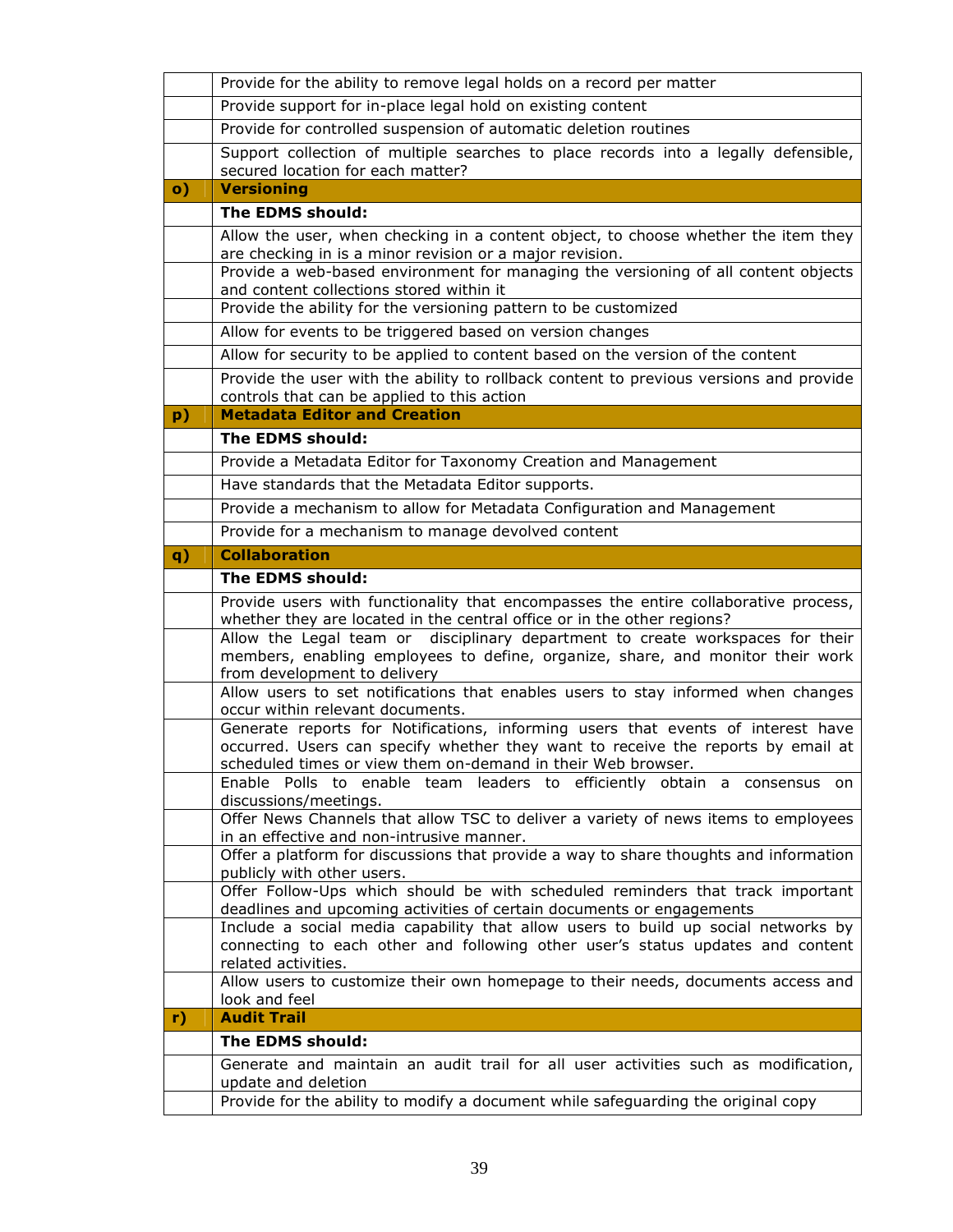|    | Send alerts in cases of irregular activities, predefined by the system administrator                                                                                                                                                                           |  |  |  |  |
|----|----------------------------------------------------------------------------------------------------------------------------------------------------------------------------------------------------------------------------------------------------------------|--|--|--|--|
|    | Record each user's log-on and log-off times                                                                                                                                                                                                                    |  |  |  |  |
| s) | <b>Security</b>                                                                                                                                                                                                                                                |  |  |  |  |
|    | The EDMS should:                                                                                                                                                                                                                                               |  |  |  |  |
|    | Have an independent security system from that of the network                                                                                                                                                                                                   |  |  |  |  |
|    | Apart from having its own authentication mechanism, Support LDAP Authentication                                                                                                                                                                                |  |  |  |  |
|    | Provide protection at - Application Level, Library Level, Document level, Fields Level<br>and Content Level                                                                                                                                                    |  |  |  |  |
|    | Have the ability to retain some documents as private                                                                                                                                                                                                           |  |  |  |  |
|    | Provide comprehensive collaboration using role-based access for viewing, accessing,<br>or modifying documents based on permissions. Should have structured user rights to<br>prevent users from accessing documents that they do not have authority to access. |  |  |  |  |
|    | Provide a configurable navigational security with multiple layers of user-definable<br>security to limit access at the system, departmental, user, function, and workflow                                                                                      |  |  |  |  |
|    | Provide the ability to audit all system activity and create audit reports including a<br>clear, auditable record of access and changes                                                                                                                         |  |  |  |  |
|    | Include audit process for date/time/user stamp for scanned files                                                                                                                                                                                               |  |  |  |  |
|    | Have the ability to block documents                                                                                                                                                                                                                            |  |  |  |  |
|    | Have the ability to control document security based on meta data rules                                                                                                                                                                                         |  |  |  |  |
|    | Work over HTTPS/SSL                                                                                                                                                                                                                                            |  |  |  |  |
|    | Provide a way to restrict printing or exporting                                                                                                                                                                                                                |  |  |  |  |
|    | Encrypt file content within the repository                                                                                                                                                                                                                     |  |  |  |  |
|    | Have the ability to support firewall and work within firewall without any third party<br>applications                                                                                                                                                          |  |  |  |  |
|    | Have the ability to force regular passwords changes                                                                                                                                                                                                            |  |  |  |  |
|    | Have the facility to restrict users to certain functions within the system                                                                                                                                                                                     |  |  |  |  |
|    | Provide a multilevel password based security scheme                                                                                                                                                                                                            |  |  |  |  |
|    | Provide passwords for each employee                                                                                                                                                                                                                            |  |  |  |  |
|    | Provide passwords for each department, assuming multiple departments may be<br>defined in the system                                                                                                                                                           |  |  |  |  |
|    | Automatically keep a system access log                                                                                                                                                                                                                         |  |  |  |  |
|    | Keep a log of FAILED password and other access attempts                                                                                                                                                                                                        |  |  |  |  |
|    | <b>File Access Rights</b>                                                                                                                                                                                                                                      |  |  |  |  |
|    | The EDMS should provide a document security access scheme                                                                                                                                                                                                      |  |  |  |  |
|    | The EDMS should allow document access rights to be assigned in the following ways:                                                                                                                                                                             |  |  |  |  |
|    | by Directory                                                                                                                                                                                                                                                   |  |  |  |  |
|    | by Group                                                                                                                                                                                                                                                       |  |  |  |  |
|    | by User                                                                                                                                                                                                                                                        |  |  |  |  |
|    | by Document Category                                                                                                                                                                                                                                           |  |  |  |  |
|    | The EDMS security function should provide the following GROUP restrictions:                                                                                                                                                                                    |  |  |  |  |
|    | No Access rights                                                                                                                                                                                                                                               |  |  |  |  |
|    | Read Only rights                                                                                                                                                                                                                                               |  |  |  |  |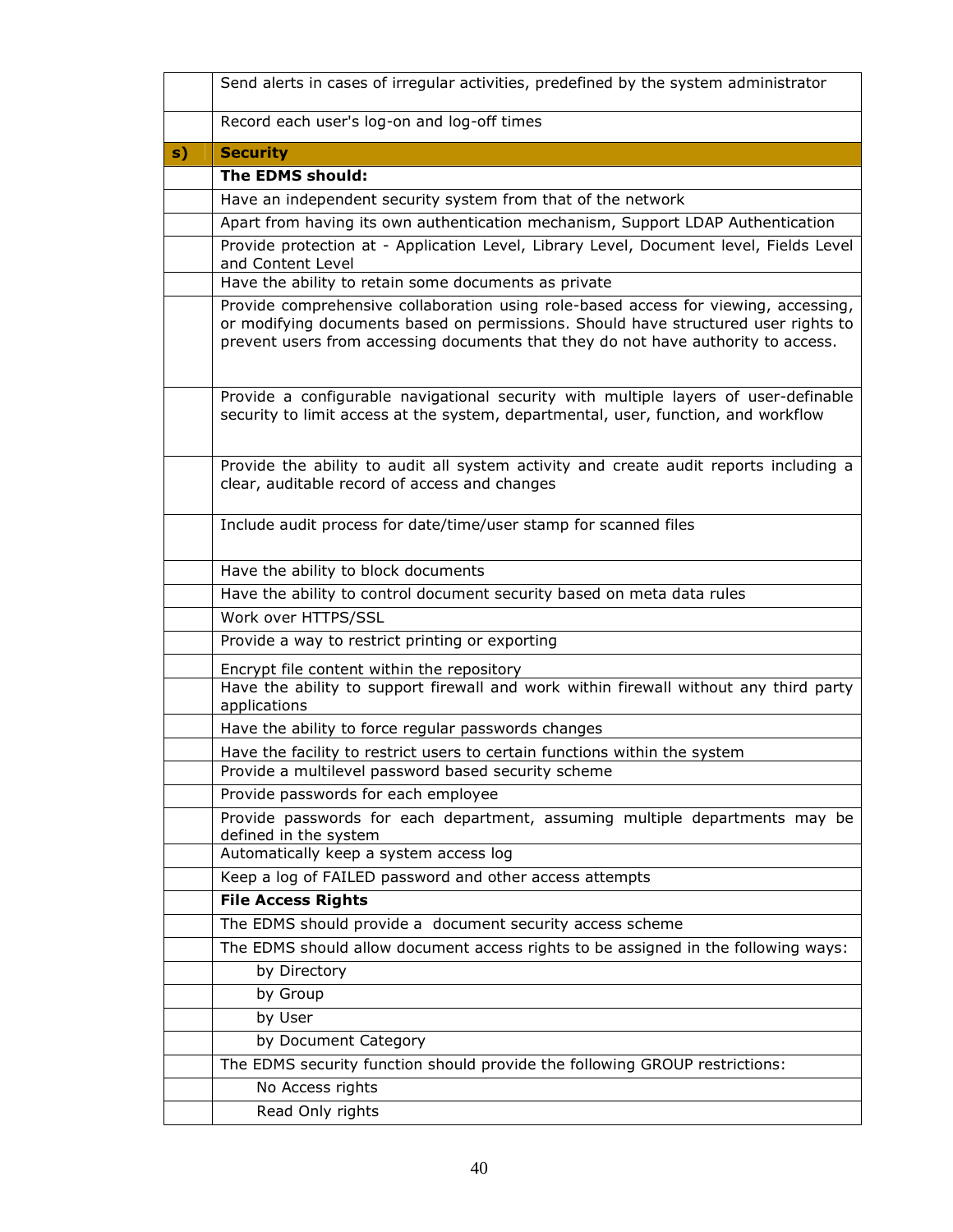|    | Edit rights                                                                                                                                 |
|----|---------------------------------------------------------------------------------------------------------------------------------------------|
|    | See Filename Only                                                                                                                           |
|    | The EDMS security function should place the following restrictions on USERS:                                                                |
|    | No Access rights                                                                                                                            |
|    | Read Only rights                                                                                                                            |
|    | Edit rights                                                                                                                                 |
|    | See Filenames Only rights                                                                                                                   |
|    | The EDMS should provide its OWN security function                                                                                           |
|    | The EDMS should also rely on an alternative network security system besides the                                                             |
|    | host network's security system                                                                                                              |
|    | The EDMS security function should provide for document encryption                                                                           |
|    | The EDMS should allow for multiple user security profiles be created to control the                                                         |
|    | access to all of the proposed system's features and functions enjoyed by different<br>groups of users                                       |
|    | The EDMS should allow for creation of a security profile controlling the ability of                                                         |
|    | multiple users to access specific features and functions of the proposed system                                                             |
|    | The EDMS should enable the creation of a security profile controlling a user's ability<br>to:                                               |
|    | View ALL documents                                                                                                                          |
|    | View only specific document groups                                                                                                          |
|    | View only departmental documents                                                                                                            |
|    | The EDMS should provide the ability to view all user-defined security profile codes,                                                        |
|    | and select the one desired, via a drop-down list box when maintaining help desk staff                                                       |
|    | members                                                                                                                                     |
|    | The EDMS should provide the following levels of access privileges:                                                                          |
|    | Individual level:                                                                                                                           |
|    | Role (position):                                                                                                                            |
|    | Group level:                                                                                                                                |
|    | The EDMS should provide default user group settings to help speed up initial system                                                         |
|    | implementation<br>The EDMS should provide Object level security                                                                             |
|    | The EDMS should enable process participants view only what their security privileges                                                        |
|    | enable them to access                                                                                                                       |
|    | The EDMS should provide the ability to lock and hide specific data fields                                                                   |
|    | The EDMS should have the ability to utilize the Check-In/Check-Out function to                                                              |
|    | monitor and verify the integrity of all security settings<br>The EDMS should be able to provide support for Public Key Infrastructure (PKI) |
|    | The EDMS should be able to support digital signatures                                                                                       |
|    | The EDMS should be able to support digital certificates                                                                                     |
|    | The EDMS should be able to support features or functions designed to minimize the                                                           |
|    | risk of collaboration beyond the firewall                                                                                                   |
|    | The EDMS should be able to perform a modification of the security access to a batch                                                         |
|    | of records.                                                                                                                                 |
|    | The EDMS should support exposure of the administration capability through a<br>separate secure site                                         |
|    | The EDMS should support hierarchical, delegated user administration                                                                         |
|    | Does the system allow for administrative rights to be delegated on a granular level?                                                        |
|    | The EDMS should be able to support assignment of privileges to objects on a per role                                                        |
|    | or per group level.                                                                                                                         |
| t) | <b>Templates to Drive Reuse</b>                                                                                                             |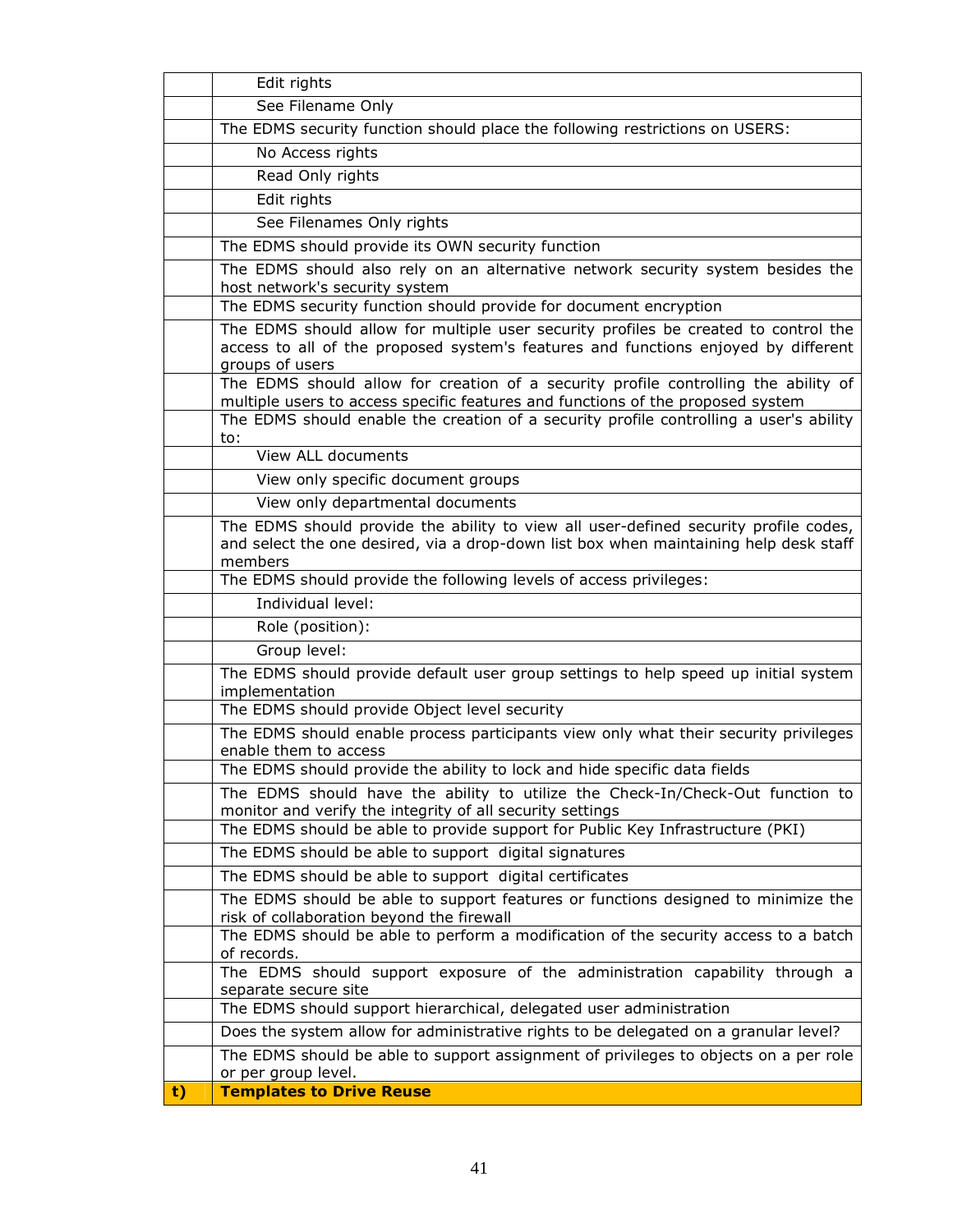|            | The EDMS should:                                                                                                                                               |  |  |  |  |
|------------|----------------------------------------------------------------------------------------------------------------------------------------------------------------|--|--|--|--|
|            | Provide User Interface (UI) support for XML file based templates                                                                                               |  |  |  |  |
|            | Provide UI support for a template library                                                                                                                      |  |  |  |  |
|            | Facilitate easy transportation between development, staging<br>production<br>and                                                                               |  |  |  |  |
|            | environments, and the deployment should be managed centrally                                                                                                   |  |  |  |  |
|            | Have the ability to provide automatic deployment of all components.                                                                                            |  |  |  |  |
|            | Manage deployment without bringing down the production environment.                                                                                            |  |  |  |  |
|            | Support scripting to automate deployment tasks                                                                                                                 |  |  |  |  |
|            | Support Rollback of components/code?                                                                                                                           |  |  |  |  |
|            | Provide a security mechanism to manage deployment and segregation of duties                                                                                    |  |  |  |  |
| <b>u</b> ) | <b>Reporting and Analysis</b>                                                                                                                                  |  |  |  |  |
|            | The EDMS should:                                                                                                                                               |  |  |  |  |
|            | Provide reporting capabilities which exist as part of the system.                                                                                              |  |  |  |  |
|            | Provide Content Analytics capabilities which exist as part of the system.                                                                                      |  |  |  |  |
|            | Allow reports to be saved for future reuse                                                                                                                     |  |  |  |  |
|            | Provide non-technical users with the ability to build reports.                                                                                                 |  |  |  |  |
| v)         | <b>Resources</b>                                                                                                                                               |  |  |  |  |
|            | Provide a project and implementation plan for deployment and implementation of the                                                                             |  |  |  |  |
|            | software solution within 90 days.                                                                                                                              |  |  |  |  |
|            |                                                                                                                                                                |  |  |  |  |
|            | The EDMS should be easily customizable, and the UI be modified without writing<br>code                                                                         |  |  |  |  |
|            |                                                                                                                                                                |  |  |  |  |
|            | The EDMS should be easily deployed and be up and running within weeks                                                                                          |  |  |  |  |
|            |                                                                                                                                                                |  |  |  |  |
|            |                                                                                                                                                                |  |  |  |  |
| w)         | <b>Training</b>                                                                                                                                                |  |  |  |  |
|            | User interfaces should be intuitive and require minimal training for the end users                                                                             |  |  |  |  |
|            | The vendor should provide online ongoing training as needed?                                                                                                   |  |  |  |  |
|            | The vendor should take a minimum of 4 officers for extensive technical training                                                                                |  |  |  |  |
|            | On-site training for users and advanced training for administrators should be                                                                                  |  |  |  |  |
|            | available during software installation. A detailed training schedule to be provided.                                                                           |  |  |  |  |
|            | The on-site training should be available on an on-going basis                                                                                                  |  |  |  |  |
|            | The training should be customized to meet the needs of this specific client                                                                                    |  |  |  |  |
|            | Training manuals, i.e., software procedure manuals, should be provided during the<br>training.                                                                 |  |  |  |  |
| x)         | <b>Architecture</b>                                                                                                                                            |  |  |  |  |
|            |                                                                                                                                                                |  |  |  |  |
|            | The system should be scalable                                                                                                                                  |  |  |  |  |
|            | The system should be capable of integrating with other existing systems<br><b>System Technical Support</b>                                                     |  |  |  |  |
| y)         | The EDMS should have a local source of software support                                                                                                        |  |  |  |  |
|            | The local support technicians' should either be employees of the vendor or                                                                                     |  |  |  |  |
|            | employees of a third party support group                                                                                                                       |  |  |  |  |
|            | The vendor company should fully support customized software                                                                                                    |  |  |  |  |
|            | ICT Service Desk/Helpdesk Availability:                                                                                                                        |  |  |  |  |
|            | A Help Desk offering live telephone support should be available during normal                                                                                  |  |  |  |  |
|            | business hours for this system when live usage starts                                                                                                          |  |  |  |  |
|            | Live Help Desk support should be available 24/7                                                                                                                |  |  |  |  |
|            | A Web site dedicated to interactive Help Desk functions should be available<br>A web site dedicated to ongoing support of the system should be provided by the |  |  |  |  |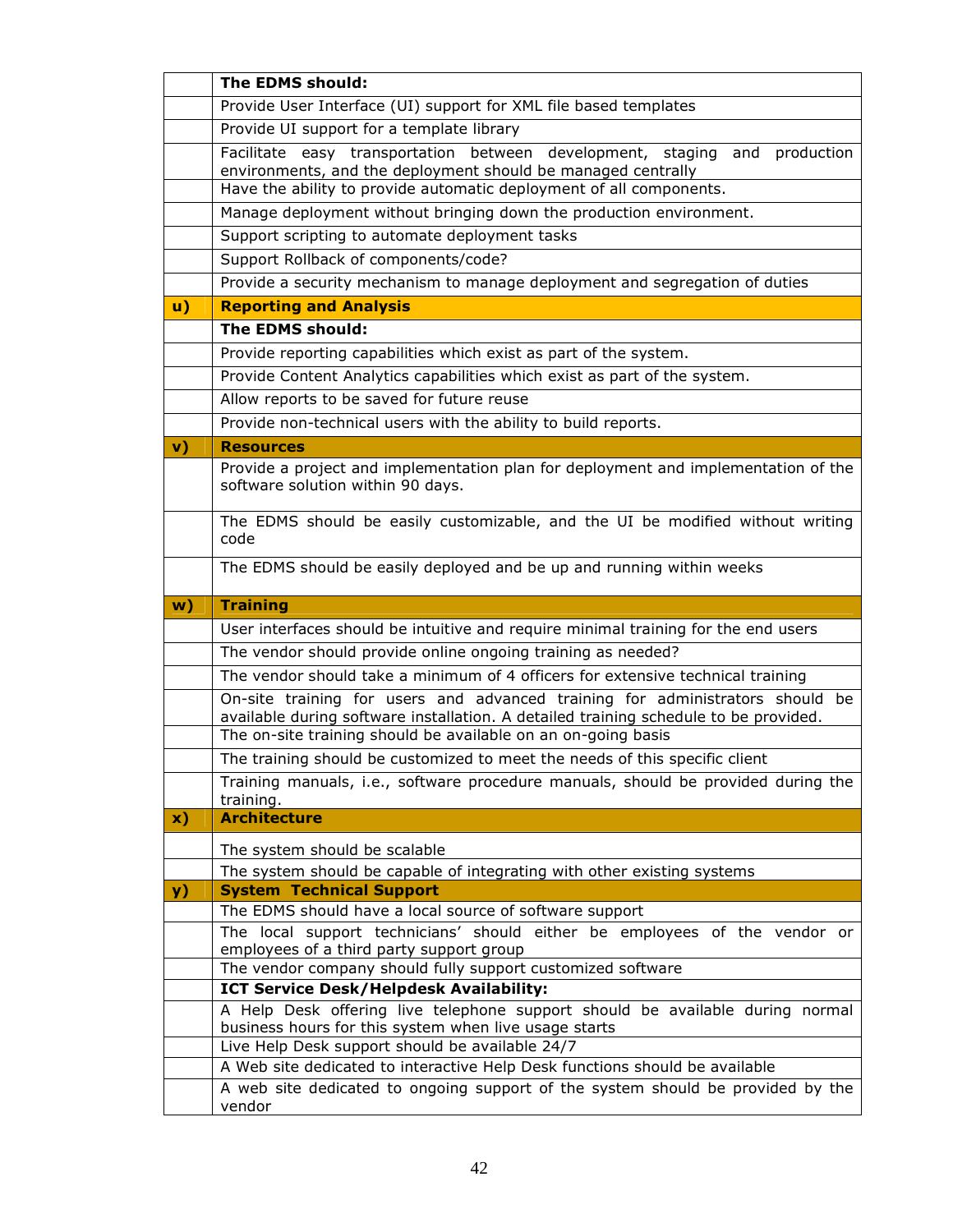|               | <b>On-Site Support:</b>                                                                                                                                                                                                                                                      |  |  |  |  |
|---------------|------------------------------------------------------------------------------------------------------------------------------------------------------------------------------------------------------------------------------------------------------------------------------|--|--|--|--|
|               | When on-site support is needed, the guaranteed response time should be:                                                                                                                                                                                                      |  |  |  |  |
|               | Same day as initial call                                                                                                                                                                                                                                                     |  |  |  |  |
|               | Next business day                                                                                                                                                                                                                                                            |  |  |  |  |
|               | A staff member dedicated to software support should be available during normal                                                                                                                                                                                               |  |  |  |  |
|               | business hours                                                                                                                                                                                                                                                               |  |  |  |  |
|               | The support should be available 24 hours/day, 7 days/week                                                                                                                                                                                                                    |  |  |  |  |
|               | The on-line HELP should be available at the screen level                                                                                                                                                                                                                     |  |  |  |  |
|               | Field level on-line help should be available at all times                                                                                                                                                                                                                    |  |  |  |  |
|               | The bidder should provide Post-Implementation support (e.g., 12 months of on-site<br>support after go-live).                                                                                                                                                                 |  |  |  |  |
|               | The bidder should provide telephone support (including toll-free support hotline,<br>hours of operation, availability of 12 x 7 hotline, etc.).                                                                                                                              |  |  |  |  |
|               | The vendor should have "levels" of customer support (e.g., gold, silver, etc.).                                                                                                                                                                                              |  |  |  |  |
|               | The vendor should have escalation policy and procedures for system problems,<br>issues, and "bugs".                                                                                                                                                                          |  |  |  |  |
|               | The vendor should have an upgrade process, path, and recent upgrade release<br>timeframes                                                                                                                                                                                    |  |  |  |  |
|               | The vendor should have the ability to assist the Commission in recreating an<br>operational system after any event that renders the system completely unusable.<br>The Commission will be implementing an off-site backup copies of the data and<br>operational system file. |  |  |  |  |
| $\mathbf{z})$ | System Pricing And Licensing (Cost To Be Provided In The Financial Bid In                                                                                                                                                                                                    |  |  |  |  |
|               | <b>This Format)</b>                                                                                                                                                                                                                                                          |  |  |  |  |
|               | The proposed system should either have 1500 users or unlimited users and should<br>be perpetual.                                                                                                                                                                             |  |  |  |  |
|               | The proposed vendor should provide information on the mode of licensing eg by:                                                                                                                                                                                               |  |  |  |  |
|               | - Concurrent user?                                                                                                                                                                                                                                                           |  |  |  |  |
|               | - User seat                                                                                                                                                                                                                                                                  |  |  |  |  |
|               | - Number of database records                                                                                                                                                                                                                                                 |  |  |  |  |
|               | - Number of database transactions                                                                                                                                                                                                                                            |  |  |  |  |
|               | Number of CPU cores                                                                                                                                                                                                                                                          |  |  |  |  |
|               | - Number of web service Invocations                                                                                                                                                                                                                                          |  |  |  |  |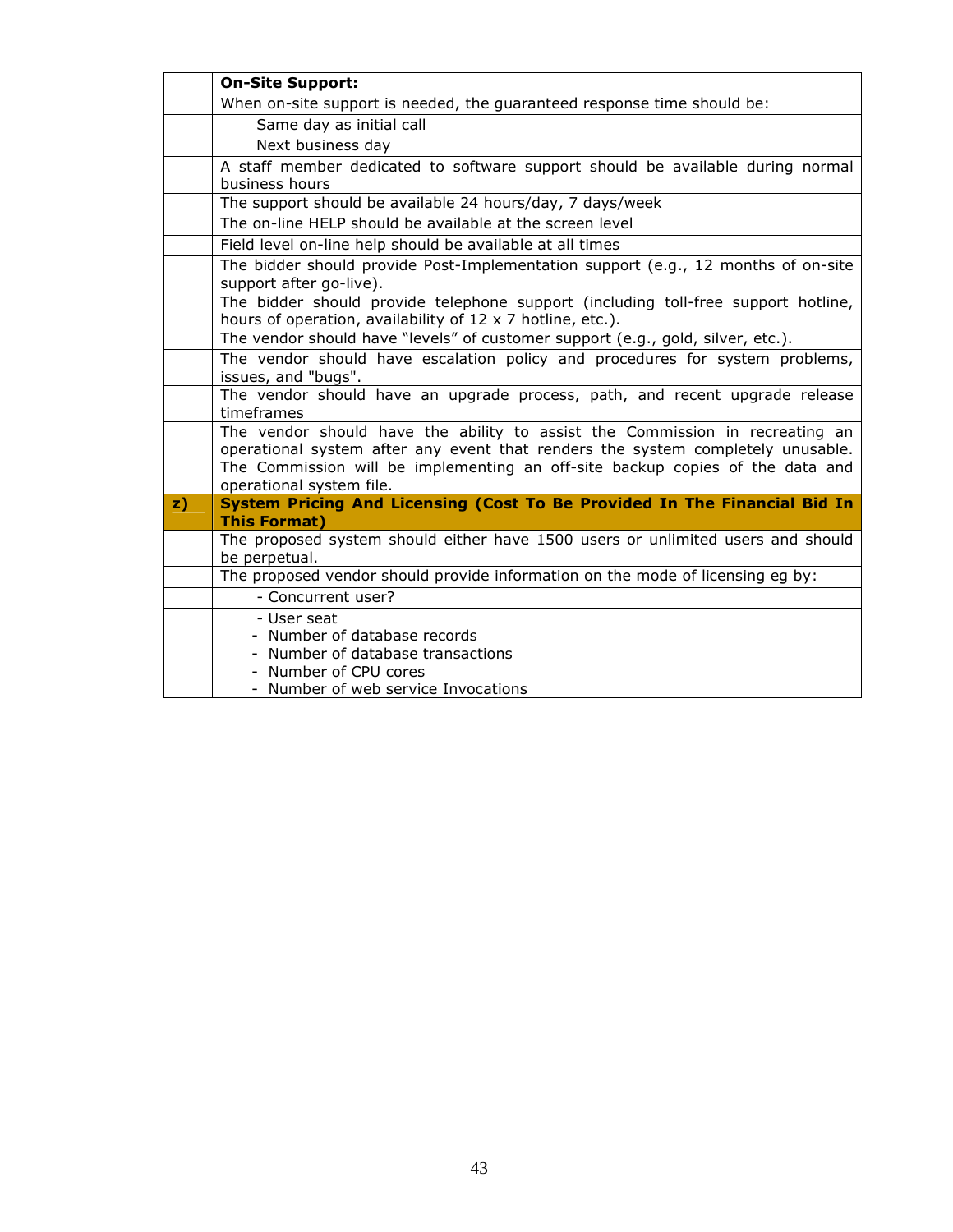# **PRICE SCHEDULE**

| N <sub>0</sub> | <b>Item Description</b>                                                                                                | Quantity                         | <b>Installation</b><br>Price Per Unit<br>(Ksh) | <b>Price</b><br><b>Total</b><br>(Ksh) |
|----------------|------------------------------------------------------------------------------------------------------------------------|----------------------------------|------------------------------------------------|---------------------------------------|
| 1.             | Supply and delivery<br>of EDMS Software                                                                                | 1                                |                                                |                                       |
| 2.             | Supply and delivery<br>of EDMS Licenses                                                                                | For 1500<br>con<br>current users |                                                |                                       |
| 3.             | Installation,<br>systems integration,<br>creation<br>of<br>workflows, testing<br>and commissioning<br>of EDMS Solution | N/A                              |                                                |                                       |
| 4.             | Technical<br>training<br>on EDMS Solution<br>(Knowledge<br>transfer)                                                   | 5 users                          |                                                |                                       |
| 5.             | training<br>User<br>on<br><b>EDMS</b> Solution                                                                         | 1500 Users                       |                                                |                                       |
|                | <b>Total Price (Kshs)</b>                                                                                              |                                  |                                                |                                       |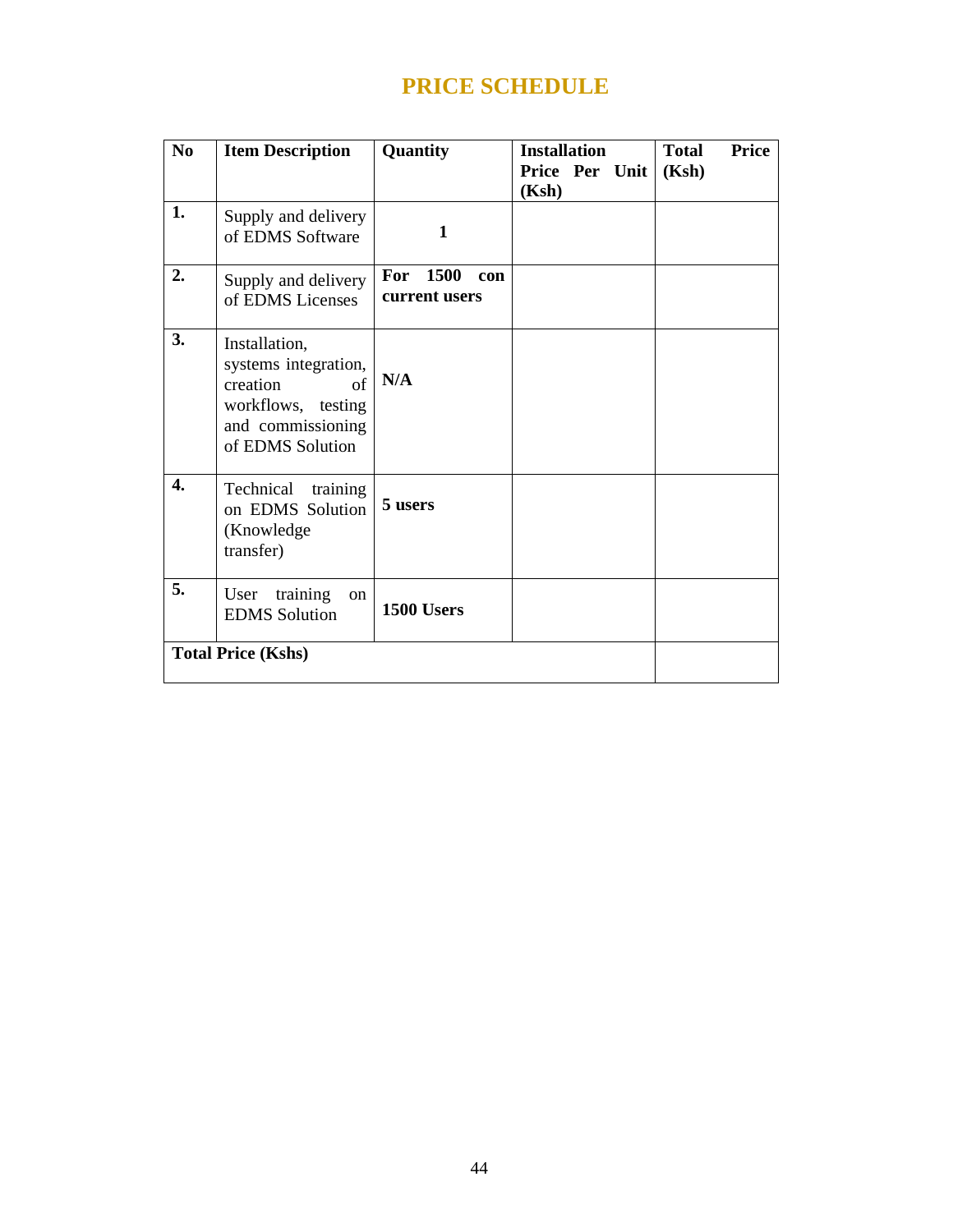# **TEACHERS SERVICE COMMISSION**



# **SITE VISIT FORM**

Bidder/Company Name …………………………………………………

**Tender No.: TSC/T/08/2017-2018** 

**Tender Name: Supply, Installation and Commissioning Of an Enterprise Electronic Document Management System (EDMS)** 

This is to certify that the named bidder/company attended the site visit as required in the Tender document

TSC Rep. Name:………………………Signature:………………..Date:…

Official Stamp

Bidder's Rep Name: ………………….Signature:……………Date:………

Official Stamp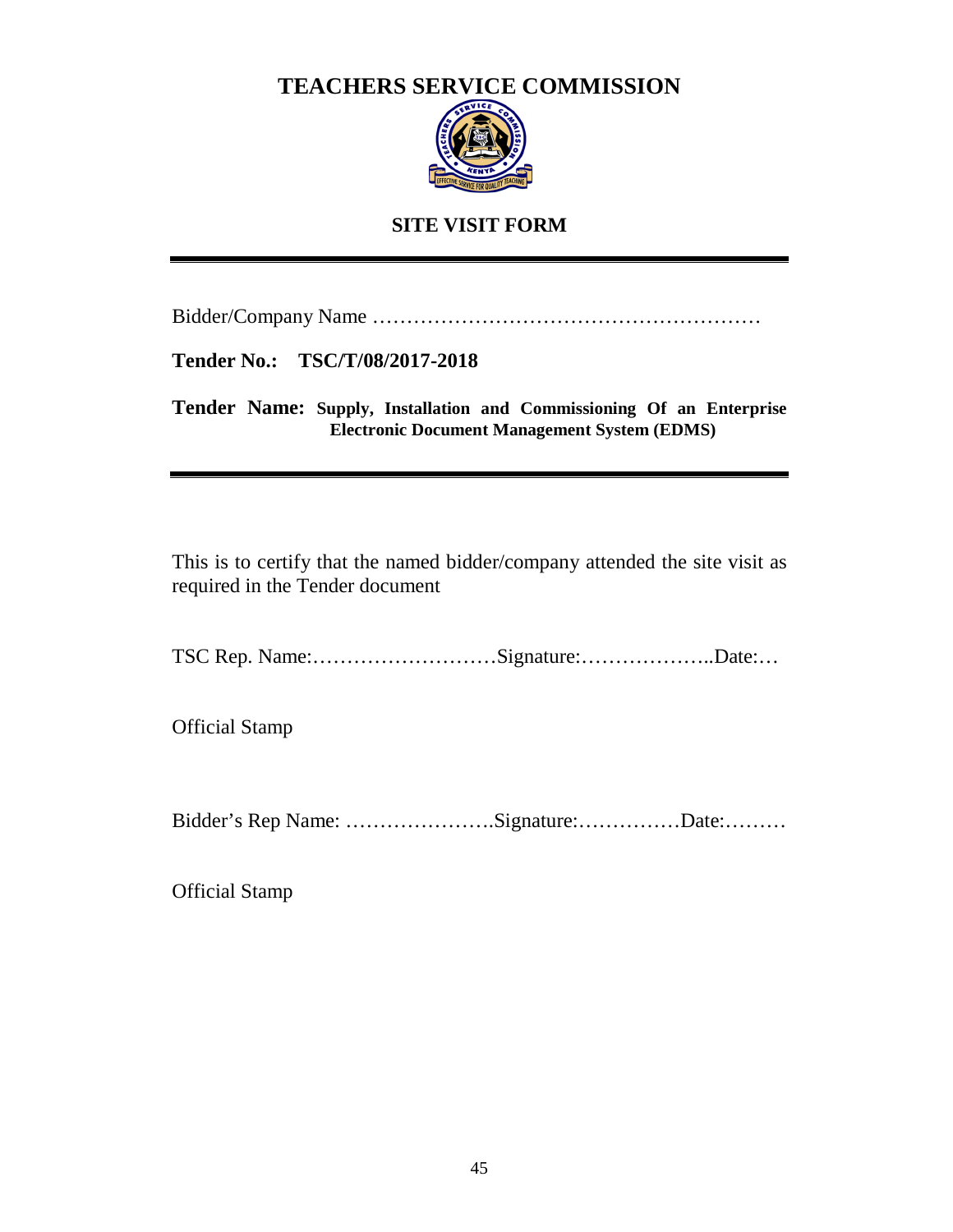#### **SECTION VII - STANDARD FORMS**

#### **7.1 FORM OF TENDER**

Date **Date** Tender No.

To:

*[name and address of procuring entity]* 

Gentlemen and/or Ladies:

 1. Having examined the tender documents including Addenda Nos. ………………………………. *[insert numbers].*the receipt of which is hereby duly acknowledged, we, the undersigned, offer to supply deliver, install and commission ( …………………………………………… (*insert equipment description*) in conformity with the said tender documents for the sum of …………………………………………………………. (*total tender amount in words and figures*) or such other sums as may be ascertained in accordance with the Schedule of Prices attached herewith and made part of this Tender.

 2. We undertake, if our Tender is accepted, to deliver install and commission the equipment in accordance with the delivery schedule specified in the Schedule of Requirements.

 3. If our Tender is accepted, we will obtain the guarantee of a bank in a sum of equivalent to **percent of the Contract Price for the due performance of** the Contract , in the form prescribed by ………………. ……………….( *Procuring entity).* 

 4. We agree to abide by this Tender for a period of …… [*number]* days from the date fixed for tender opening of the Instructions to tenderers, and it shall remain binding upon us and may be accepted at any time before the expiration of that period.

 5. This Tender, together with your written acceptance thereof and your notification of award, shall constitute a Contract, between us. Subject to signing of the Contract by the parties.

 6. We understand that you are not bound to accept the lowest or any tender that you may receive.

Dated this day of 20

 $\overline{a}$ 

[signature] [in the capacity of]

Duly authorized to sign tender for an on behalf of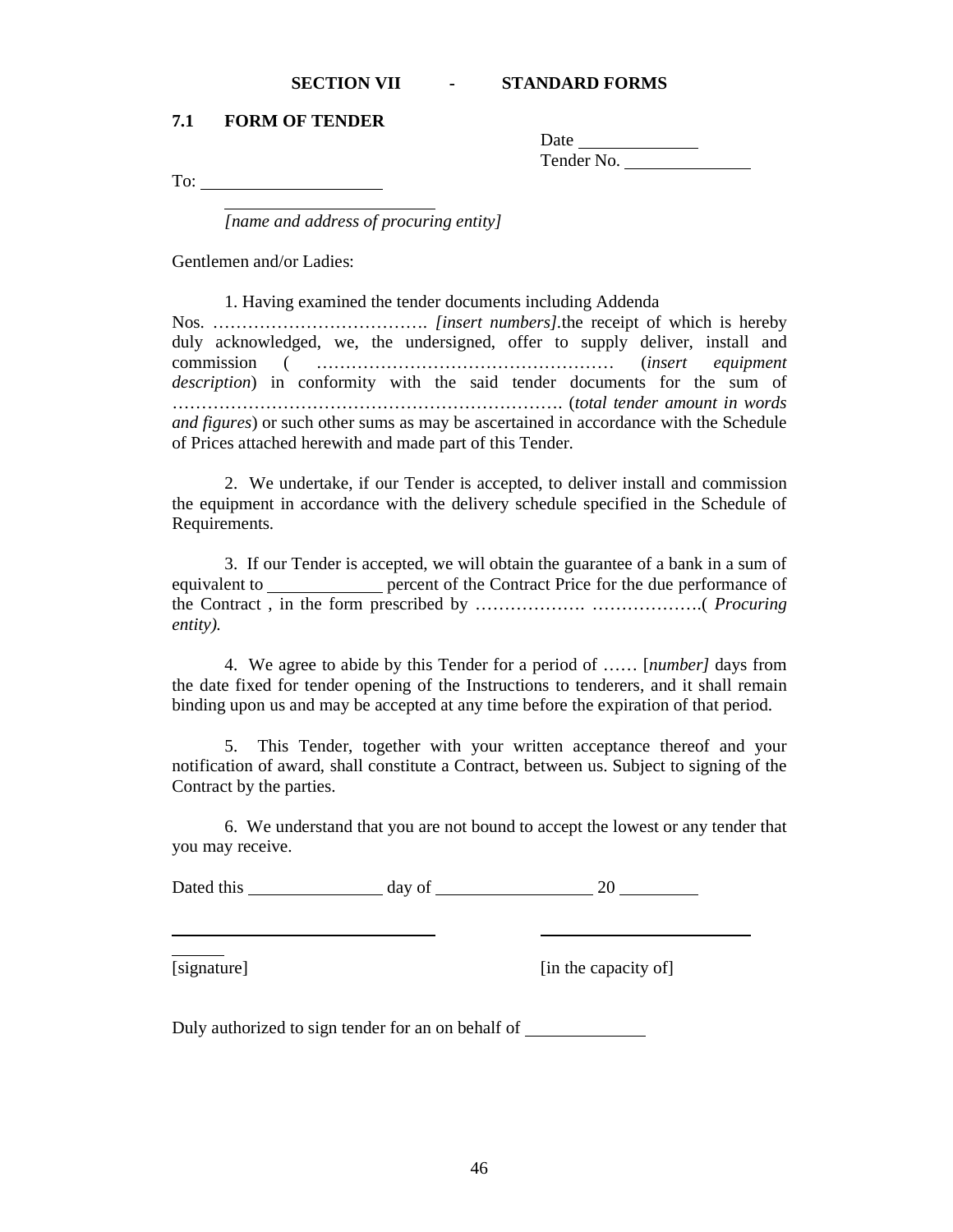## **7.2 CONFIDENTIAL BUSINESS QUESTIONNAIRE**

You are requested to give the particulars indicated in Part 1 and either Part 2 (a), 2(b) or 2(c) whichever applied to your type of business.

You are advised that it is a serious offence to give false information on this form.

| <b>Part 1 General</b>                                            |  |  |  |  |
|------------------------------------------------------------------|--|--|--|--|
|                                                                  |  |  |  |  |
|                                                                  |  |  |  |  |
|                                                                  |  |  |  |  |
|                                                                  |  |  |  |  |
|                                                                  |  |  |  |  |
|                                                                  |  |  |  |  |
| Maximum value of business which you can handle at any one time – |  |  |  |  |
|                                                                  |  |  |  |  |
|                                                                  |  |  |  |  |
|                                                                  |  |  |  |  |
|                                                                  |  |  |  |  |
| Part 2 (a) – Sole Proprietor                                     |  |  |  |  |
|                                                                  |  |  |  |  |
|                                                                  |  |  |  |  |
|                                                                  |  |  |  |  |

| Part 2 (b) – Partnership                        |                                            |                                      |               |  |  |  |
|-------------------------------------------------|--------------------------------------------|--------------------------------------|---------------|--|--|--|
| Given details of partners as follows:           |                                            |                                      |               |  |  |  |
|                                                 |                                            | Name Nationality Citizenship details | <b>Shares</b> |  |  |  |
|                                                 |                                            |                                      |               |  |  |  |
|                                                 |                                            |                                      |               |  |  |  |
| Private or Public                               | Part 2 (c) – Registered Company            |                                      |               |  |  |  |
|                                                 |                                            |                                      |               |  |  |  |
| State the nominal and issued capital of company |                                            |                                      |               |  |  |  |
| Nominal Kshs.                                   |                                            |                                      |               |  |  |  |
| Issued Kshs.                                    |                                            |                                      |               |  |  |  |
|                                                 | Given details of all directors as follows: |                                      |               |  |  |  |
|                                                 |                                            | Name Nationality Citizenship details | <b>Shares</b> |  |  |  |
|                                                 |                                            |                                      |               |  |  |  |
|                                                 |                                            |                                      |               |  |  |  |
|                                                 |                                            |                                      |               |  |  |  |
|                                                 |                                            |                                      |               |  |  |  |
|                                                 |                                            |                                      |               |  |  |  |
|                                                 |                                            |                                      |               |  |  |  |
|                                                 |                                            |                                      |               |  |  |  |
|                                                 |                                            |                                      |               |  |  |  |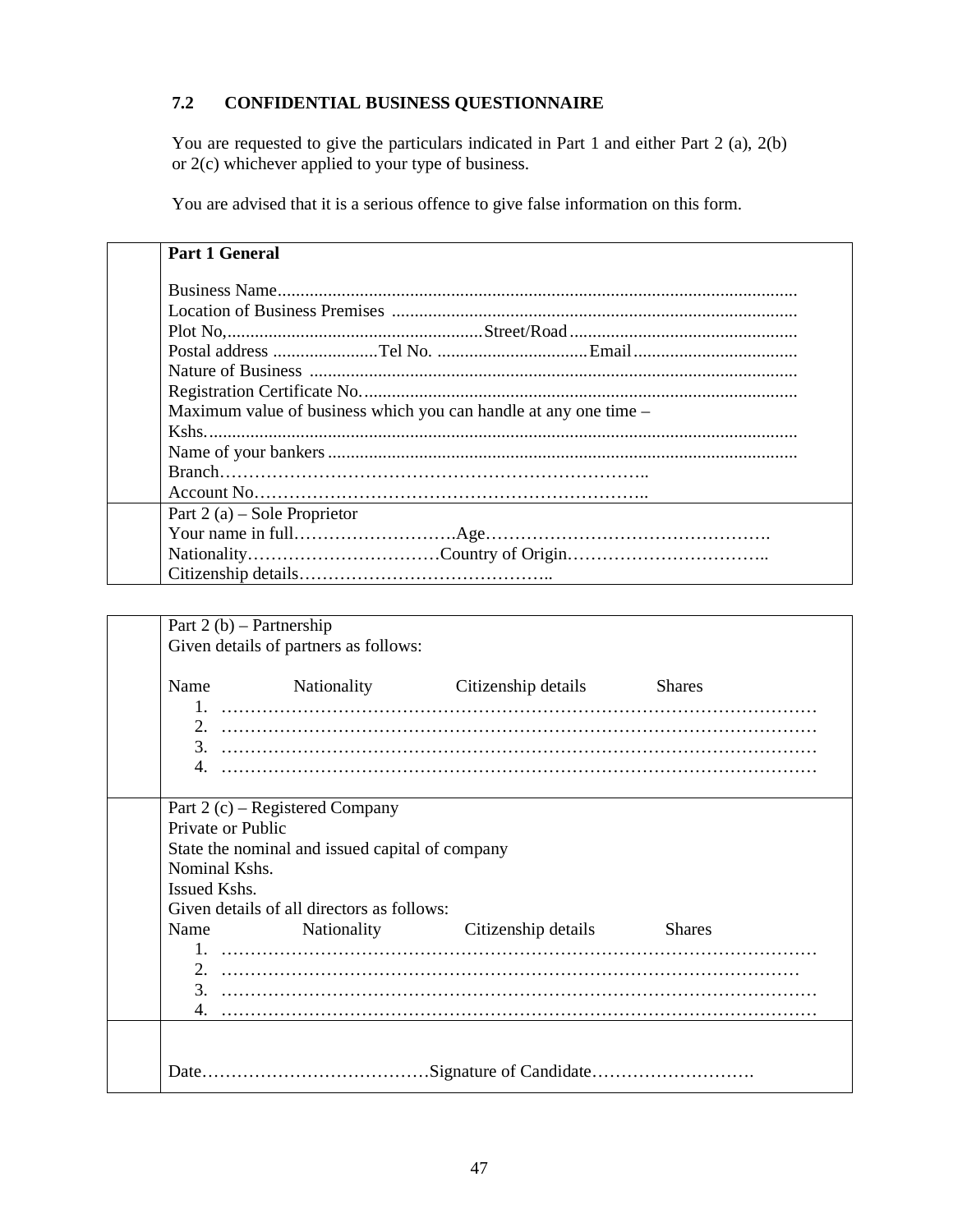# **INTEGRITY DECLARATION**

| Street/avenue,  Building, P.O. Box Code , of                                              |
|-------------------------------------------------------------------------------------------|
| (Town), (Nationality), Phone  E-mail  declare that                                        |
| Public Procurement is based on a free and fair competitive tendering process which        |
| should not be open to abuse.                                                              |
|                                                                                           |
|                                                                                           |
| declare that I/We will not offer or facilitate, directly or indirectly, any inducement or |
| reward to any public officer, their relations or business associates, pursuant to Section |
| 62 of the Public Procurement & Asset Disposal Act, 2015, in connection with               |
|                                                                                           |
|                                                                                           |
|                                                                                           |
|                                                                                           |
| For/or in the subsequent performance of the contract if I/We am/are successful.           |
|                                                                                           |
|                                                                                           |
|                                                                                           |

**Authorized Signature........................................................Official Stamp....................** 

**Name and Title of Signatory**………………………………………………………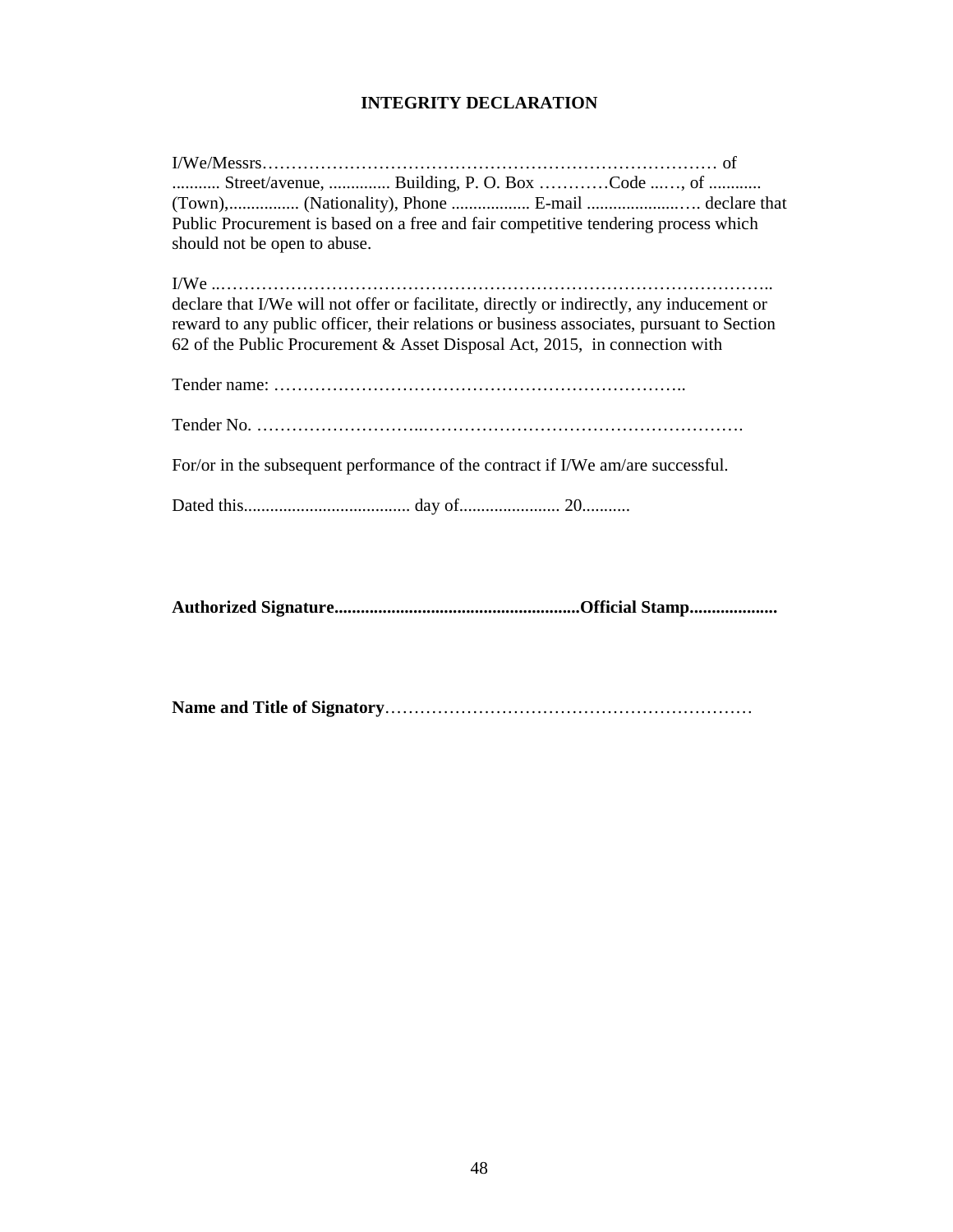## **NON-DEBARMENT STATEMENT**

| Street/avenue,  Building, P. O. Box Code , of                                      |  |  |  |  |
|------------------------------------------------------------------------------------|--|--|--|--|
| (town),  (Nationality), Phone  E-mail  declare that                                |  |  |  |  |
|                                                                                    |  |  |  |  |
| participating in public procurement by the Public Procurement Oversight Authority  |  |  |  |  |
| pursuant to pursuant to Section 62 of the Public Procurement & Asset Disposal Act, |  |  |  |  |
| 2015                                                                               |  |  |  |  |

Dated this ...................................... day of ................... 20.........

**Authorized Signature.......................................................... Official Stamp .................** 

**Name and Title of Signatory………………………………………………………**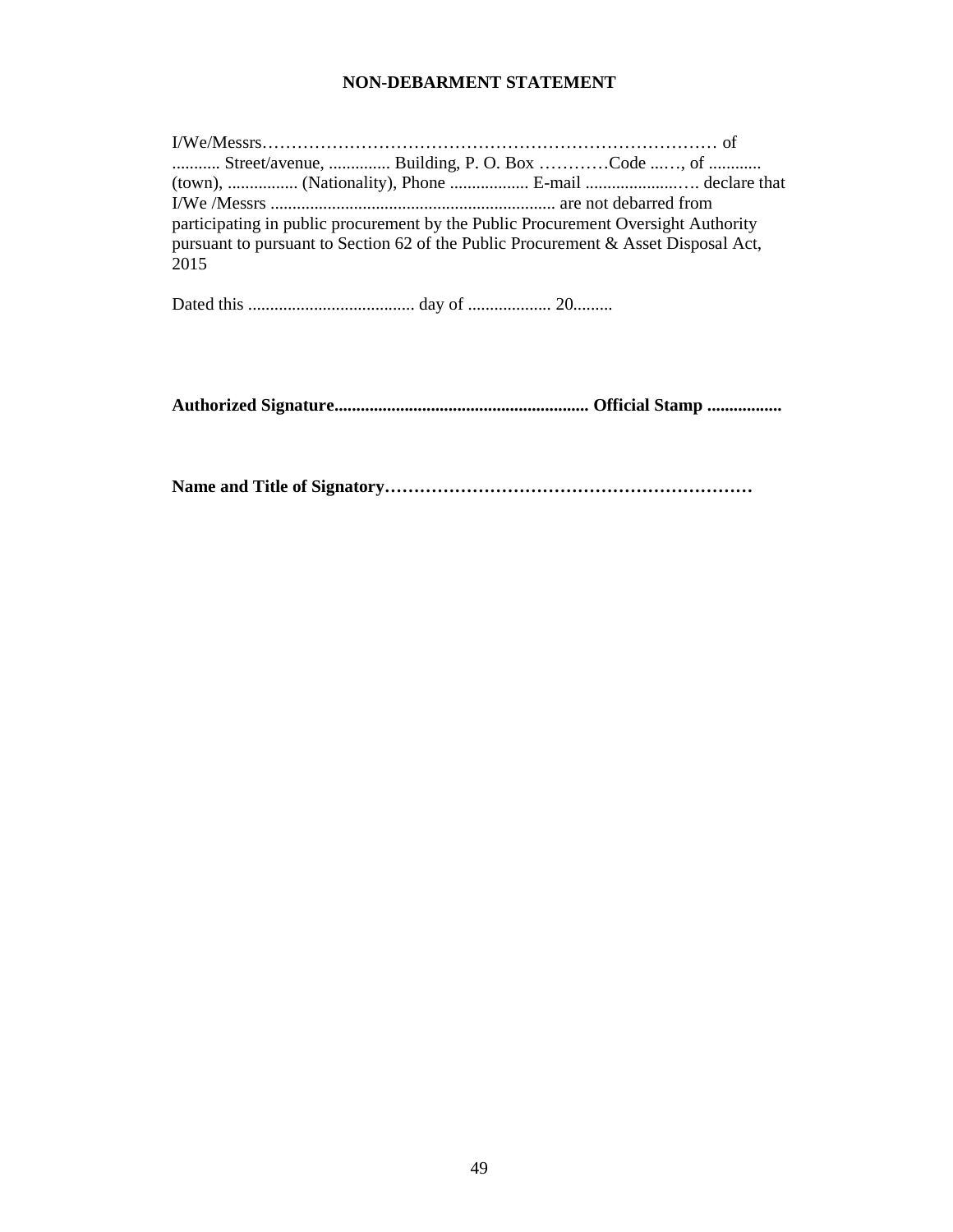## **7.3 TENDER SECURITY FORM**

Whereas ……………………………………………. [*name of the tenderer]*  (hereinafter called "the tenderer") has submitted its tender dated …………. [*date of submission of tender]* for the supply, installation and commissioning of ………………………………*[name and/or description of the equipment]* (hereinafter called "the Tender") …………………………………………….. KNOW ALL PEOPLE by these presents that WE ……………………… ……………… of …………………………………………. having our registered office at ………………… (hereinafter called "the Bank"), are bound unto …………….. [*name of Procuring entity}* (hereinafter called "the Procuring entity") in the sum of ………………………………….. for which payment well and truly to be made to the said Procuring entity, the Bank binds itself, its successors, and assigns by these presents. Sealed with the Common Seal of the said Bank this day of 20 .

THE CONDITIONS of this obligation are:-

- 1. If the tenderer withdraws its Tender during the period of tender validity specified by the tenderer on the Tender Form; or
- 2. If the tenderer, having been notified of the acceptance of its Tender by the Procuring entity during the period of tender validity:
	- (a) fails or refuses to execute the Contract Form, if required; or
	- (b) fails or refuses to furnish the performance security in accordance with the Instructions to tenderers;

We undertake to pay to the Procuring entity up to the above amount upon receipt of its first written demand, without the Procuring entity having to substantiate its demand, provided that in its demand the Procuring entity will note that the amount claimed by it is due to it, owing to the occurrence of one or both of the two conditions, specifying the occurred condition or conditions.

This tender guarantee will remain in force up to and including thirty (30) days after the period of tender validity, and any demand in respect thereof should reach the Bank not later than the above date.

*[signature of the bank]*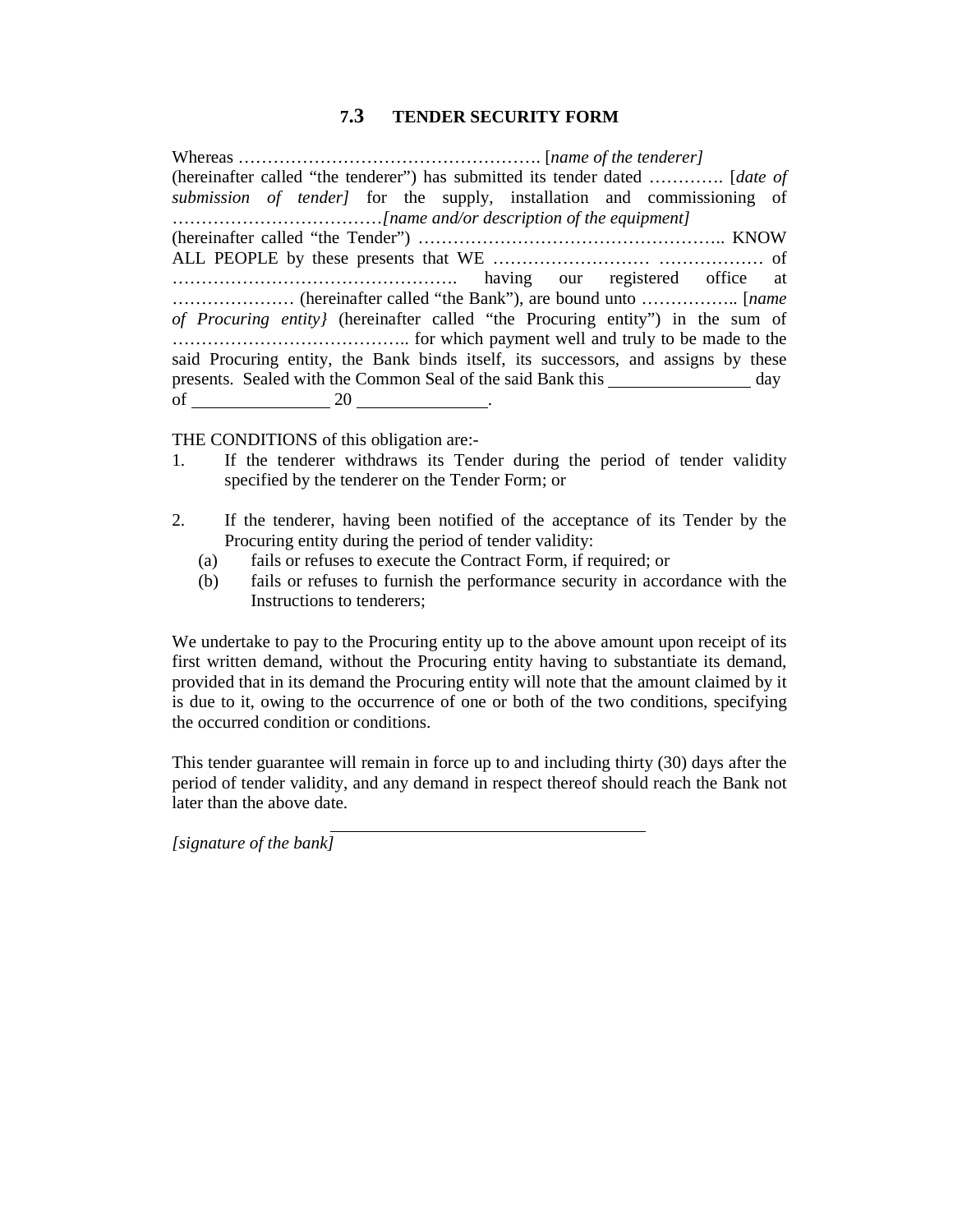## **7.4 CONTRACT FORM (For Information)**

THIS AGREEMENT made the day of 20 between ……………… [*name of Procurement entity)* of ……….. [*country of Procurement entity]* (hereinafter called "the Procuring entity) of the one part and …………………….. [*name of tenderer]* of ………….. [*city and country of tenderer]* (hereinafter called "the tenderer") of the other part;

WHEREAS the Procuring entity invited tenders for [certain goods ] and has accepted a tender by the tenderer for the supply of those goods in the sum of …………………………… [*contract price in words and figures]* (hereinafter called "the Contract Price).

#### NOW THIS AGREEMENT WITNESSETH AS FOLLOWS:

1. In this Agreement words and expressions shall have the same meanings as are respectively assigned to them in the Conditions of Contract referred to:

2. The following documents shall be deemed to form and be read and construed as part of this Agreement vis a vis:

- (a) The Tender Form and the Price Schedule submitted by the tenderer
- (b) The Schedule of Requirements
- (c) The Technical Specifications
- (d) The General Conditions of Contract
- (e) The Special Conditions of contract; and
- (f) The Procuring entity's Notification of Award

3. In consideration of the payments to be made by the Procuring entity to the tenderer as hereinafter mentioned, the tenderer hereby covenants with the Procuring entity to provide the goods and to remedy the defects therein in conformity in all respects with the provisions of this Contract

4. The Procuring entity hereby covenants to pay the tenderer in consideration of the provisions of the goods and the remedying of defects therein, the Contract Price or such other sum as may become payable under the provisions of the Contract at the times and in the manner prescribed by the contract.

IN WITNESS whereof the parties hereto have caused this Agreement to be executed in accordance with their respective laws the day and year first above written.

Signed, sealed, delivered by \_\_\_\_\_\_ the \_\_\_\_\_\_\_\_\_\_\_\_\_ (for the Procuring entity) Signed, sealed, delivered by \_\_\_\_\_\_ the \_\_\_\_\_\_\_\_\_\_\_\_\_ (for the tenderer in the presence of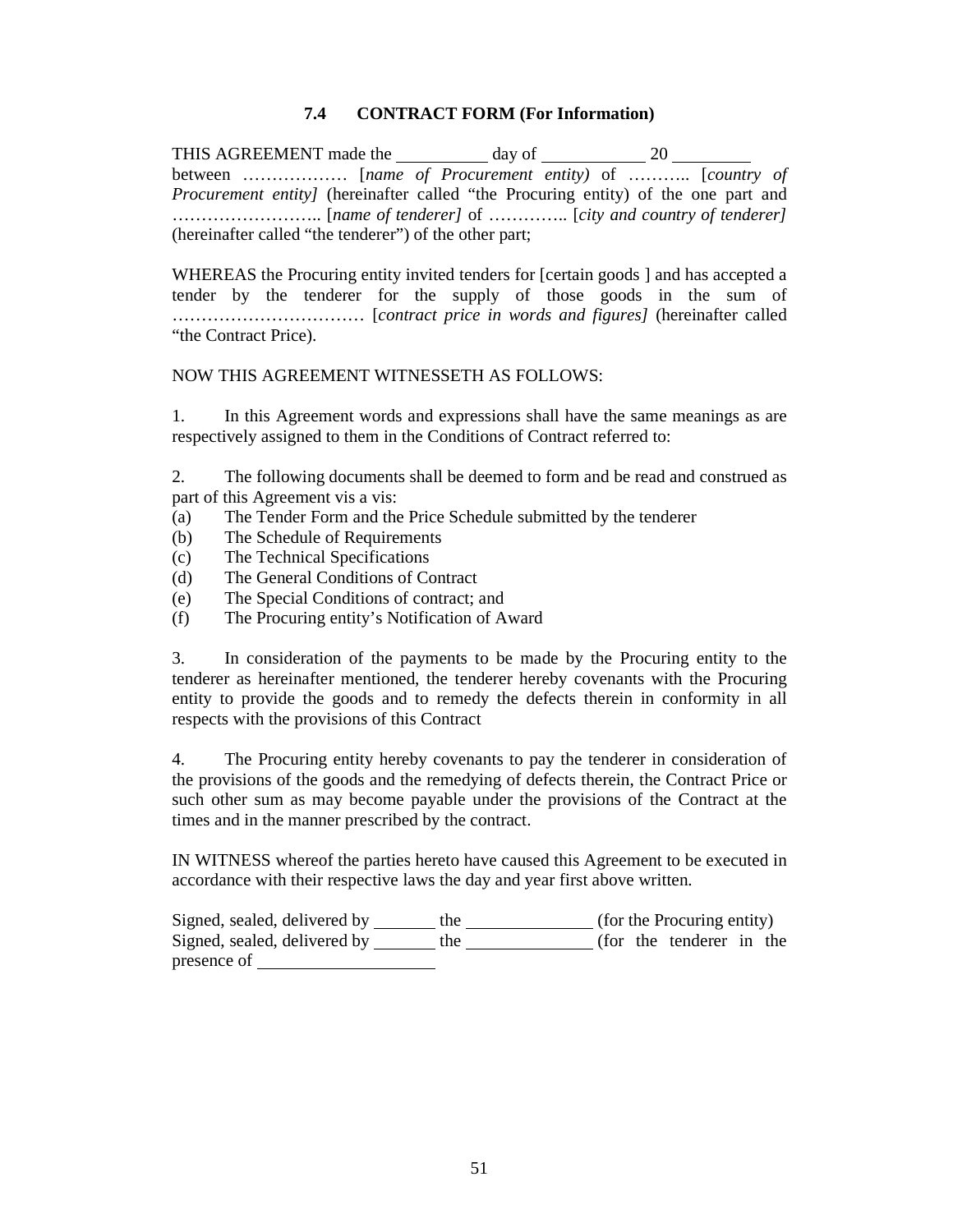## **7.5 PERFORMANCE SECURITY FORM (For information)**

To …………………………………………. [*name of Procuring entity]* 

WHEREAS …………………………………… [*name of tenderer*] (hereinafter called "the tenderer") has undertaken , in pursuance of Contract No. **Figure 1.1** [*reference number of the contract]* dated 20 to to supply ……………………………………………… [*description of goods]* (hereinafter called "the Contract").

AND WHEREAS it has been stipulated by you in the said Contract that the tenderer shall furnish you with a bank guarantee by a reputable bank for the sum specified therein as security for compliance with the Tenderer's performance obligations in accordance with the Contract.

AND WHEREAS we have agreed to give the tenderer a guarantee:

THEREFORE WE hereby affirm that we are Guarantors and responsible to you, on behalf of the tenderer, up to a total of ………………………. [*amount of the guarantee in words and figure]* and we undertake to pay you, upon your first written demand declaring the tenderer to be in default under the Contract and without cavil or argument, any sum or sums within the limits of …………………….. [*amount of guarantee]* as aforesaid, without you needing to prove or to show grounds or reasons for your demand or the sum specified therein.

This guarantee is valid until the  $\frac{1}{20}$  day of  $\frac{20}{20}$ 

Signed and seal of the Guarantors

*[name of bank or financial institution]* 

*[address]* 

*[date]*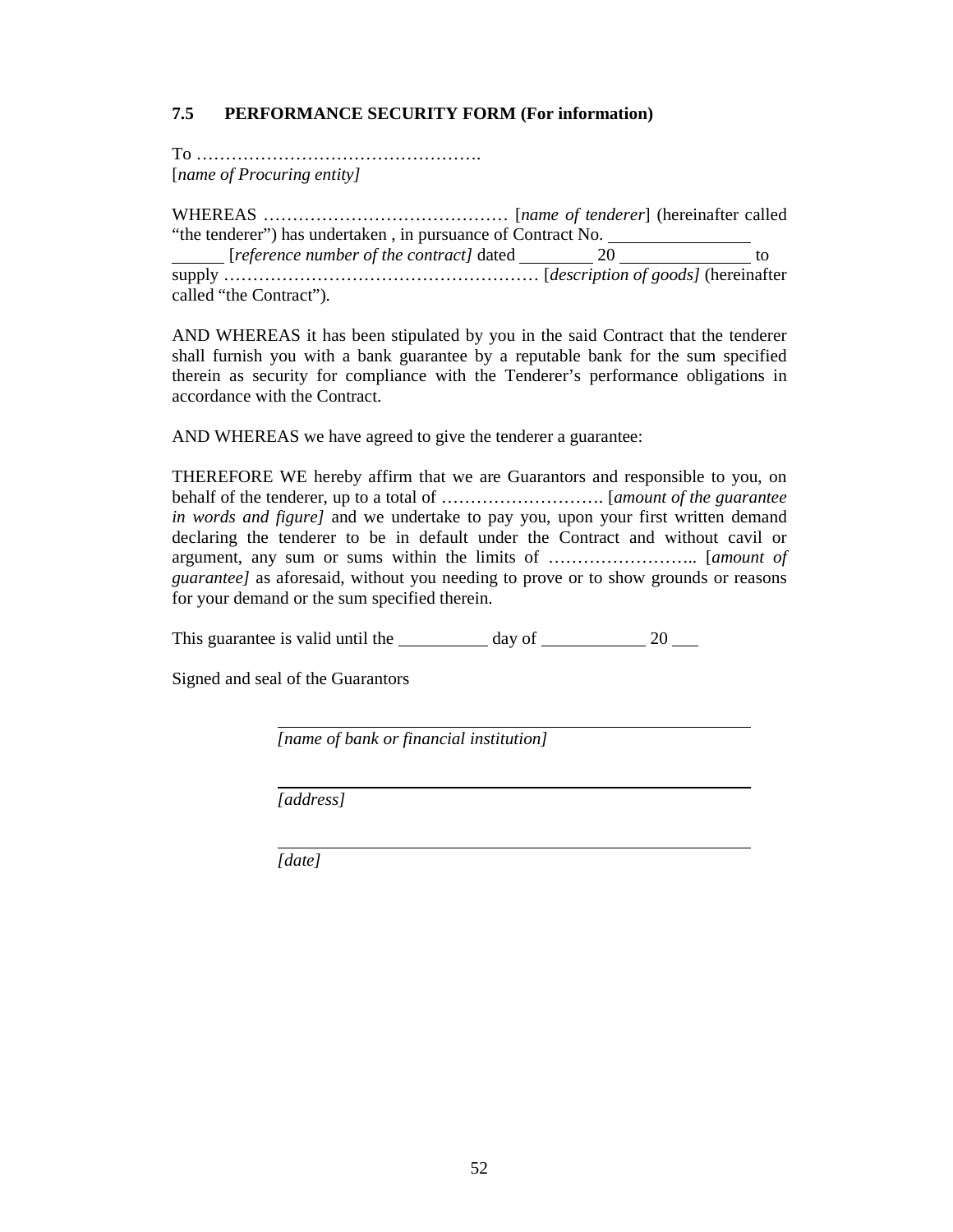#### **7.6 BANK GUARANTEE FOR ADVANCE PAYMENT (For Information)**

To ……………………………… [*name of Procuring entity]* 

*[name of tender] …………………..* 

Gentlemen and/or Ladies:

In accordance with the payment provision included in the Special Conditions of Contract, which amends the General Conditions of Contract to provide for advance payment, …………………………………………………. [*name and address of tenderer]*(hereinafter called "the tenderer") shall deposit with the Procuring entity a bank guarantee to guarantee its proper and faithful performance under the said Clause of the Contract an amount of …… …………………. [*amount of guarantee in figures and words].* 

We, the ……………………………. [*bank or financial institutions]*, as instructed by the tenderer, agree unconditionally and irrevocably to guarantee as primary obligator and not as surety merely, the payment to the Procuring entity on its first demand without whatsoever right of objection on our part and without its first claim to the tenderer, in the amount not exceeding …………………… [*amount of guarantee in figures and words]* 

We further agree that no change or addition to or other modification of the terms of the Contract to be performed there-under or of any of the Contract documents which may be made between the Procuring entity and the tenderer, shall in any way release us from any liability under this guarantee, and we hereby waive notice of any such change, addition, or modification.

This guarantee shall remain valid in full effect from the date of the advance payment received by the tenderer under the Contract until ………… [*date]*.

Yours truly,

Signature and seal of the Guarantors

*[name of bank or financial institution]* 

*[address]* 

 *[date]*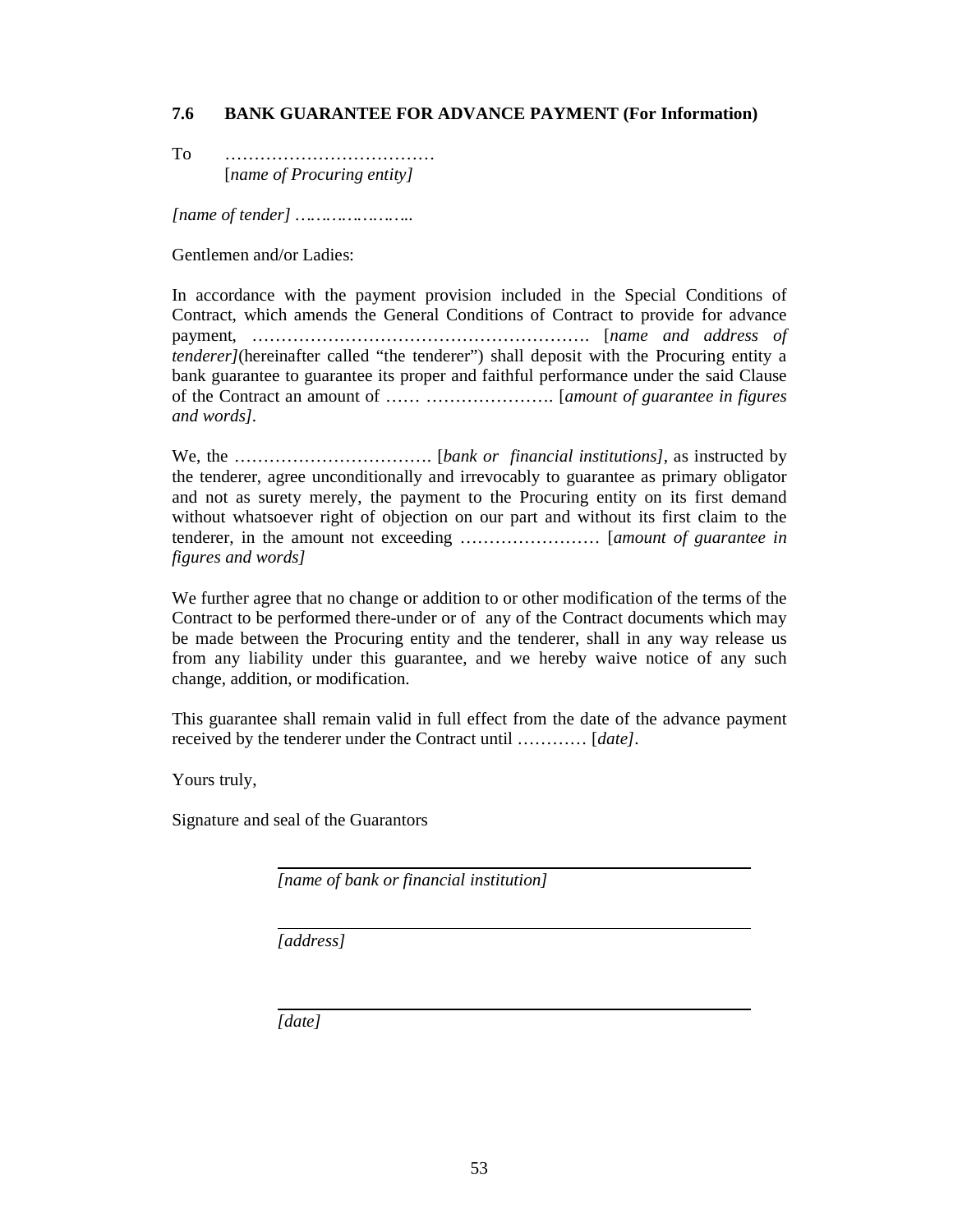## **7.7 MANUFACTURER'S AUTHORIZATION FORM**

To [*name of the Procuring entity] ………………….* 

WHEREAS …………………………………………………………[ *name of the manufacturer]* who are established and reputable manufacturers of ………………….. [*name and/or description of the goods]* having factories at ………………………………… [*address of factory]* do hereby authorize ………………………… [*name and address of Agent]* to submit a tender, and subsequently negotiate and sign the Contract with you against tender No. ………………………. [*reference of the Tender]* for the above goods manufactured by us.

We hereby extend our full guarantee and warranty as per the General Conditions of Contract for the goods offered for supply by the above firm against this Invitation for Tenders.

[*signature for and on behalf of manufacturer]* 

*Note:* This letter of authority should be on the letterhead of the Manufacturer and should be signed by an authorized person.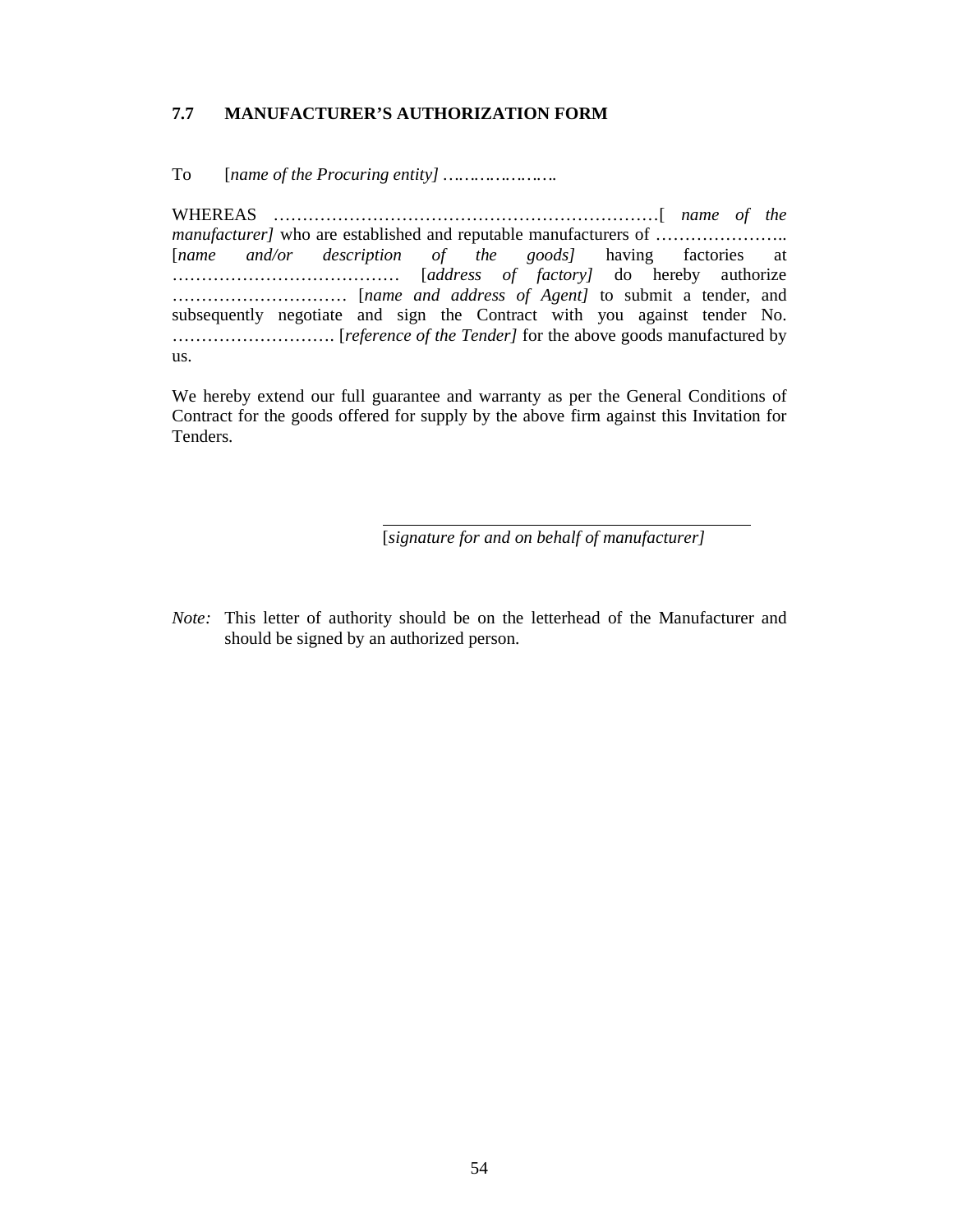## **7.8 LETTER OF NOTIFICATION OF AWARD (For Information)**

\_\_\_\_\_\_\_\_\_\_\_\_\_\_\_\_\_\_\_\_\_

Address of Procuring Entity

To: 

 $\overline{a}$ 

 $\overline{a}$ 

RE: Tender No.

Tender Name

This is to notify that the contract/s stated below under the above mentioned tender have been awarded to you.

- 1. Please acknowledge receipt of this letter of notification signifying your acceptance.
- 2. The contract/contracts shall be signed by the parties within 30 days of the date of this letter but not earlier than 14 days from the date of the letter.
- 3. You may contact the officer(s) whose particulars appear below on the subject matter of this letter of notification of award.

*(FULL PARTICULARS)* 

SIGNED FOR ACCOUNTING OFFICER